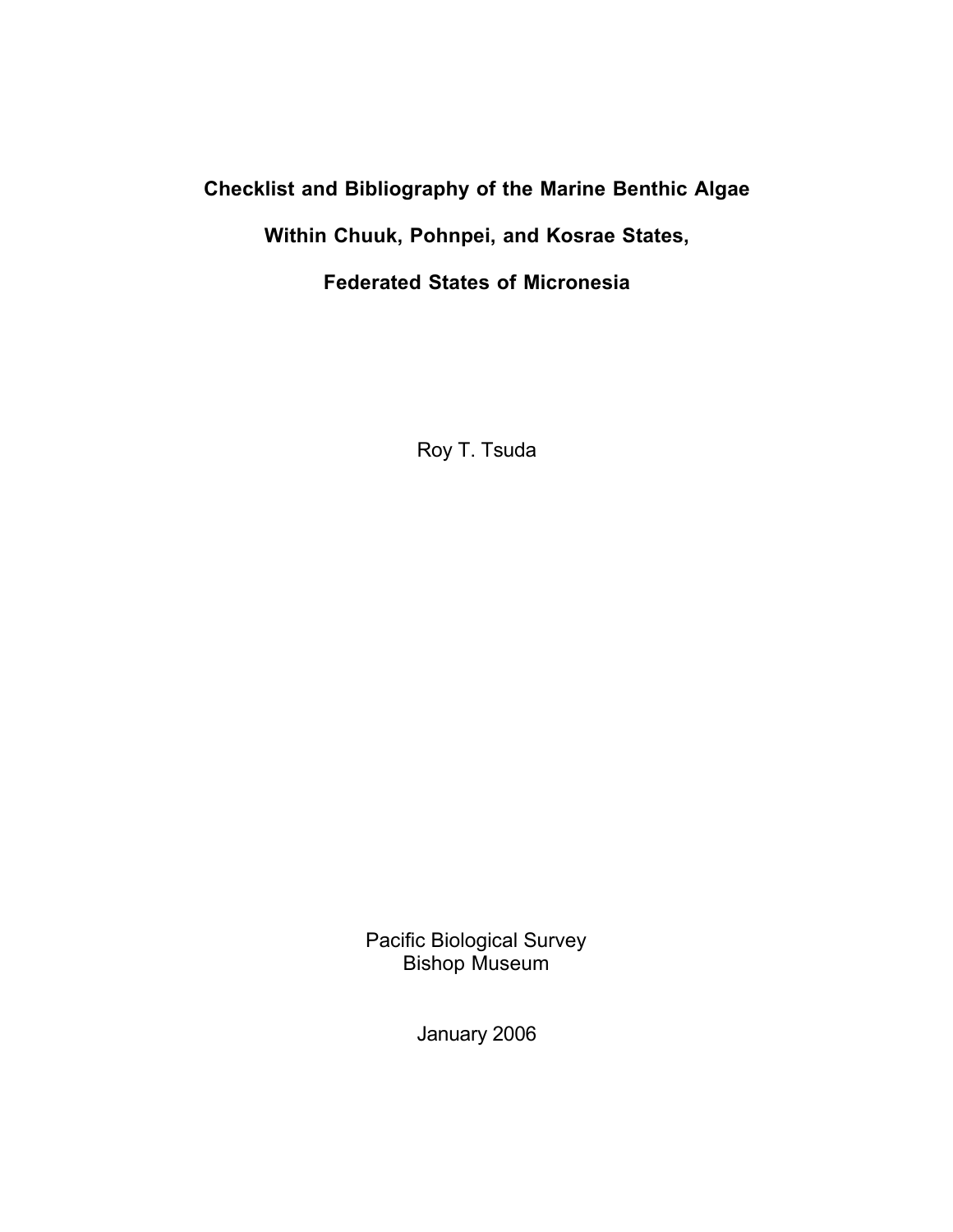# **Checklist and Bibliography of the Marine Benthic Algae Within Chuuk, Pohnpei, and Kosrae States,**

# **Federated States of Micronesia**

Prepared for:

**Marine Introduced Species Workshop in**

**Chuuk, Pohnpei, and Kosrae States,**

**Federated States of Micronesia**

**Roy T. Tsuda**

**Department of Natural Sciences**

**Bishop Museum**

**Bishop Museum**

**Pacific Biological Survey**

**Bishop Museum Technical Report No. 34**

**Honolulu, Hawai'i**

**January 2006**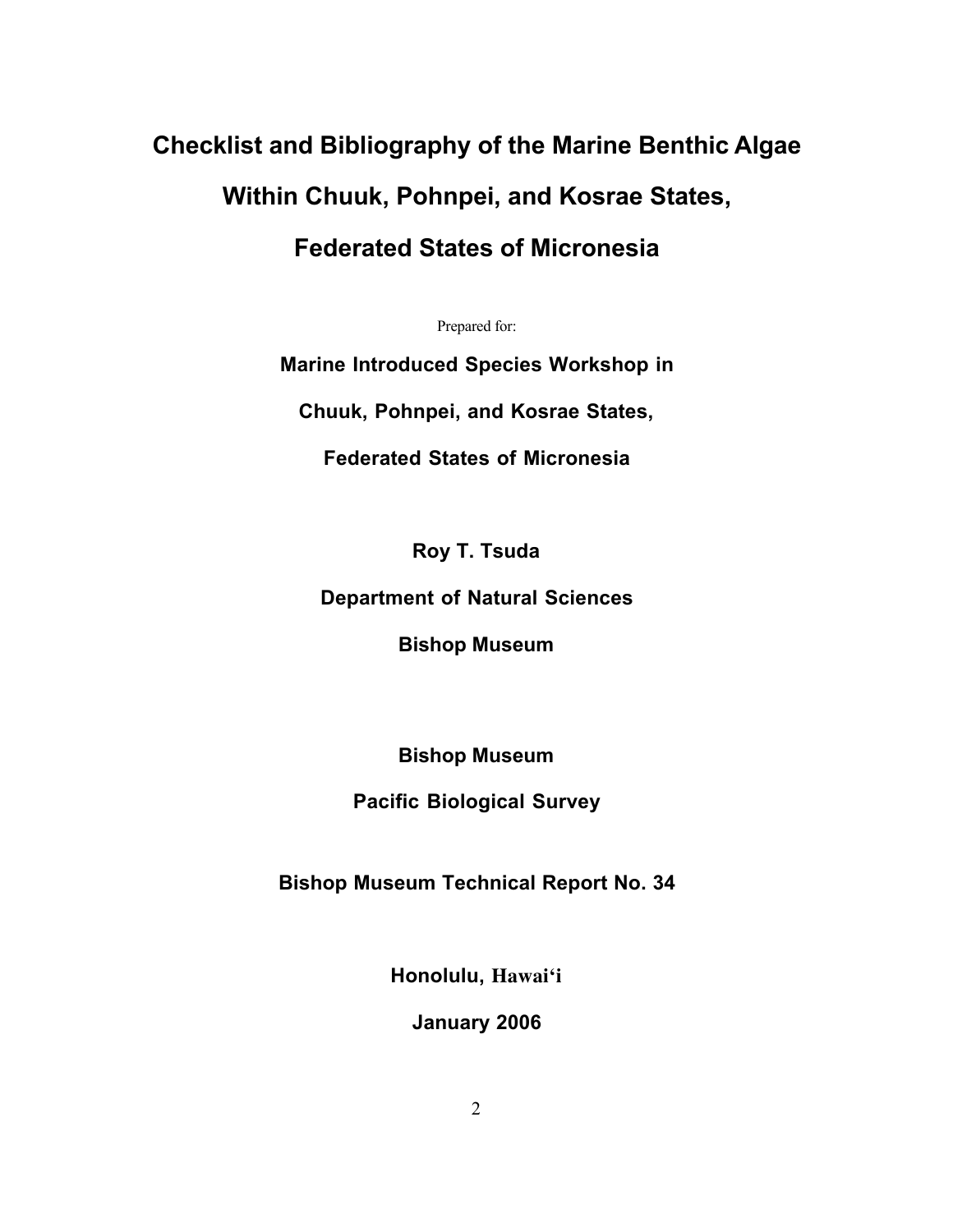Published by Bishop Museum Press 1525 Bernice Street Honolulu, Hawai'i

Copyright © 2006 Bishop Museum **All Rights Reserved** Printed in the United States of America

LOGO

ISSN 1085-455X

Contribution No. 2006-001 to the Pacific Biological Survey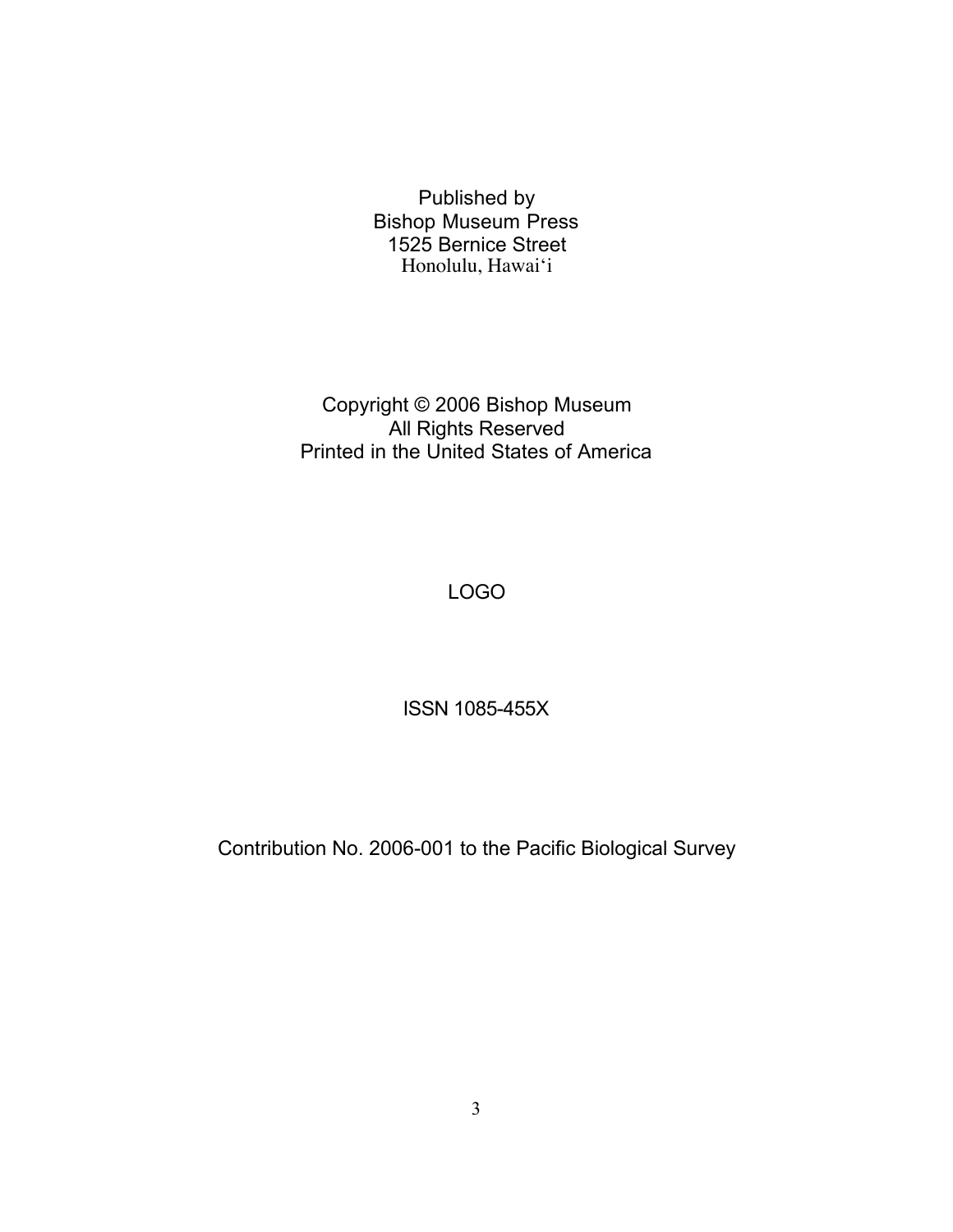# **TABLE OF CONTENTS**

|                               | Page |
|-------------------------------|------|
| <b>INTRODUCTION</b>           | 6    |
| <b>SPECIES AND REFERENCES</b> | 8    |
| <b>Division Cyanophyta</b>    | 8    |
| <b>Class Cyanophyceae</b>     | 8    |
| <b>Order Chroococcales</b>    | 8    |
| Family Entophysalidaceae      |      |
| Family Microcystaceae         |      |
| <b>Order Oscillatoriales</b>  | 8    |
| Family Oscillatoriaceae       |      |
| Family Phormidiaceae          |      |
| Family Pseudanabaenaceae      |      |
| Family Schizothrichaceae      |      |
| <b>Order Nostocales</b>       | 10   |
| <b>Family Nostocaceae</b>     |      |
| Family Rivulariaceae          |      |
| Family Scytonemataceae        |      |
| <b>Order Stigonematales</b>   | 10   |
| Family Nostochopsidaceae      |      |
| <b>Division Chlorophyta</b>   | 11   |
| <b>Class Chlorophyceae</b>    | 11   |
| <b>Order Ulotrichales</b>     | 11   |
| Family Ulotrichaceae          |      |
| <b>Order Ctenocladales</b>    | 11   |
| Family Ulvellaceae            |      |
| <b>Order Ulvales</b>          | 11   |
| Family Ulvaceae               |      |
| <b>Order Cladophorales</b>    | 11   |
| Family Anadyomenaceae         |      |
| Family Cladophoraceae         |      |
| Family Siphonocladaceae       |      |
| Family Valoniaceae            |      |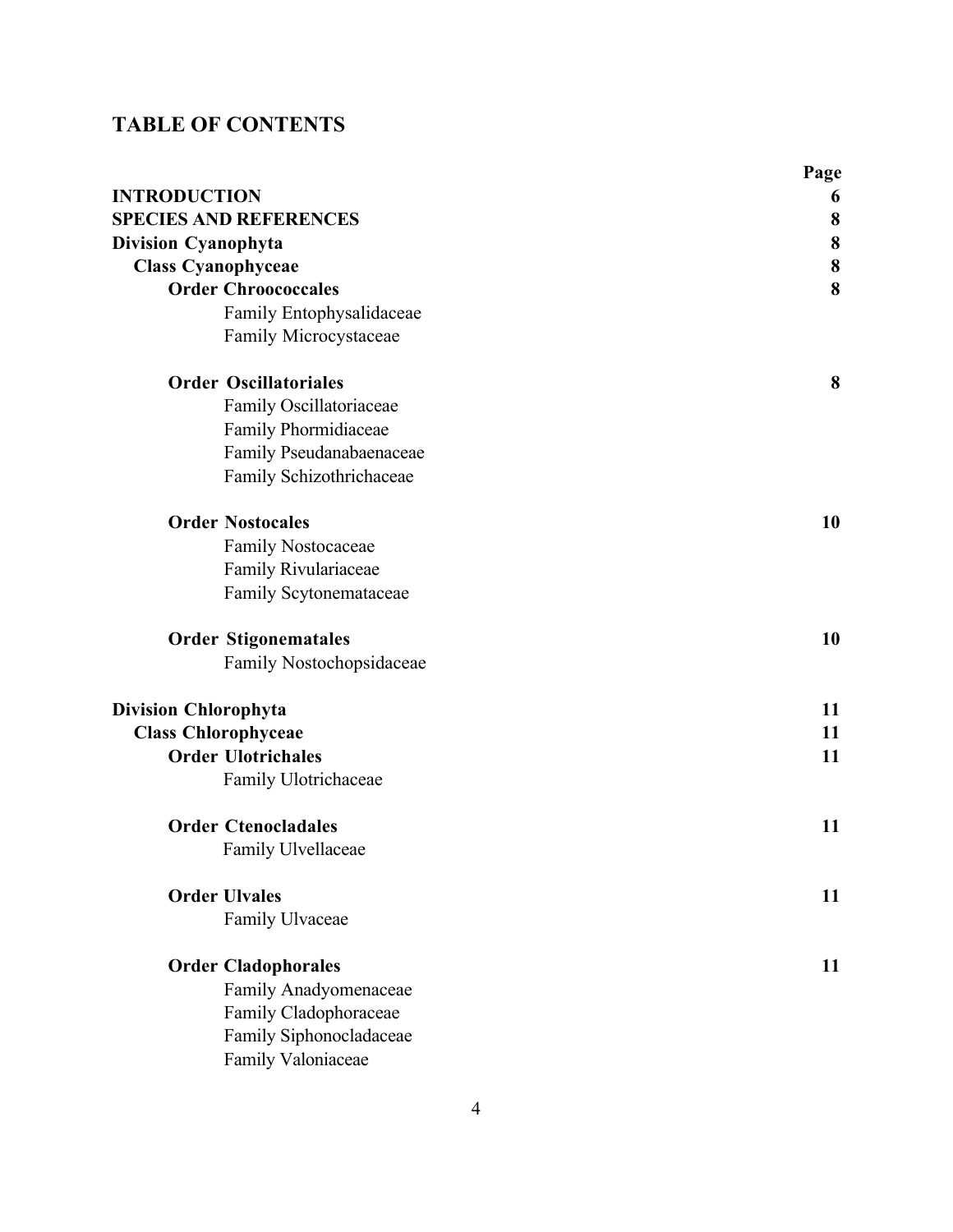|                                | Page |
|--------------------------------|------|
| <b>Order Bryopsidales</b>      | 14   |
| Family Bryopsidaceae           |      |
| Family Caulerpaceae            |      |
| Family Codiaceae               |      |
| Family Halimedaceae            |      |
| Family Udoteaceae              |      |
| <b>Order Dasycladales</b>      | 19   |
| Family Dasycladaceae           |      |
| Family Polyphysaceae           |      |
| <b>Division Phaeophyta</b>     | 20   |
| <b>Class Phaeophyceae</b>      | 20   |
| <b>Order Ectocarpales</b>      | 20   |
| Family Ectocarpaceae           |      |
| Family Ralfsiaceae             |      |
| <b>Order Sphacelariales</b>    | 20   |
| Family Sphacelariaceae         |      |
| <b>Order Dictyotales</b>       | 21   |
| Family Dictyotaceae            |      |
| <b>Order Scytosiphonales</b>   | 22   |
| Family Chnoosporaceae          |      |
| Family Scytosiphonaceae        |      |
| <b>Order Fucales</b>           | 23   |
| <b>Family Sargassaceae</b>     |      |
| <b>Division Rhodophyta</b>     | 23   |
| <b>Class Rhodophyceae</b>      | 23   |
| <b>Subclass Bangiophycidae</b> | 23   |
| <b>Order Porphyridiales</b>    | 23   |
| Family Porphyridiaceae         |      |
| <b>Order Erythropeltidales</b> | 24   |
| Family Erythrotrichiaceae      |      |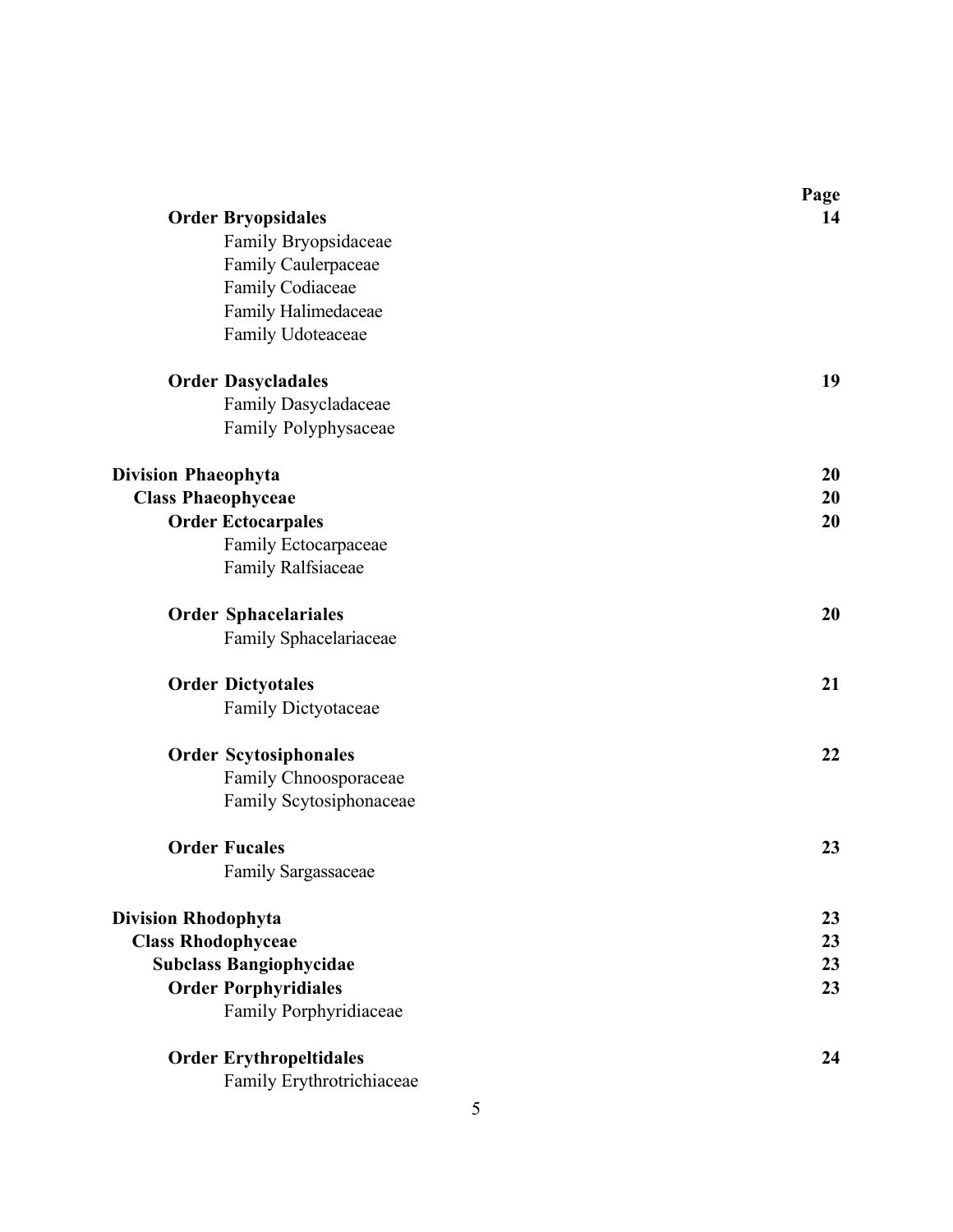| Subclass Florideophycidae     | 24   |
|-------------------------------|------|
| <b>Order Acrochaetiales</b>   | 24   |
| Family Acrochaetiaceae        |      |
|                               | Page |
| <b>Order Nemaliales</b>       | 24   |
| Family Galaxauraceae          |      |
| Family Liagoraceae            |      |
| <b>Order Gelidiales</b>       | 25   |
| Family Gelidiaceae            |      |
| Family Gelidiellaceae         |      |
| <b>Order Gracilariales</b>    | 25   |
| Family Gracilariaceae         |      |
| <b>Order Bonnemaisoniales</b> | 25   |
| Family Bonnemaisoniaceae      |      |
| <b>Order Cryptonemiales</b>   | 26   |
| Family Halymeniaceae          |      |
| Family Peyssonneliaceae       |      |
| Family Rhizophyllidaceae      |      |
| <b>Order Corallinales</b>     | 26   |
| Family Corallinaceae          |      |
| <b>Order Gigartinales</b>     | 27   |
| Family Acrotylaceae           |      |
| Family Caulacanthaceae        |      |
| Family Furcellariaceae        |      |
| Family Gigartinaceae          |      |
| Family Hypneaceae             |      |
| Family Nemastomataceae        |      |
| Family Schizymeniaceae        |      |
| Family Solieriaceae           |      |
| <b>Order Rhodymeniales</b>    | 28   |
| Family Champiaceae            |      |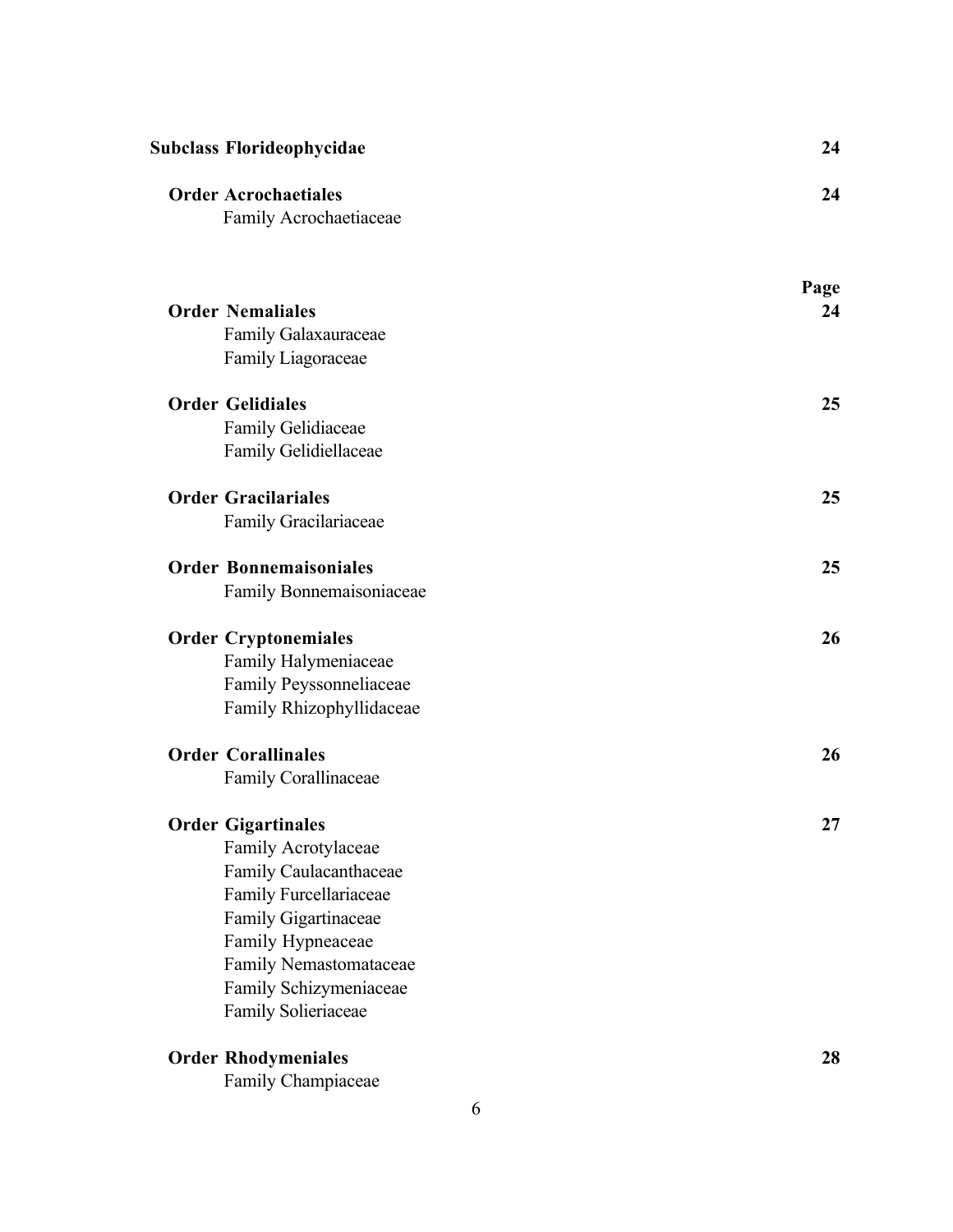Family Lomentariaceae Family Rhodymeniaceae

#### **Order Ceramiales 29**

Family Ceramiaceae Family Dasyaceae Family Delesseriaceae Family Rhodomelaceae

# **DISCUSSION 33 REFERENCES CITED 35**

|  |  | ۰.      |
|--|--|---------|
|  |  | ×<br>۰. |
|  |  |         |
|  |  |         |

#### INTRODUCTION

The checklist and bibliography of the marine benthic algae from the three eastern states of the Federated States of Micronesia, i.e., Chuuk (Truk) State, Pohnpei (Ponape) State and Kosrae (Kusaie) State, serve as an update of the Micronesian algal bibliography initially prepared by Tsuda and Wray (1977) and Tsuda (1981). It presents a more detailed island and atoll distribution of the algae from the three states than recently presented by Lobban and Tsuda (2003). This particular checklist and bibliography has been presented in the same format as the other four algal checklists and bibliographies, i.e., Palau (Tsuda 2002a), Yap State, Federated States of Micronesia (Tsuda 2002b), Marshall Islands (Tsuda 2002c) and Mariana Islands (2003).

The classification system basically follows Silva et al. (1996), and synonymies are according to Silva et al. (1987, 1996). Citations which immediately follow the islands cited in capital letters, i.e., CHUUK, POHNPEI and KOSRAE, represents algae collected from the main high volcanic islands, i.e., the islands within Chuuk Lagoon and barrier reefs, the island of Pohnpei and barrier reefs, and the island of Kosrae. Algal records from Chuuk State also include collections made from the coral islands and atolls of Neoch (Kuop), Puluwat and Ulul. Algae from Pohnpei State were also collected from the low coral atolls of Ant, Mwokil (Mokil), Oroluk, Pingelap and Kapingamarangi.

Families and genera are listed in alphabetical order for easy retrieval. References are cited in chronological order and clearly show the collection history from each high island or low coral atoll. Species described as new from Chuuk, Pohnpei or Kosrae States are designated in boldface.

Thus far, five species of seagrasses have been reported from Chuuk (Tsuda et al. 1977). Three of the five species, i.e., *Thalassia hemprichii, Enhalus acoroides and Cymodocea rotundata,* have been also reported from Pohnpei and Kosrae (Tsuda et al. 1977, McDermid and Edward 1999). The two other species reported from Chuuk are *Halophila ovalis* and *Syringodium isoetifolium.*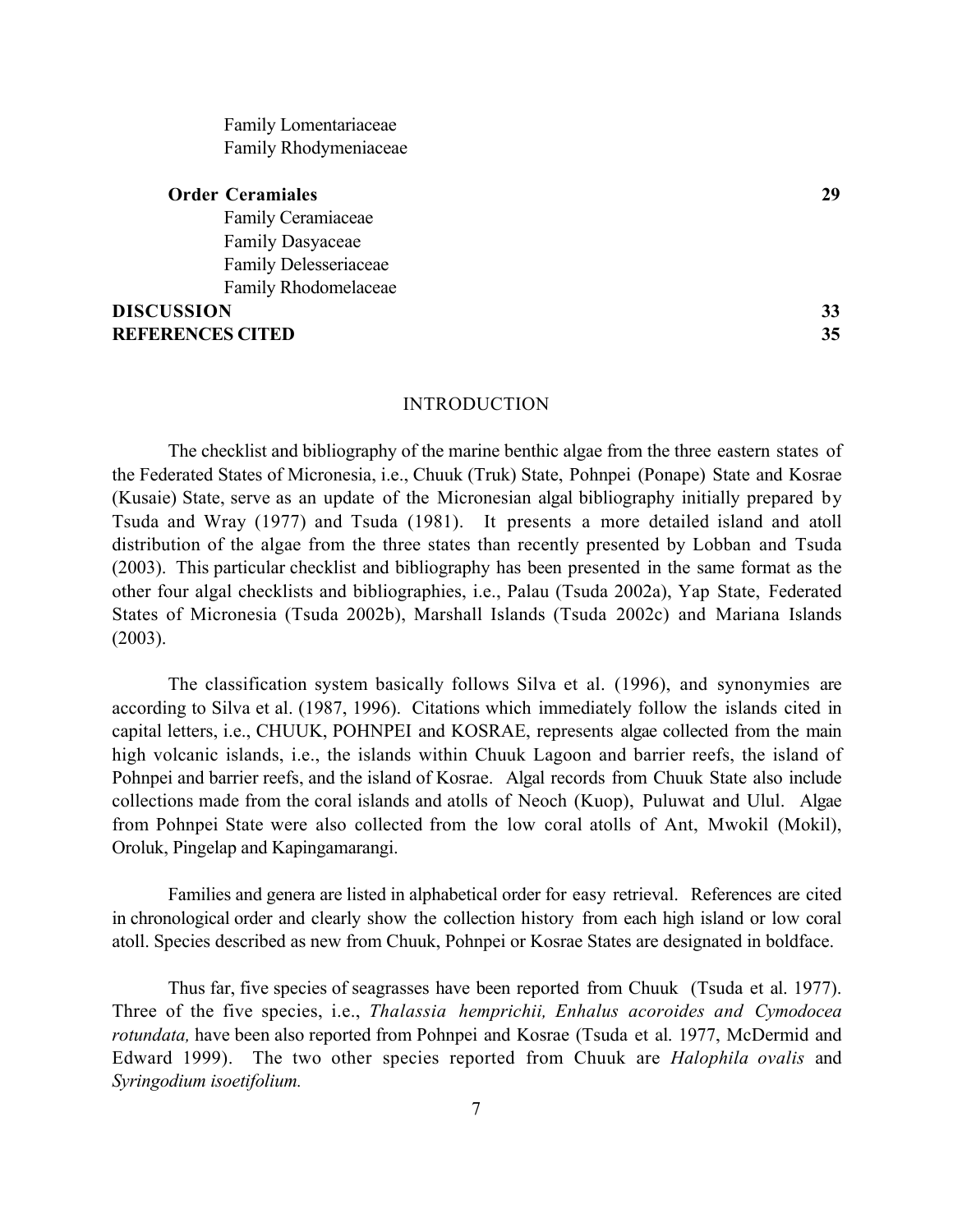The report was printed with funds provided by the Office of Insular Affairs, Department of the Interior, Washington D.C. for use in the Marine Introduced Species Workshops held in Palau and the Federated States of Micronesia, 11-30 January 2006.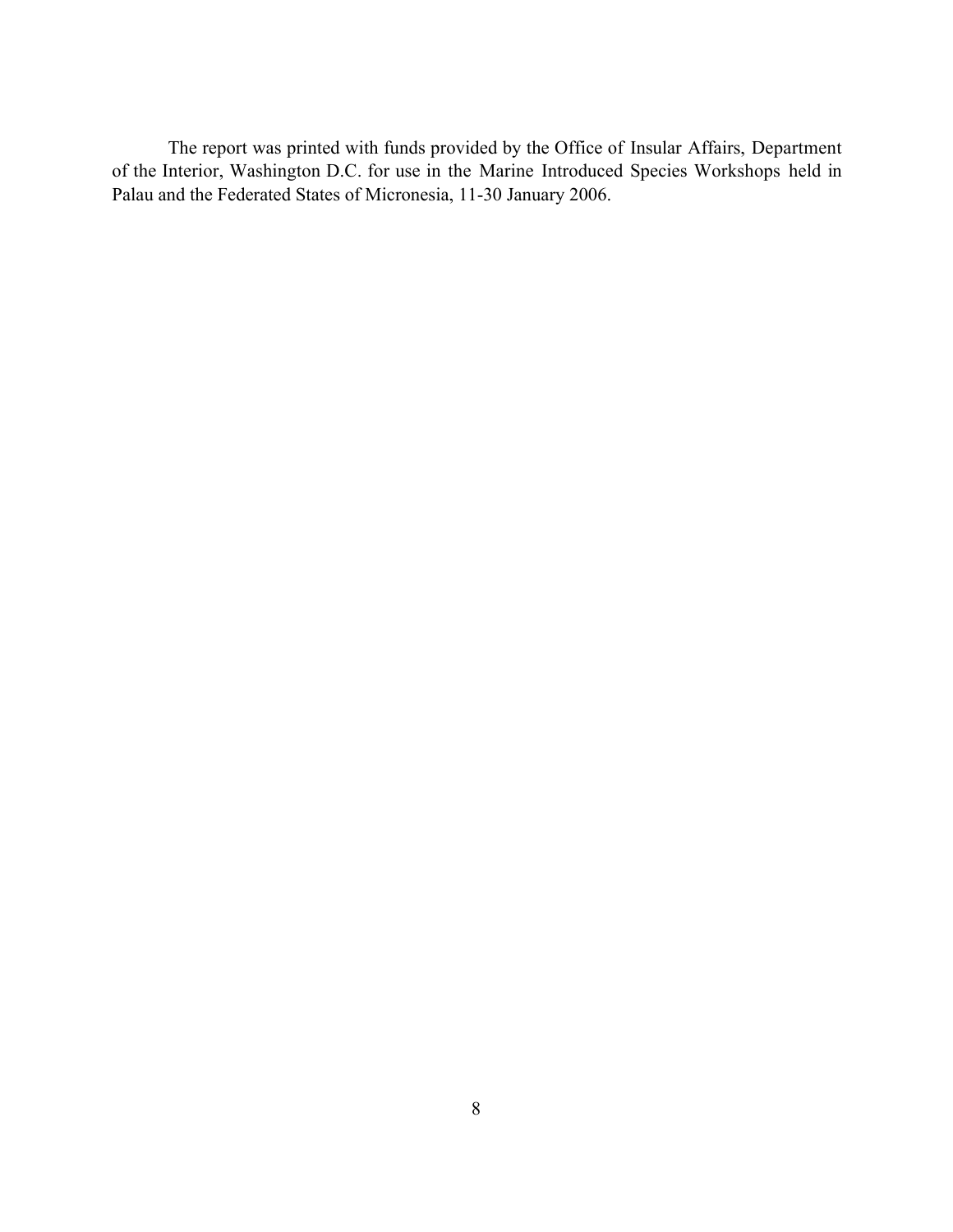

**Figure 1. Map of Chuuk, Pohnpei and Kosrae States, eastern Federated States of Micronesia. Adapted from Motteler (1986).**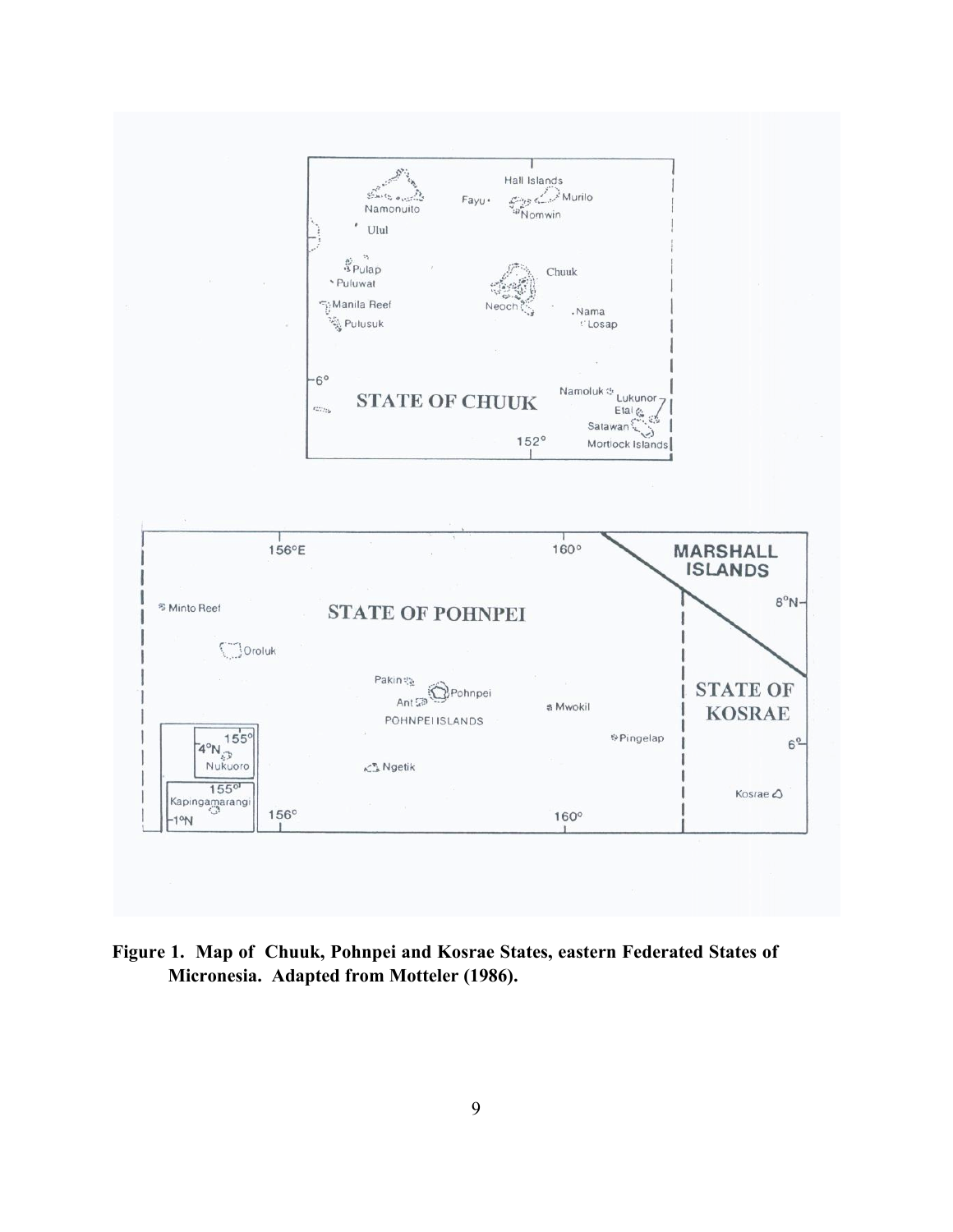#### **SPECIES AND REFERENCES**

# **Division CYANOPHYTA (Blue-Green Algae/Cyanobacteria) Class Cyanophyceae**

#### **Order Chroococcales**

#### **Family Entophysalidaceae**

*Entophysalis conferta* (Kützing) Drouet & Daily. POHNPEI. Kapingamarangi: Newhouse 1969.

*Entophysalis deusta* (Meneghini) Drouet & Daily. POHNPEI. Kapingamarangi: Newhouse 1969.

# **Family Microcystaceae**

*Aplanothece stagnina* (Sprengel) A. Braun [= *Coccochloris stagnina* Sprengel]. POHNPEI. Kapingamarangi: Newhouse 1969.

*Microcystis zanardinii* (Hauck) P. Silva [= *Anacystis aeruginosa* (Zanardini) Drouet & Daily]. POHNPEI. Kapingamarangi: Newhouse 1969 as *Anacystis aeruginosa.*

# **Order Oscillatoriales**

# **Family Oscillatoriaceae**

- *Blennothrix lyngbyacea* (Kützing) Anagnostidis & Komárek [= *Hydrocoleum lyngbyaceum* Kützing]. CHUUK. Trono 1968. POHNPEI. Kapingamarangi: Newhouse 1969. Both as *Hydrocoleum lyngbyaceum*.
- *Lyngbya aestuarii* (Mertens) Liebman. CHUUK. Trono 1968; Puluwat: Trono 1968. POHNPEI. Trono 1968; Mwokil: Trono 1968; Pingelap: Trono 1968. KOSRAE. Trono 1968.
- *Lyngbya confervoides* C. Agardh. POHNPEI. Trono 1968; Kapingamarangi: Newhouse 1969. KOSRAE. Trono 1968.
- *Lyngbya lutea* (C. Agardh) Areschoug. POHNPEI. Glassman 1952; Kapingamarangi: Newhouse 1969.
- *Lyngbya majuscula* (Dillwyn) Harvey. CHUUK. Trono 1968; Puluwat: Trono 1968. POHNPEI. Trono 1968; Kapingamarangi: Newhouse 1969; Mwokil: Trono 1968. KOSRAE. Trono 1968.
- *Lyngbya penicilliformis* P. Silva [= *Phormidium penicillatum* Gomont]. POHNPEI.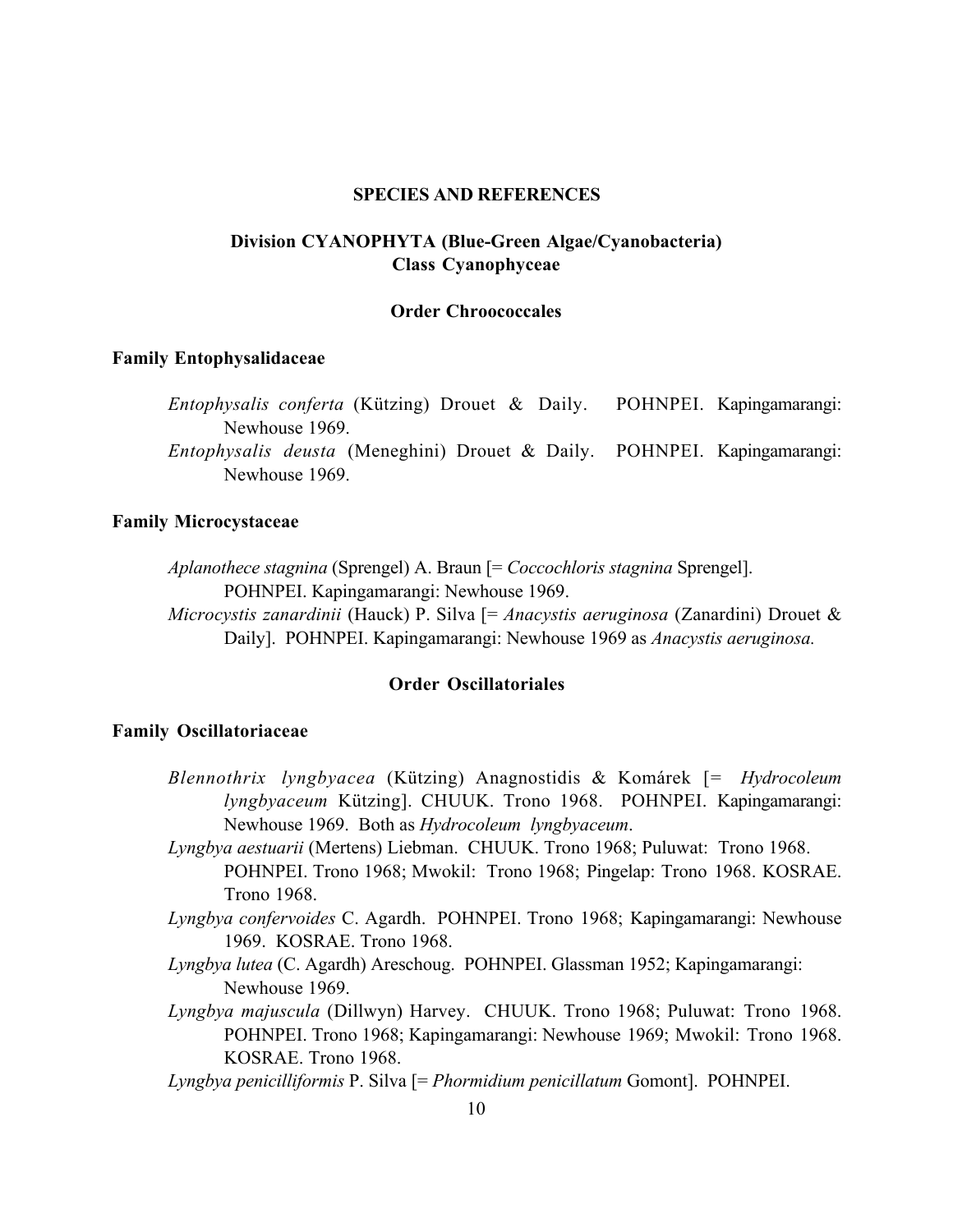Kapingamarangi: Newhouse 1969 as *Phormidium penicillatum*.

*Lyngbya sordida* (Zanardini) Gomont. POHNPEI. Kapingamarangi: Newhouse 1969. *Oscillatoria margaritifera* (Kützing) Gomont. POHNPEI. Kapingamarangi: Newhouse 1969.

# **Family Phormidiaceae**

*Hydrocoleum comoides* (Harvey) Gomont. CHUUK. Trono 1968.

- *Hydrocoleum coccineum* Gomont. POHNPEI. Kapingamarangi: Newhouse 1969.
- *Hydrocoleum glutinosum* (C. Agardh) Gomont. POHNPEI. Kapingamarangi: Newhouse 1969.

*Microcoleus chthonoplastes* (Mertens) Zanardini. CHUUK. Trono 1968. POHNPEI. Kapingamarangi: Newhouse 1969. KOSRAE. Trono 1968.

*Microcoleus lyngbyaceus* (Kützing) P. Crouan & H. Crouan sensu Drouet (1968) [includes *Lyngbya majuscula* (Dillwyn) Harvey]. CHUUK. Tsuda 1972, Tsuda et al. 1975, Amesbury et al. 1977, 1978, 1981, Tsuda et al. 1977b, Clayshulte et al. 1978. POHNPEI. Best and Pendleton 1980. KOSRAE. Eldredge et al. 1979.

*Microcoleus vaginatus* (Vaucher) Gomont. POHNPEI. Drouet 1968.

*Phormidium chalybeum* (Mertens) Anagnostidis & Komárek [= *Oscillatoria chalybea* Merten]. POHNPEI. Kapingamarangi: Newhouse 1969 as *Oscillatoria chalybea*.

*Phormidium submembranaceum* (Ardissone & Strafforello) Gomont [= *Oscillatoria submembranacea* Ardissone & Strafforello]. POHNPEI. Kapingamarangi: Drouet 1968 as *Oscillatoria submembranacea*.

*Porphyrosiphon notarisii* (Meneghini) Kützing. POHNPEI. Kapingamarangi: Drouet 1968, Newhouse 1969.

- *Sirocoleum kurzii* (Zeller) Gomont. POHNPEI. Kapingamarangi: Newhouse 1969.
- *Spirulina subsalsa* Oersted. CHUUK. Tsuda 1972. POHNPEI. Kapingamarangi: Drouet 1968, Newhouse 1969.

*Symploca hydnoides* (Harvey) Kűtzing. POHNPEI. Kapingamarangi: Newhouse 1969.

KOSRAE. Trono 1968. *Symploca muscorum* (C. Agardh) Gomont. POHNPEI. Glassman 1952.

# **Family Pseudanabaenaceae**

*Geitlerinema amphibium* (C. Agardh) Anagnostidis [= *Oscillatoria amphibia* C. Agardh]. POHNPEI. Kapingamarangi: Newhouse 1969 as *Oscillatoria amphibia*.

*Leibleinia gracilis* Meneghini [= *Lyngbya gracilis* (Meneghini) Rabenhorst]. POHNPEI. Kapingamarangi: Newhouse 1969 as *Lyngbya gracilis*.

#### **Family Schizothrichaceae**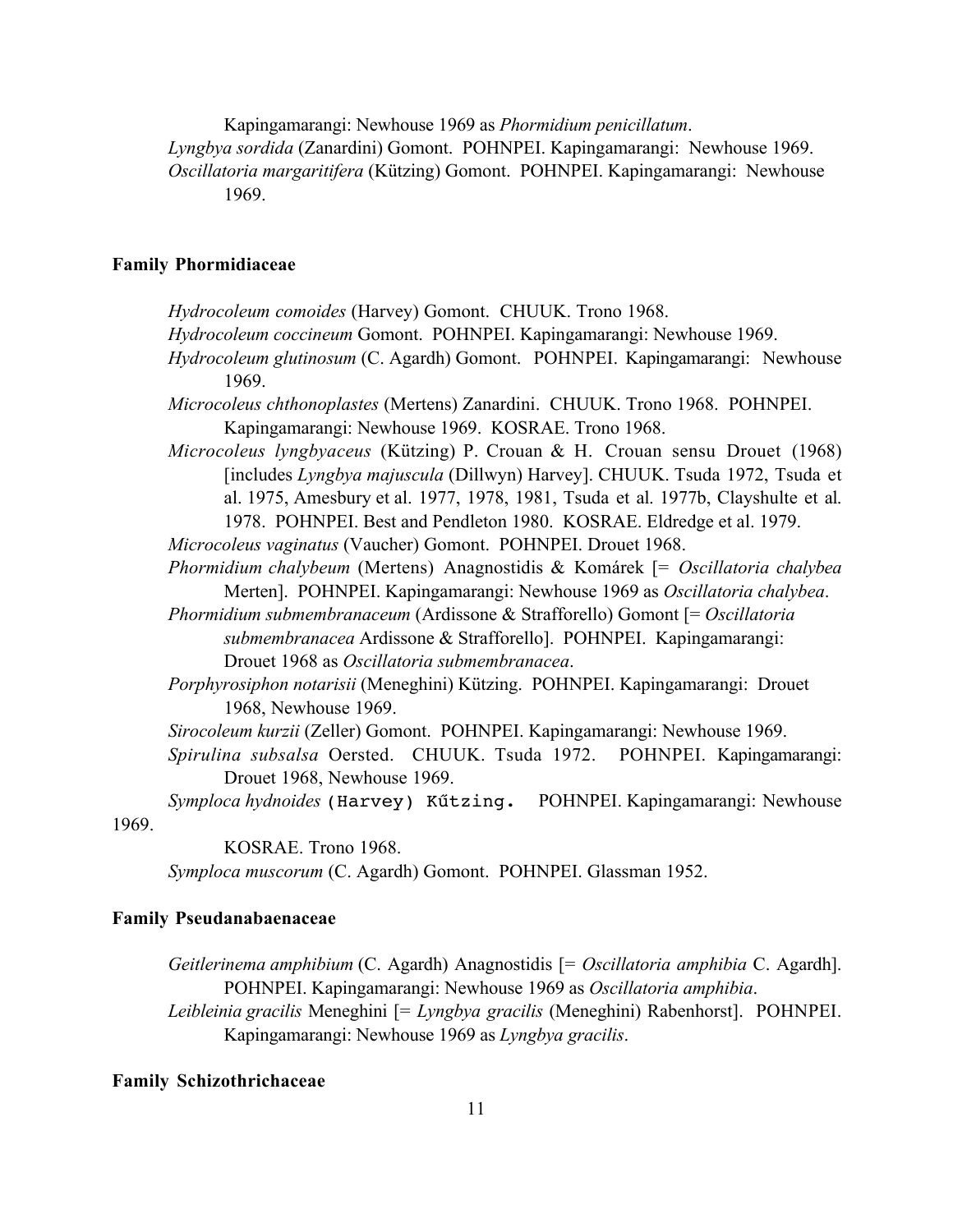*Schizothrix arenaria* (Berkeley) Gomont. POHNPEI. Kapingamarangi: Drouet 1968.

*Schizothrix calcicola* (C. Agardh) Gomont. CHUUK. Trono 1968, Tsuda 1972, Amesbury et al. 1977, 1978, 1981, Clayshulte et al. 1978; Puluwat: Trono 1968. POHNPEI. Trono 1968, Best and Pendleton 1980; Kapingamarangi: Drouet 1968, Newhouse 1969; Mwokil: Trono 1968. KOSRAE. Trono 1968, Eldredge et al. 1979.

*Schizothrix longiarticulata* Gardner. POHNPEI. Kapingamarangi: Newhouse 1969.

- *Schizothrix mexicana* Gomont [Includes *Symploca hydnoides* (Harvey) Kützing]. CHUUK. Tsuda 1972, Amesbury et al. 1977, 1978, 1981, Clayshulte et al. 1978. POHNPEI. Best and Pendleton 1980; Kapingamarangi: Drouet 1968. KOSRAE. Eldredge et al. 1979.
- *Schizothrix tenerrima* (Gomont) Drouet [= *Microcoleus tenerrimus* Gomont]. POHNPEI. Kapingamarangi: Newhouse 1969 as *Microcoleus tenerrimus*.

# **Order Nostocales**

# **Family Nostocaceae**

- *Hormothamnium enteromorphoides* Grunow [= *Hormothamnion enteromorphoides* Grunow]. CHUUK. Trono 1968, Clayshulte et al. 1978. POHNPEI. Trono 1968, Best and Pendleton 1980; Kapingamarangi: Newhouse 1969.
- *Hormothamnium solutum* Bornet & Grunow [= *Hormothamnion solutum* Bornet & Grunow]. CHUUK. Tsuda 1972.

### **Family Rivulariaceae**

*Calothrix confervicola* (Dillwyn) C. Agardh. CHUUK: Tsuda 1972.

- *Calothrix crustacea* Thuret. POHNPEI. Glassman 1952; Kapingamarangi: Newhouse 1969.
- *Calothrix pilosa* Harvey. POHNPEI. Kapingamarangi: Newhouse 1969; Oroluk: Trono 1968. KOSRAE. Trono 1968.

*Dichothrix bornetiana* Howe. POHNPEI. Kapingamarangi: Newhouse 1969.

*Rivularia polyotis* (J. Agardh) Hauck. POHNPEI. Kapingamarangi: Newhouse 1969.

# **Family Scytonemataceae**

*Scytonema hofman-bangii* C. Agardh [= *Scytonema hofmannii* C. Agardh]. POHNPEI. Glassman 1952, Kapingamarangi: Newhouse 1969.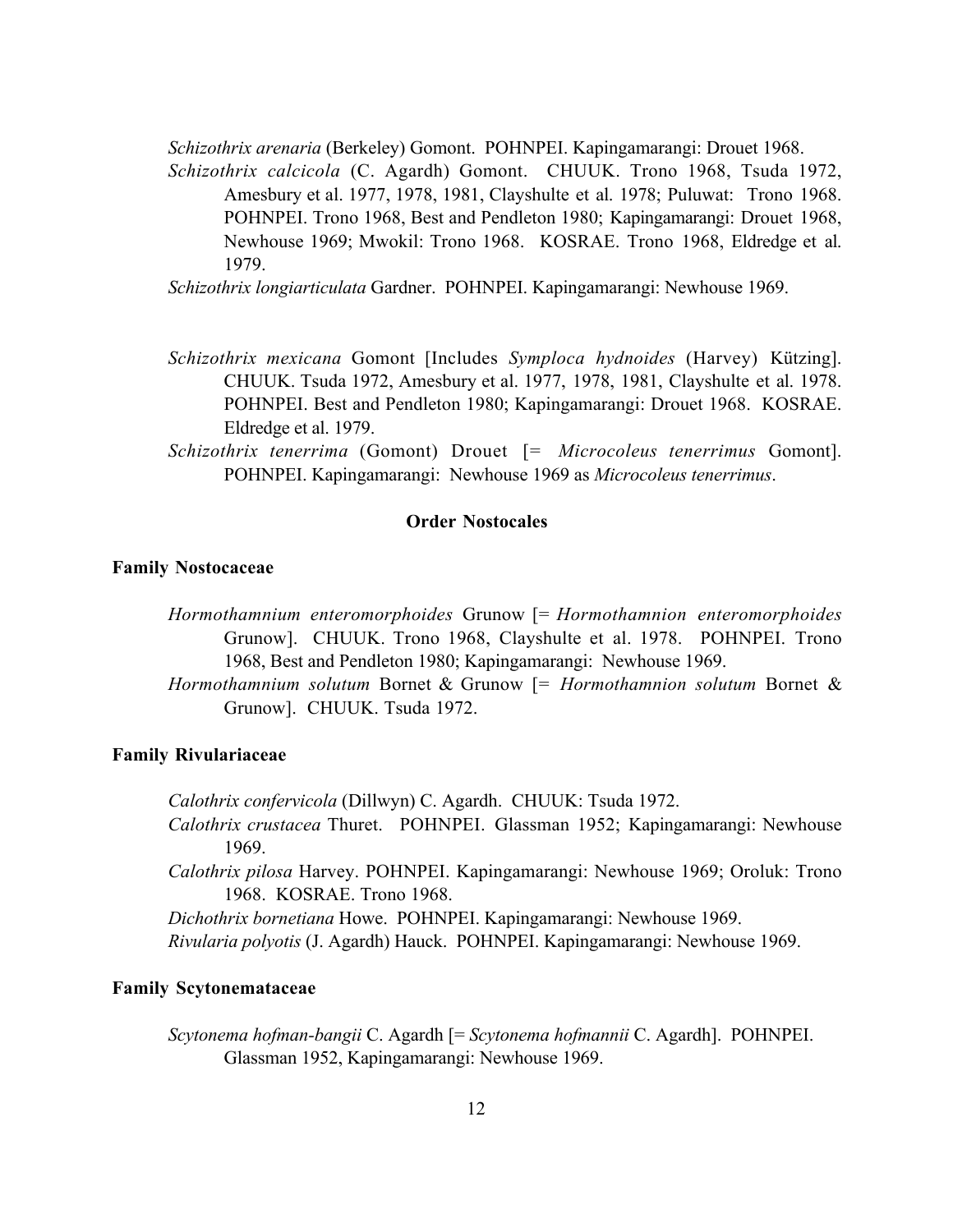#### **Order Stigonematales**

#### **Family Nostochopsidaceae**

*Mastigocoleus testarum* Lagerheim. POHNPEI. Kapingamarangi: Newhouse 1969.

# **Division CHLOROPHYTA (Green Algae) Class Chlorophyceae**

#### **Order Ulotrichales**

# **Family Ulotrichaceae**

*Ulothrix flacca* (Dillwyn) Thuret. POHNPEI. Ant: Hodgson & McDermid 2000. *Uronema marinum* Womersley*.* POHNPEI. Ant: McDermid et al. 2002.

# **Order Ctenocladales**

#### **Family Ulvellaceae**

*Ulvella setchellii* Dangeard. POHNPEI: Ant: Hodgson & McDermid 2000.

# **Order Ulvales**

#### **Family Ulvaceae**

*Enteromorpha clathrata* (Roth) Greville. CHUUK. Tsuda 1972, Clayshulte et al. 1978. POHNPEI. Ant: Hodgson & McDermid 2000. KOSRAE. Trono 1968.

- *Enteromorpha flexuosa* (Wulfen) J. Agardh [= *Enteromorpha tubulosa* (Kützing) Kützing]. POHNPEI. Hodgson & McDermid 2000.
- *Enteromorpha prolifera* (O.F. Műller) J. Agardh. POHNPEI. Ant: Glassman 1953; Kapingamarangi: Newhouse 1969.
- *Percursaria dawsonii* Hollenberg & Abbott. POHNPEI. Ant: Hodgson & McDermid 2000.

#### **Order Cladophorales**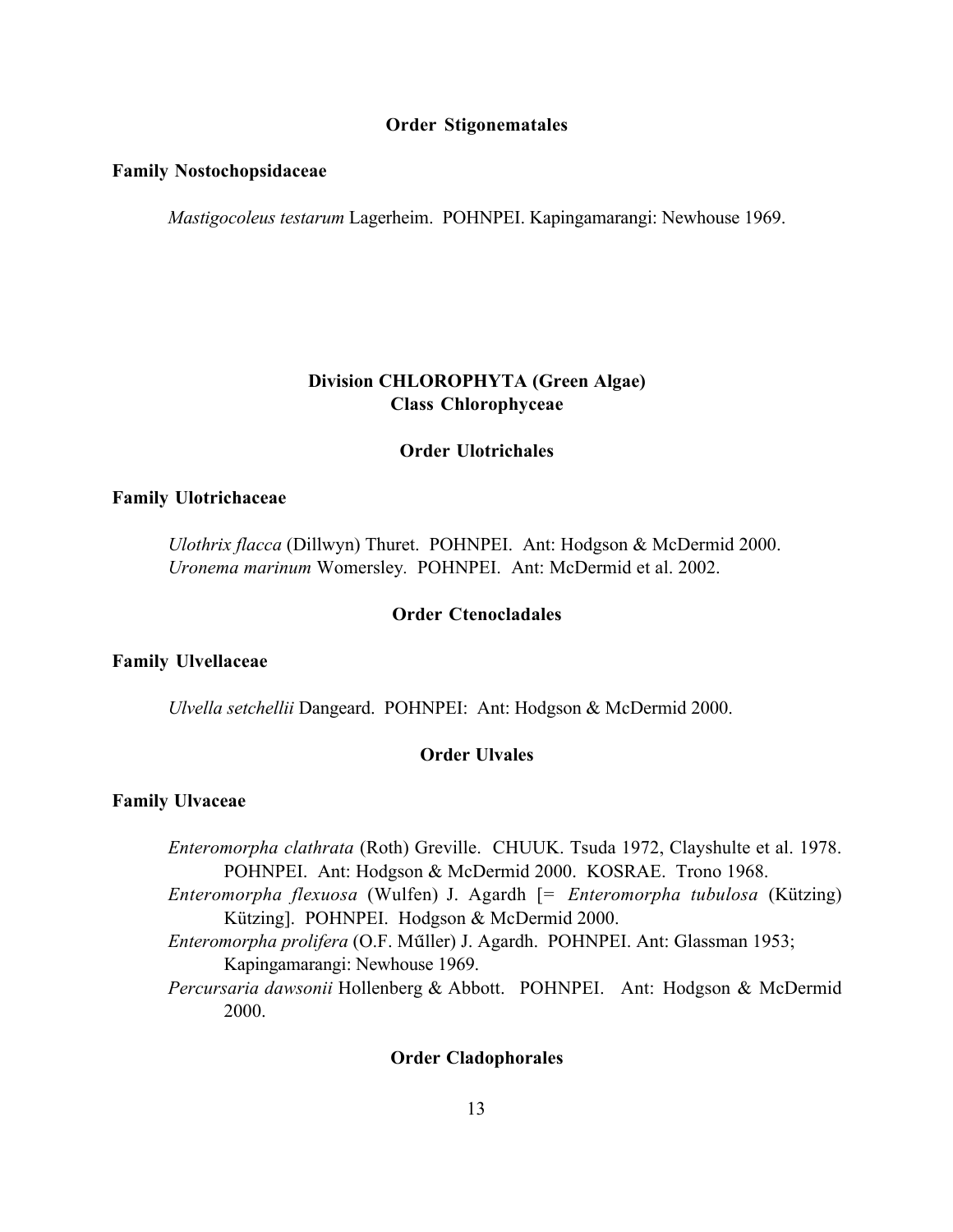#### **Family Anadyomenaceae**

- *Anadyomene wrightii* Harvey ex Gray. POHNPEI. Ant: Enomoto et al. 1986; Kapingamarangi: Newhouse 1969.
- *Microdictyon mokilensis* **Trono** 1971, Type from Mwokil. POHNPEI. Mwokil: Trono 1971.
- *Microdictyon okamurai* Setchell. CHUUK. Trono 1968, Tsuda 1972; Neoch: Tsuda 1972; Puluwat: Trono 1968. POHNPEI. Trono 1968, Hodgson & McDermid 2000; Ant: Yamada 1944b, Enomoto et al. 1986, Hodgson & McDermid 2000; Kapingamarangi: Newhouse 1969; Mwokil: Glassman 1953, Trono 1968; Oroluk: Trono 1968; Pingelap: Trono 1968.
- *Microdictyon pseudohapteron* A. Gepp & E. Gepp. POHNPEI. Kapingamarangi: Newhouse 1969.
- *Phyllodictyon anastomosans* (Harvey) Kraft & Wynne [= *Struvea anastomosans* (Harvey) Piccone & Grunow ex Piccone and *S. delicatula* Kützing]. CHUUK. Trono 1968. POHNPEI. Ant: Hodgson & McDermid 2000 as *Struvea anastomosans*.
- *Rhipidiphyllon reticulatum* (Askenasy) Heydrich. CHUUK. Puluwat: Trono 1968. POHNPEI. Kapingamarangi: Newhouse 1969; Oroluk: Trono 1968;.

# **Family Cladophoraceae**

- *Chaetomorpha crassa* (C. Agardh) Kützing. POHNPEI. Trono 1968; Pingelap: Trono 1968. KOSRAE. Trono 1968.
- *Cladophora boodleoides* Børgesen. CHUUK. Puluwat: Trono 1968. POHNPEI. Oroluk: Trono, 1968.

*Cladophora patentiramea* (Montagne) Kűtzing. POHNPEI. Schmidt 1928, Tokida 1939,

Glassman 1952.

*Cladophora socialis* Kützing. POHNPEI. Hodgson & McDermid 2000; Ant: Yamada 1944b.

*Cladophora trichotoma* C. Agardh. KOSRAE. Trono 1968.

- *Cladophora vagabunda* (Linnaeus) van den Hoek [= *Cladophora fascicularis* (Mertens ex C. Agardh) Kützing]. POHNPEI. Hodgson & McDermid 2000; Ant: Hodgson & McDermid 2000.
- *Rhizoclonium africanum* (Kützing) Womersley & Bailey [= *Rhizoclonium samoense* Setchell]. CHUUK. Trono 1968 and Tsuda 1972 as *Rhizoclonium samoense*.
- *Rhizoclonium hieroglyphicum* (J. Agardh) Kűtzing. POHNPEI. Kapingamarangi: Newhouse 1969.

#### **Family Siphonocladaceae**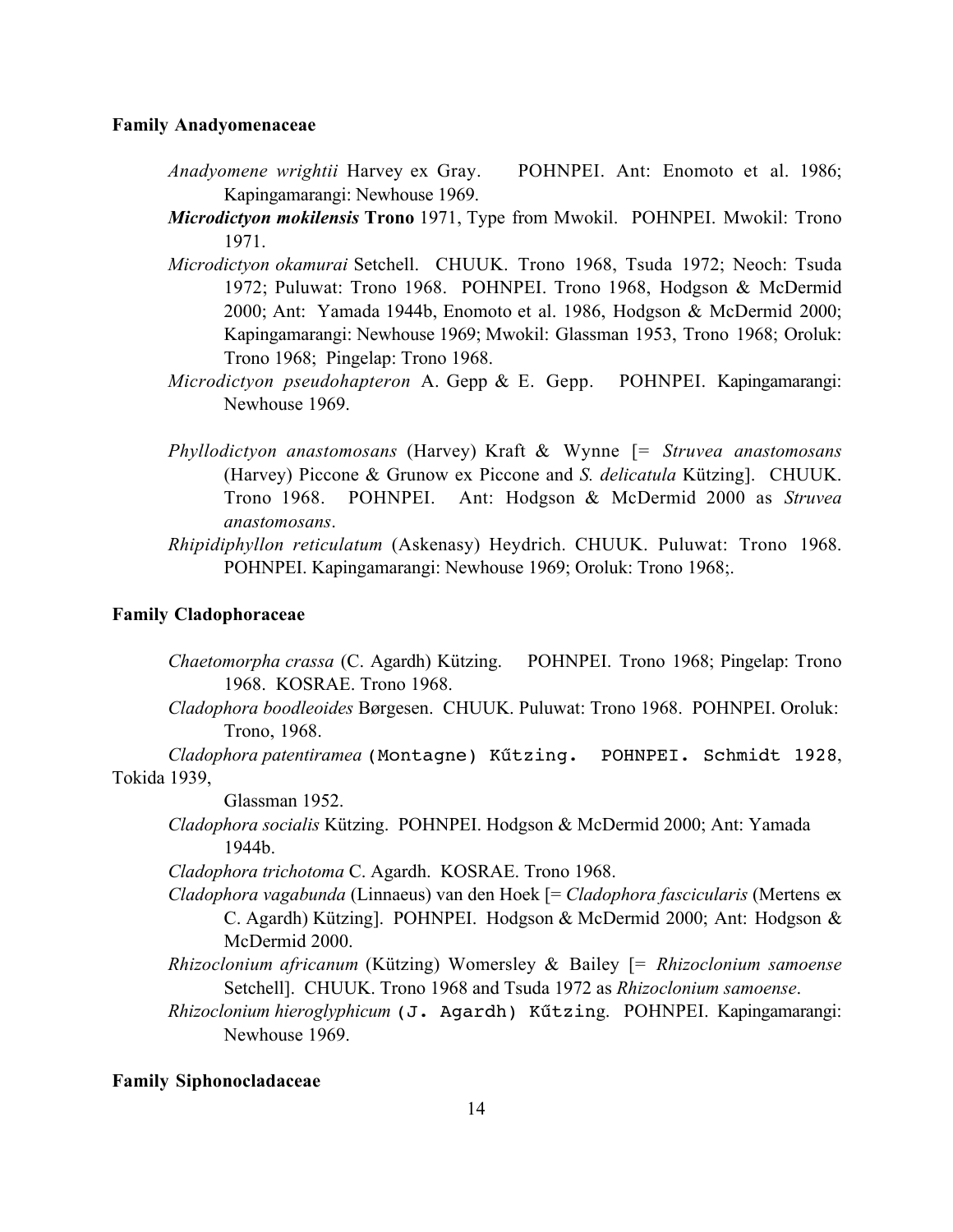*Boergesenia forbesii* (Harvey) Feldmann [= *Valonia forbesii* Harvey]. CHUUK. Schmidt 1928 and Tokida 1939 as *Valonia forbesii,* Trono 1968, Tsuda 1972, Clayshulte et al. 1978, Amesbury et al. 1981; Puluwat: Trono 1968. POHNPEI. Trono 1968, Best & Pendleton 1980; Ant: Enomoto et al. 1986, Hodgson & McDermid 2000.

*Boodlea coacta* (Dickie) Murray & DeToni. CHUUK. Okamura 1916, Tokida 1939.

*Boodlea composita* (Harvey) Brand [= *Boodlea siamensis* Reinbold and *Boodlea kaeneana* Brand]. CHUUK. Trono 1968, Amesbury et al., 1977, 1978, Clayshulte et al. 1978. POHNPEI. Best & Pendleton 1980, Hodgson & McDermid 2000; Ant: Yamada 1944b and Enomoto et al. 1986 as *Boodlea siamensis*, Hodgson & McDermid 2000; Kapingamarangi: Newhouse 1969; Mwokil: Trono 1968. KOSRAE. Eldredge et al. 1979.

*Boodlea trukensis* **Trono** 1971, Type from Chuuk. CHUUK. Trono 1971.

- *Boodlea vanbosseae* Reinbold. POHNPEI. Trono 1968; Kapingamarangi: Newhouse 1969; Oroluk: Trono 1968; Pingelap: Trono 1968. KOSRAE. Trono 1968.
- *Cladophoropsis carolinensis* **Trono** 1971, Type from Kosrae. CHUUK. Trono 1971. KOSRAE. Trono 1971.
- *Cladophoropsis membranacea* (Hofman Bang ex C. Agardh) Børgesen [= *Cladophora membranacea* (Hofman Bang ex C. Agardh) Bornet in Askenasy]. CHUUK. Trono 1968, Tsuda 1972. POHNPEI. Ant: Hodgson & McDermid 2000; Pingelap: Glassman 1953 as *Cladophora membranacea*. KOSRAE. Trono 1968.

*Cladophoropsis palauensis* Trono 1971. POHNPEI. Mwokil: Trono 1971.

- *Dictyosphaeria cavernosa* (Forsskal) Børgesen [= *Dictyosphaeria favulosa* (C. Agardh) Decaisne ex Endlicher]. CHUUK. Tsuda 1972, Amesbury et al. 1977, 1978, Tsuda et al. 1977b, Clayshulte et al. 1978; Neoch: Tsuda 1972. POHNPEI. Ant: Yamada 1944b, Enomoto et al. 1986, Hodgson & McDermid 2000; Kapingamarangi: Newhouse 1969; Mwokil: Glassman 1953 as *Dictyosphaeria favulosa,* Trono 1968; Pingelap: Trono 1968. KOSRAE: Trono 1968, Eldredge et al. 1979.
- *Dictyosphaeria mutica* **Yamada** 1944b, Type from Ant. POHNPEI. Ant: Yamada 1944b; Kapingamarangi: Newhouse 1969; Mwokil: Trono 1968.
- *Dictyosphaeria versluysii* Weber-van Bosse [= *Dictyosphaeria setchellii* Børgesen and *Dictyosphaeria bokotensis* Yamada]. CHUUK. Puluwat: Trono 1968. POHNPEI. Ant: Yamada 1944b as *Dictyosphaeria bokotensis*; Kapingamarangi: Newhouse 1969 as *D. bokotensis*; Mwokil: Trono 1968.
- *Siphonocladus tropicus* (P. Crouan & H. Crouan) J. Agardh [= *Siphonocladus rigidus* Howe].POHNPEI. Kapingamarangi: Newhouse 1969 as *Siphonocladus rigidus.*
- *Spongocladia vaucheriaeformis* Areschoug [= *Cladophoropsis vaucheriaeformis* (Areschoug) Papenfuss]. POHNPEI. Okamura 1916, Schmidt 1928, Tokida 1939, Glassman 1952.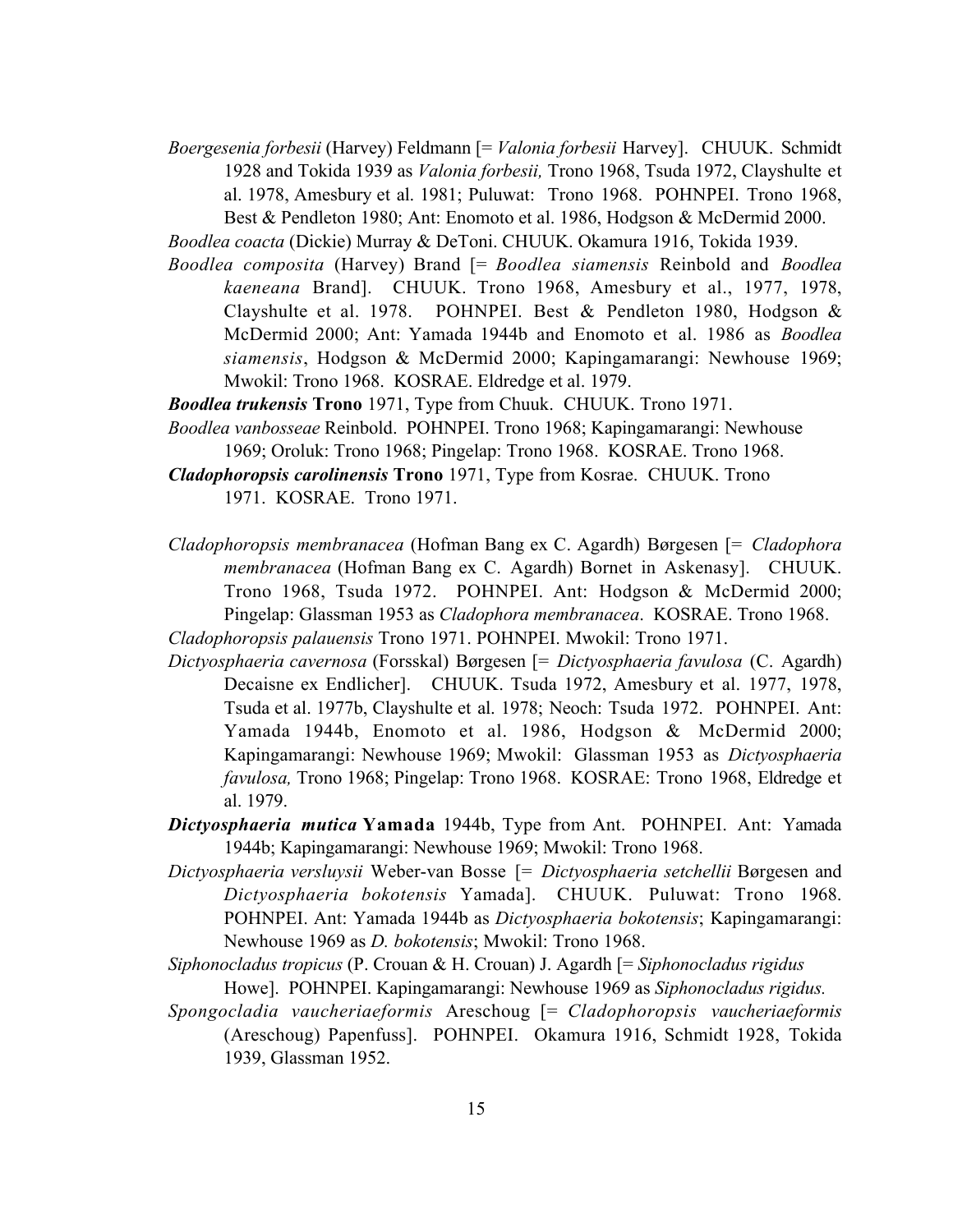#### **Family Valoniaceae**

- *Valonia aegagropila* C. Agardh. CHUUK. Tokida 1939, Amesbury et al. 1981. POHNPEI. Schmidt 1928, Tokida 1939, Glassman 1952, Hodgson & McDermid 2000; Ant: Enomoto et al. 1986, Hodgson & McDermid 2000; Kapingamarangi: Newhouse 1969. KOSRAE. Trono 1968.
- *Valonia fastigiata* Harvey ex J. Agardh. POHNPEI. Trono 1968, Best & Pendleton 1980. KOSRAE. Eldredge et al. 1979.
- *Valonia utricularis* (Roth) C. Agardh CHUUK. Okamura 1916, Schmidt 1928, Tokida 1939. POHNPEI. Trono 1968; Ant: Enomoto et al. 1986; Kapingamarangi: Newhouse 1969. KOSRAE. Trono 1968.
- *Valoniopsis pachynema* (G. Martens) Børgesen. POHNPEI. Ant: Enomoto et al. 1986. KOSRAE. Trono 1968.
- *Ventricaria ventricosa* (J. Agardh) Olsen & West [= *Valonia ventricosa* J. Agardh]. CHUUK. Tsuda 1972, Amesbury et al. 1978, 1981, Clayshulte et al. 1978; Puluwat: Trono 1968. POHNPEI. Trono 1968, Best & Pendleton 1980, Hodgson & McDermid 2000; Ant: Enomoto et al. 1986, Hodgson & McDermid 2000; Kapingamarangi: Newhouse 1969. KOSRAE. Eldredge et al. 1979. All as *Valonia ventricosa* except Hodgson & McDermid 2000*.*

# **Order Bryopsidales**

#### **Family Bryopsidaceae**

- *Bryopsis indica* A. Gepp & E. Gepp. POHNPEI. Kapingamarangi: Newhouse 1969.
- *Bryopsis pennata* Lamouroux [= *Bryopsis harveyana* J. Agardh]*.* CHUUK. Tsuda 1972. POHNPEI. Ant: Enomoto et al. 1986 as *Bryopsis harveyana*, Hodgson & McDermid 2000; Kapingamarangi: Newhouse 1969.
- *Bryopsis plumosa* (Hudson) C. Agardh. CHUUK. Okamura 1916, Tokida 1939. POHNPEI. Kapingamarangi: Newhouse 1969.

*Derbesia fastigiata* W.R. Taylor. POHNPEI. Ant: Hodgson & McDermid 2000.

*Derbesia minima* Weber-van Bosse. POHNPEI. Kapingamarangi: Newhouse 1969.

*Halicystis pyriformis* Levring. KOSRAE. Trono, 1968.

#### **Family Caulerpaceae**

*Caulerpa antoensis* **Yamada 1944a**, Holotype from Ant. CHUUK. Puluwat: Trono 1968, Taylor 1977. POHNPEI. Ant: Yamada 1944a, Yamada 1944b, Hodgson & McDermid 2000; Kapingamarangi: Newhouse 1969; Mwokil: Trono 1968, Taylor 1977; Pingelap: Trono 1968, Taylor 1977.

*Caulerpa brachypus* Harvey. CHUUK. Trono 1968, Tsuda 1972, Amesbury et al. 1977,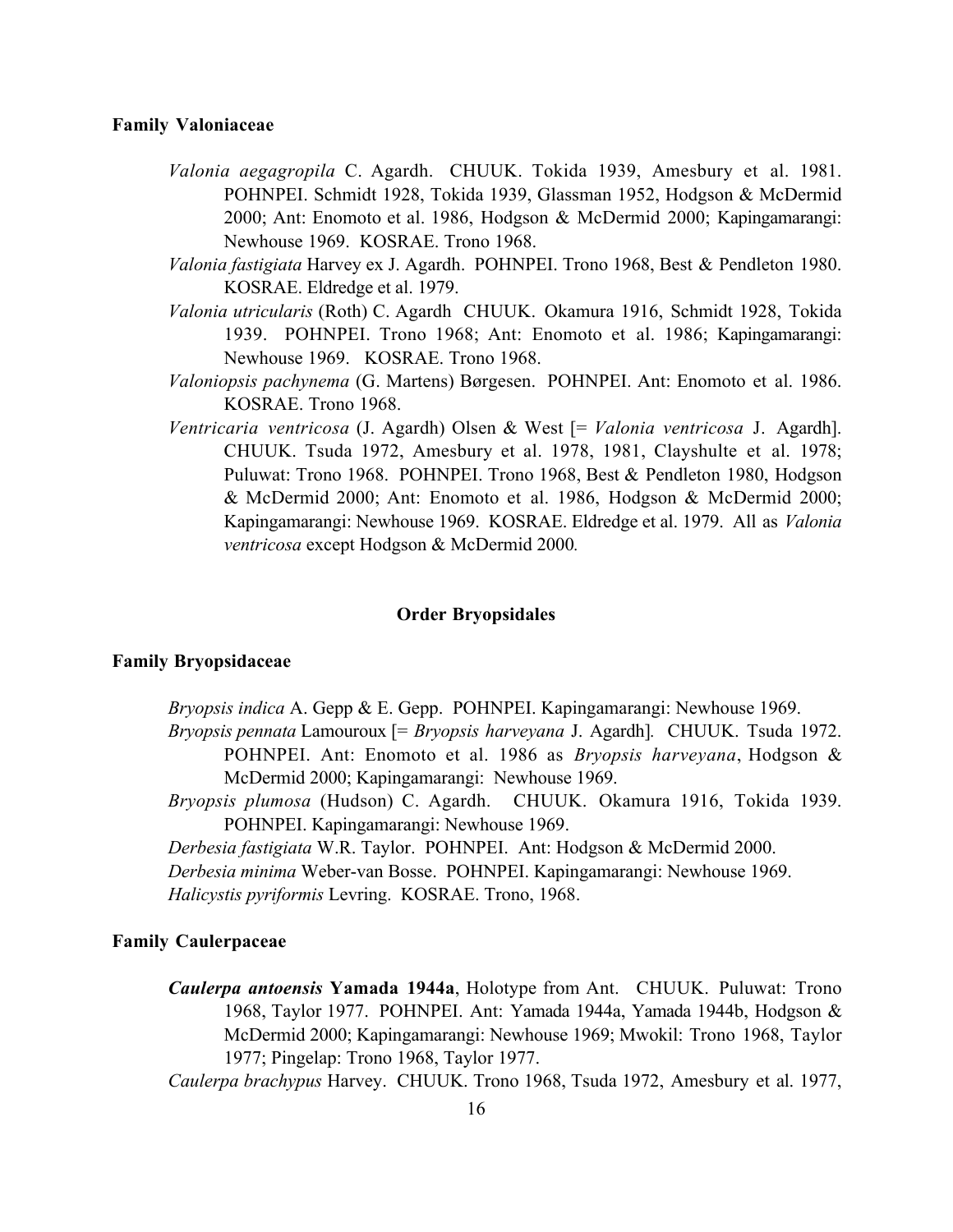Tsuda et al. 1977b, Clayshulte et al. 1978; Puluwat: Trono 1968, Taylor 1977. POHNPEI. Ant: Yamada 1940, Yamada 1944b, Enomoto et al. 1986, Hodgson & McDermid 2000. KOSRAE. Yamada 1940, Yamada 1944b, Eldredge et al. 1979.

*Caulerpa cupressoides* (Vahl) C. Agardh. CHUUK. Trono 1968, Tsuda 1972, Taylor 1977, Amesbury et al. 1977, 1978, 1981, Clayshulte et al. 1978; Puluwat: Trono 1968, Taylor 1977; Ulul: Trono 1968, Taylor 1977. POHNPEI. Okamura 1916, Tokida 1939, Glassman 1952, Hodgson & McDermid 2000; Ant: Yamada 1944b, Enomoto et al. 1986, Hodgson & McDermid 2000; Pingelap: Trono 1968, Taylor 1977. KOSRAE. Trono 1968, Taylor 1977, Eldredge et al. 1977.

*Caulerpa fastigiata* Montagne. KOSRAE. Yamada 1940, Trono 1968, Taylor 1977.

- *Caulerpa filicoides* Yamada [= *Caulerpa acuta* (Yamada) Yamada]. CHUUK. Tsuda 1972, Tsuda et al. 1975, Amesbury et al. 1977, 1978, Tsuda et al. 1977b, Clayshulte et al. 1978. POHNPEI. Hodgson & McDermid 2000; Ant: Yamada 1940, Yamada 1944b as *Caulerpa acuta*, Enomoto et al. 1986, Hodgson & McDermid 2000*.*
- *Caulerpa lentillifera* J. Agardh. CHUUK: Okamura 1916, Schmidt 1928, Tokida 1939, Trono 1968, Tsuda 1972, Tsuda et al. 1977b, Taylor 1977, Clayshulte et al. 1978. POHNPEI. Ant: Enomoto et al. 1986.
- *Caulerpa lessonii* **Bory de Saint-Vincent** 1828. Type from Kosrae. CHUUK. Taylor 1977. KOSRAE. Bory de Saint-Vincent 1828.
- *Caulerpa matsueana* **Yamada** 1944a, Type from Ant. POHNPEI. Ant: Yamada 1940, Yamada 1944a, Yamada 1944b, Enomoto et al. 1986, Hodgson & McDermid 2000.
- *Caulerpa microphysa* (Weber-van Bosse) J. Feldmann. POHNPEI. Hodgson & McDermid 2000; Ant: Hodgson & McDermid 2000.
- *Caulerpa okamurai* Weber-van Bosse. CHUUK. Okamura 1916, Schmidt 1928, Tokida 1939. POHNPEI. Okamura 1916, Schmidt 1928, Tokida 1939, Glassman 1952.
- *Caulerpa peltata* Lamouroux [= *Caulerpa macrodiscus* Decaisne]. CHUUK. Okamura 1916, Schmidt 1928, Tokida 1939, Trono 1968, Taylor 1977. POHNPEI. Yamada 1940, Trono 1968, Taylor 1977; Ant: Yamada 1940, Yamada 1944b, Enomoto et al. 1986.
- *Caulerpa racemosa* (ForsskDl) J. Agardh. CHUUK. Okamura 1916, Schmidt 1928, Tokida 1939, Yamada 1940, Trono 1968, Tsuda 1972, Tsuda et al. 1975, Amesbury et al. 1977, 1978, 1981, Tsuda et al. 1977b, Taylor 1977, Clayshulte et al. 1978; Neoch: Tsuda 1972. POHNPEI. Okamura 1916, Schmidt 1928, Tokida 1939, Yamada 1940, Glassman 1952, Trono 1968, Best & Pendleton 1980, Hodgson & McDermid 2000; Ant: Yamada 1940, Yamada 1944b, Enomoto et al. 1986, Hodgson & McDermid 2000; Kapingamarangi: Newhouse 1969; Pingelap: Trono 1968. KOSRAE. Okamura 1916, Schmidt 1928, Tokida 1939, Yamada 1940, Trono 1968, Eldredge et al. 1979.

*Caulerpa serrulata* (Forsskál) J. Agardh [= *Caulerpa boryana* J. Agardh and *Caulerpa*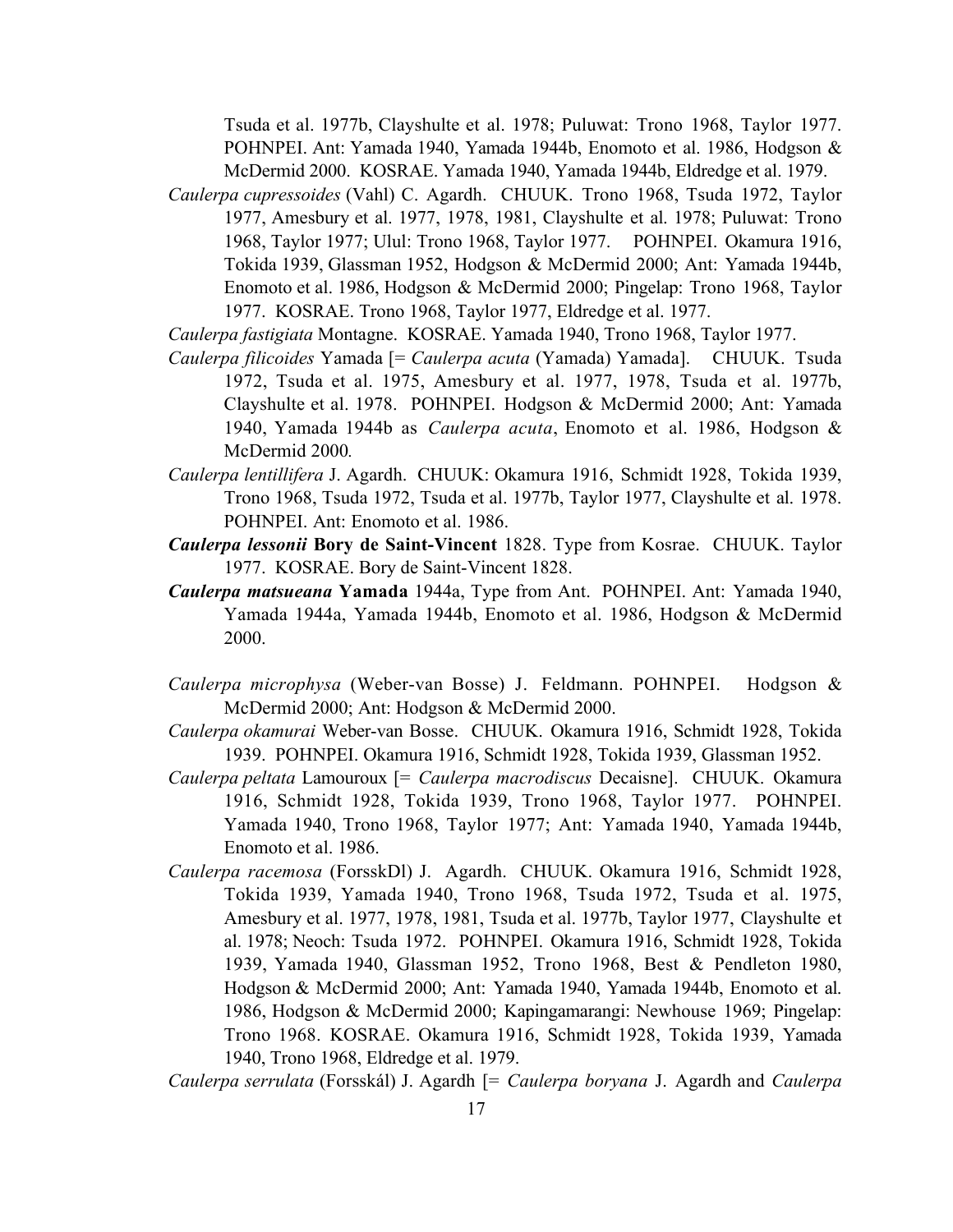*freycinetii* C. Agardh].CHUUK: Trono 1968, Tsuda 1972, Taylor 1977, Amesbury et al. 1977, 1981, Clayshulte et al. 1978; Neoch: Tsuda 1972; Ulul: Trono 1968. POHNPEI. Okamura 1916 as *Caulerpa boryana,* Schmidt 1928 and Tokida 1939 as *Caulerpa freycinetii,* Glassman 1952 as *C. boryana* and *C. freycinetii,* Yamada 1940, Trono 1968, Taylor 1977, Best & Pendleton 1980, Hodgson & McDermid 2000; Ant: Yamada 1940, Yamada 1944b, Enomoto et al. 1986, Hodgson & McDermid 2000; Kapingamarangi: Newhouse 1969; Mwokil: Trono 1968; Pingelap: Trono 1968. KOSRAE. Okamura 1916, Schmidt 1928 and Tokida 1939 as *Caulerpa freycinetii*, Yamada 1940, Trono 1968, Eldredge et al. 1979.

- *Caulerpa sertularioides* (Gmelin) Howe [= *Caulerpa plumaris* (ForsskDl) Weber-van Bosse]. CHUUK. Okamura 1916, Schmidt 1928 and Tokida 1939 as *Caulerpa plumaris,* Taylor 1966, Trono 1968, Tsuda 1972, Taylor 1977, Amesbury et al. 1977, 1978; Ulul: Trono 1968. POHNPEI. Schmidt 1928 and Tokida 1939 as *Caulerpa plumaris,* Yamada 1940, Glassman 1952 as *C. plumaris,* Trono 1968, Hodgson & McDermid 2000; Ant: Enomoto et al. 1986. KOSRAE. Yamada 1940, Trono 1968, Eldredge et al. 1979.
- *Caulerpa taxifolia* (Vahl) C. Agardh. CHUUK. Trono 1968, Tsuda 1972, Taylor 1977, Clayshulte et al. 1978. POHNPEI. Ant: Yamada 1940, Yamada 1944b, Enomoto et al. 1986, Hodgson & McDermid 2000.
- *Caulerpa urvilleana* Montagne [= *Caulerpa urvilliana* Montagne]. CHUUK. Trono 1968, Tsuda 1972, Taylor 1977, Clayshulte et al. 1978, Amesbury et al. 1981; Neoch: Tsuda 1972; Puluwat: Trono 1968; Ulul: Trono 1968. POHNPEI. Ant: Yamada 1940, Yamada 1944b, Enomoto et al. 1986; Kapingamarangi: Newhouse 1969; Mwokil: Trono 1968, Taylor 1977; Pingelap: Trono 1968, Taylor 1977. KOSRAE. Yamada 1940, Trono 1968.
- *Caulerpa verticillata* J. Agardh. CHUUK. Tsuda 1972, Clayshulte et al. 1978, Amesbury et al. 1981. POHNPEI. Trono 1968, Tsuda et al. 1974, Taylor 1977; Ant: Yamada 1940, Yamada 1944b, Enomoto et al. 1986, Hodgson & McDermid 2000; Kapingamarangi: Newhouse 1969.
- *Caulerpa webbiana* Montagne [= *Caulerpa pickeringii* Harvey & Bailey]. CHUUK. Okamura 1916, Schmidt 1928, Tokida 1939, Amesbury et al. 1977.
- *Caulerpella ambigua* (Okamura) Prud'homme van Reine & Lokhorst [= *Caulerpa ambigua* Okamura and *Caulerpa vickersiae* Børgesen].CHUUK. Tsuda 1972, Tsuda et al. 1977b*.* POHNPEI. Ant: Hodgson & McDermid 2000; Kapingamarangi: Newhouse 1969. All as *Caulerpa ambigua*, except Hodgson & McDermid 2000*.*

# **Family Codiaceae**

*Codium arabicum* Kützing CHUUK. Trono 1968. POHNPEI. Trono 1968;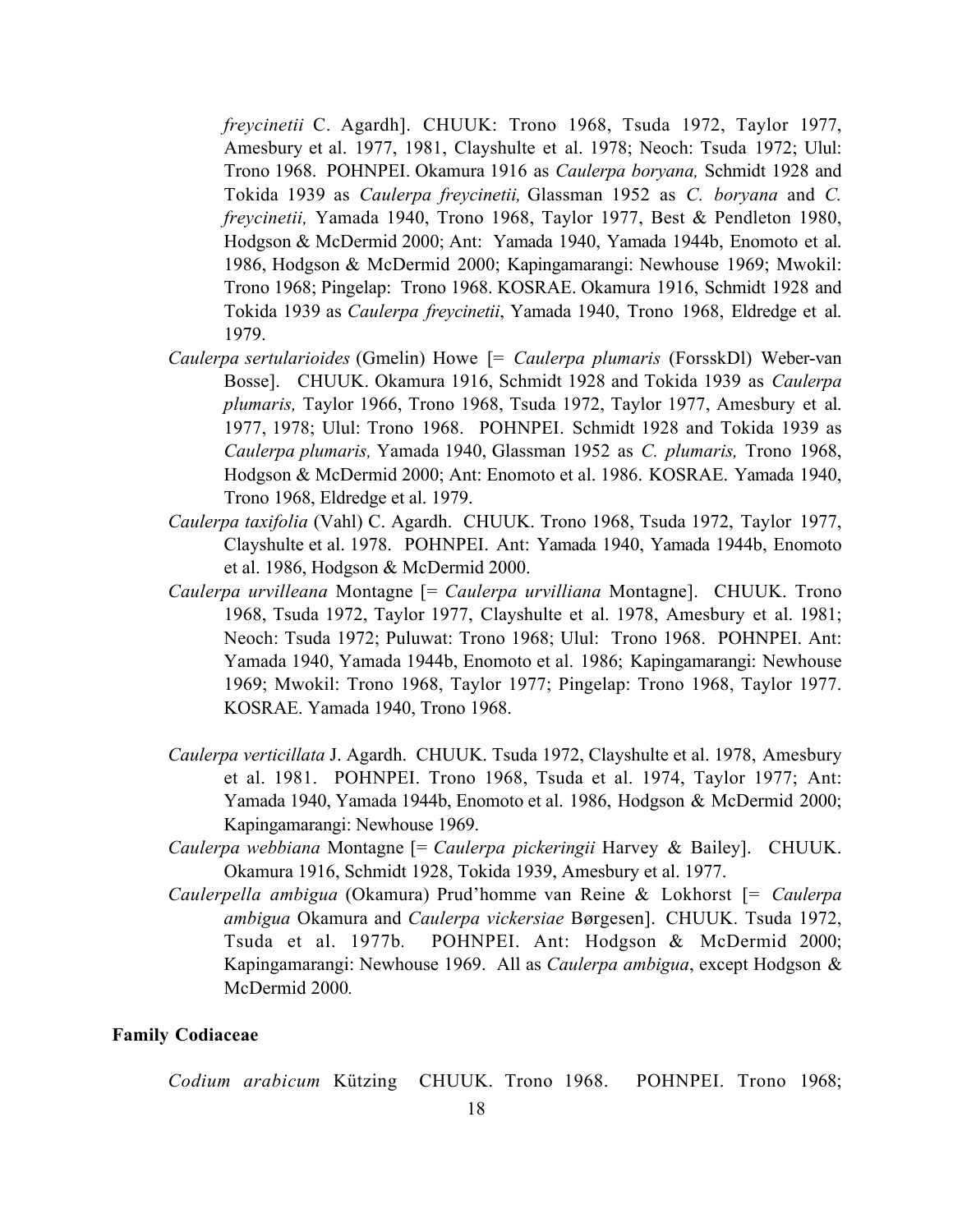Kapingamarangi: Newhouse 1969.

*Codium edule* P. Silva. CHUUK. Trono 1968, Tsuda 1972. POHNPEI. Trono 1968.

*Codium geppiorum* O. Schmidt [= *Codium geppii* O. Schmidt]. POHNPEI. Ant: Hodgson & McDermid 2000; Kapingamarangi: Newhouse 1969. All as *Codium geppii.*

*Codium repens* P. Crouan & H. Crouan. POHNPEI. Ant: Enomoto et al. 1986.

#### **Family Halimedaceae**

- *Halimeda copiosa* Goreau & Graham [= *Halimeda hederacea* (Barton) Colinvaux]. CHUUK. Tsuda 1972, Tsuda et al. 1977b; Neoch: Tsuda 1972. KOSRAE. Eldredge et al. 1979.
- *Halimeda bikinensis* Taylor. POHNPEI. Hodgson & McDermid 2000.
- *Halimeda cuneata* Hering. CHUUK. Okamura 1916, Schmidt 1928, Tokida 1939, Yamada 1941a. POHNPEI. Okamura 1916, Schmidt 1928, Tokida 1939, Yamada 1941a, Glassman 1952; Ant: Enomoto et al. 1986.
- *Halimeda cylindracea* Decaisne. CHUUK. Trono 1968, Tsuda 1972, Tsuda et al. 1975, Amesbury et al. 1977, 1978, 1981, Clayshulte et al. 1978; Puluwat: Trono 1968. POHNPEI. Ant: Hodgson & McDermid 2000; Kapingamarangi: Moul 1964, Newhouse 1969.
- *Halimeda discoidea* Decaisne. CHUUK. Trono 1968, Tsuda 1972, Amesbury et al. 1977, 1981, Tsuda et al. 1977b, Clayshulte et al. 1978; Neoch: Tsuda 1972. POHNPEI. Trono 1968, Best & Pendleton 1980, Hodgson & McDermid 2000; Ant: Enomoto et al. 1986, Hodgson & McDermid 2000; Kapingamarangi: Moul 1964, Newhouse 1969.
- *Halimeda distorta* **(Yamada) Colinvaux**, Type from Ant. POHNPEI. Hodgson & McDermid 2000; Ant: Yamada, 1941a, 1944a and 1944b as *Halimeda incrassata* f. *distorta* (new form), Colinvaux 1968; Kapingamarangi: Colinvaux 1968.
- *Halimeda fragilis* Taylor.CHUUK. Ulul: Trono 1968. POHNPEI. Hodgson & McDermid 2000; Ant: Hodgson & McDermid 2000; Kapingamarangi: Moul 1964, Newhouse 1969.
- *Halimeda gigas* Taylor. CHUUK. Tsuda 1972, Amesbury et al. 1977, 1978, 1981, Tsuda et al. 1977b, Clayshulte et al. 1978.
- *Halimeda gracilis* Harvey ex J. Agardh. CHUUK. Tsuda 1972; Neoch: Tsuda 1972. POHNPEI. Hodgson & McDermid 2000; Ant: Yamada 1941a, Yamada 1944b.
- *Halimeda incrassata* (Ellis) Lamouroux [*Halimeda tridens* (Ellis & Solander) Lamouroux]. CHUUK. Okamura 1916, Schmidt 1928, Tokida 1939, Yamada 1941a, Trono 1968, Tsuda 1972, Amesbury et al. 1977, Tsuda et al. 1977b, Clayshulte et al. 1978; Neoch: Tsuda, 1972; Ulul: Trono 1968. POHNPEI. Ant: Yamada 1941a, Yamada 1944b, Best & Pendleton 1980, Enomoto et al. 1986; Kapingamarangi: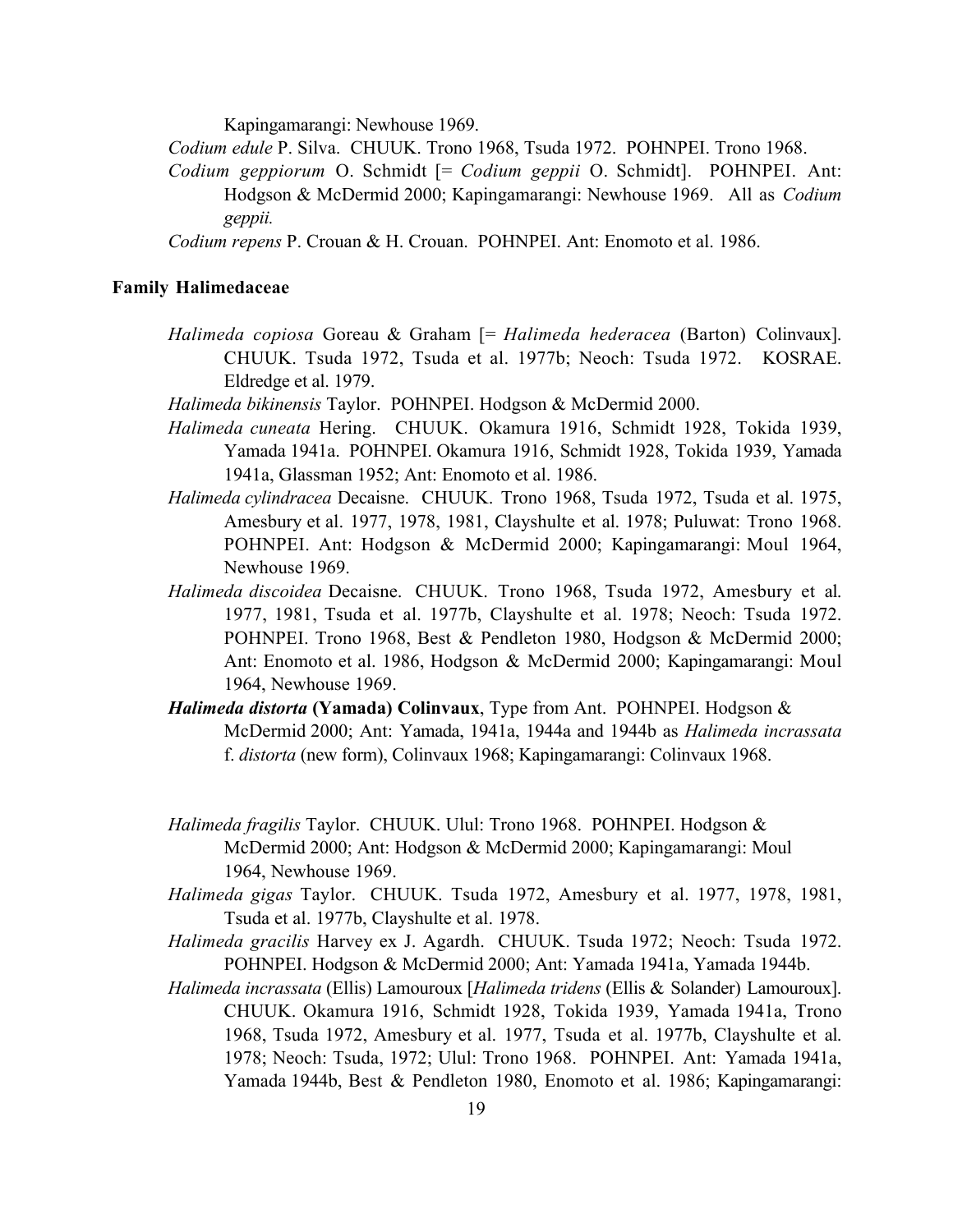Moul 1964, Newhouse 1969; Mwokil: Trono 1968; Pingelap: Trono 1968. KOSRAE. Eldredge et al. 1979.

- *Halimeda lacunalis* W.R. Taylor.POHNPEI. Kapingamarangi: Moul 1964, Newhouse 1969.
- *Halimeda macroloba* Decaisne. CHUUK. Okamura 1916, Schmidt 1928, Tokida 1939, Trono 1968, Tsuda 1972, Tsuda et al. 1975, Amesbury et al. 1977, 1978, 1981, Clayshulte et al. 1978. POHNPEI. Okamura 1916, Schmidt 1928, Tokida 1939, Yamada 1941a, Glassman 1952, Trono 1968, Tsuda et al. 1974, Best & Pendleton 1980, Hodgson & McDermid 2000. KOSRAE. Yamada 1941a, Trono 1968, Eldredge et al. 1979.
- *Halimeda macrophysa* Askenasy. CHUUK. Trono 1968, Tsuda 1972, Tsuda et al. 1975, Amesbury et al. 1977, 1978, 1981, Tsuda et al. 1977b, Clayshulte et al. 1978. POHNPEI. Yamada 1941a, Tsuda et al. 1974, Hodgson & McDermid 2000; Ant: Enomoto et al. 1986, Hodgson & McDermid 2000.
- *Halimeda micronesica* **Yamada** 1944a, Type from Ant. [*Halimeda orientalis* Gilbert]. CHUUK. Tsuda 1972, Tsuda et al. 1975, Amesbury et al. 1977, 1978, 1981, Clayshulte et al. 1978; Neoch: Tsuda 1972; Ulul: Trono 1968. POHNPEI. Trono 1968, Hodgson & McDermid 2000; Ant: Yamada 1941a, Yamada 1944a, Yamada 1944b, Hodgson & McDermid 2000; Kapingamarangi: Moul 1964, Newhouse 1969.
- *Halimeda minima* (Taylor) Colinvaux. POHNPEI. Hodgson & McDermid 2000; Ant: Hodgson & McDermid 2000.
- *Halimeda opuntia* (Linnaeus) Lamouroux [= *Halimeda cordata* J. Agardh]. CHUUK. Okamura 1916, Tokida 1939, Yamada 1941a, Trono 1968, Tsuda 1972, Tsuda et al. 1975, Amesbury et al. 1977, 1978, 1981, Tsuda et al. 1977b, Clayshulte et al. 1978; Puluwat: Trono 1968; Ulul: Trono 1968. POHNPEI. Okamura 1916, Schmidt 1928, Tokida 1939, Yamada 1941a, Glassman 1952, Trono 1968, Tsuda et al. 1974, Best & Pendleton 1980, Paul & Van Alstyne 1988, Hodgson & McDermid 2000; Ant: Yamada 1941a, Yamada 1944b, Enomoto et al. 1986, Hodgson & McDermid 2000; Kapingamarangi: Moul 1964, Newhouse 1969; Mwokil: Glassman 1953, Trono 1968; Pingelap: Trono 1968. KOSRAE. Okamura 1916, Yamada 1941a, Trono 1968, Eldredge et al. 1979.
- *Halimeda renschii* Hauck [= *Halimeda opuntia* f. *renschii*]. CHUUK. Okamura 1916 and Tokida 1939 as *Halimeda opuntia* f. *renschii.* POHNPEI. Yamada 1941a as *Halimeda opuntia* f*. renschii*; Ant: Hodgson & McDermid 2000.
- *Halimeda simulans* Howe.CHUUK. Tsuda 1972, Clayshulte et al. 1978. POHNPEI. Hodgson & McDermid 2000. KOSRAE. Eldredge et al. 1979.
- *Halimeda stuposa* W.R. Taylor. CHUUK. Tsuda 1972; Neoch: Tsuda 1972; Puluwat: Trono 1968; Ulul: Trono 1968. POHNPEI. Kapingamarangi: Moul 1964, Newhouse 1969.
- *Halimeda taenicola* W.R. Taylor. CHUUK. Trono 1968; Ulul: Trono 1968. POHNPEI.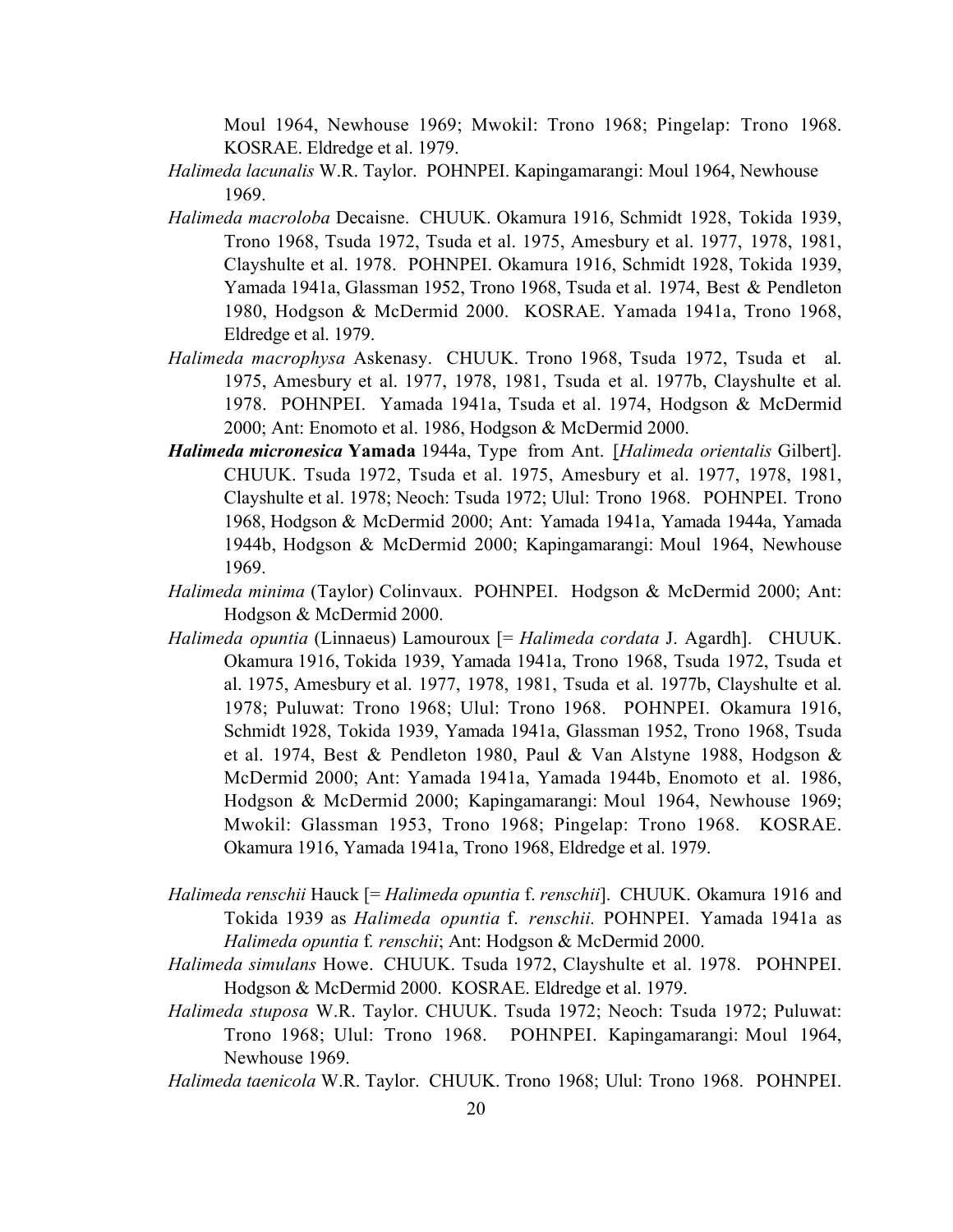Ant: Hodgson & McDermid 2000; Kapingamarangi: Moul 1964, Newhouse 1969; Mwokil: Trono 1968; Pingelap: Trono 1968.

- *Halimeda tuna* (Ellis & Solander) Lamouroux. CHUUK. Schmidt 1928, Tokida 1939, Trono 1968. POHNPEI. Glassman 1952, Trono 1968, Hodgson & McDermid 2000.
- *Halimeda velasquezii* Taylor.CHUUK. Clayshulte et al. 1978.

# **Family Udoteaceae**

- *Avrainvillea amadelpha* (Montagne) A. Gepp & E. Gepp. POHNPEI. Hodgson & McDermid 2000; Ant: Hodgson & McDermid 2000; Kapingamarangi: Newhouse 1969. KOSRAE. Eldredge et al. 1979.
- *Avrainvillea erecta* (Berkeley) A. Gepp & E. Gepp. POHNPEI. Trono 1968.
- *Avrainvillea lacerata* Harvey ex J. Agardh. POHNPEI. Kapingamarangi: Olsen-Stojkovich 1985.
- *Avrainvillea nigricans* Decaisne. CHUUK. Puluwat: Trono 1968, Olsen-Stojkovich 1985; Ulul: Trono 1968. POHNPEI. Trono 1968; Mwokil: Trono 1968.
- *Avrainvillea obscura* (C. Agardh) J. Agardh. CHUUK. Tsuda et al. 1975, Amesbury et al. 1977, 1978, Clayshulte et al. 1978, Olsen-Stojkovich 1985. POHNPEI. Tsuda et al. 1974.

*Avrainvillea pacifica* A. Gepp & E. Gepp. CHUUK. Olsen-Stojkovich 1985.

*Chlorodesmis dotyi* **Trono** 1971, Type from Mokil. POHNPEI. Mwokil: Trono 1971.

- *Chlorodesmis fastigiata* (C. Agardh) Ducker [= *Chlorodesmis comosa* Harvey & Bailey]. CHUUK. Schmidt 1928 and Tokida 1939 as *Chlorodesmis comosa,* Trono 1968, Tsuda 1972, Clayshulte et al. 1978, Amesbury et al. 1981; Neoch: Tsuda 1972. POHNPEI. Schmidt 1928, Tokida 1939 and Glassman 1952 as *C. comosa,* Trono 1968, Best & Pendleton 1980, Hodgson & McDermid 2000; Mwokil: Trono 1968.
- *Chlorodesmis hildebrandtii* A.Gepp & E. Gepp. CHUUK. Okamura 1916, Schmidt 1928, Tokida 1939, Tsuda 1972. POHNPEI. Okamura 1916, Schmidt 1928, Tokida 1939, Glassman 1952.
- *Rhipidosiphon javensis* Montagne [= *Udotea javensis* (Montagne) A. Gepp & E. Gepp]. POHNPEI. Ant: Enomoto et al. 1986 as *Udotea javensis*, Hodgson & McDermid 2000.

*Rhipilia diaphana* Taylor. POHNPEI. Hodgson & McDermid 2000.

*Rhiphilia geppii* Taylor. POHNPEI. Ant: Hodgson & McDermid 2000.

- *Rhipilia micronesica* **Yamada** 1944b, Type from Ant. POHNPEI. Ant: Yamada 1944b, Enomoto et al. 1986, Hodgson & McDermid 2000.
- *Rhipilia orientalis* A. Gepp & E. Gepp. CHUUK. Trono 1968, Tsuda 1972, Tsuda et al. 1975, Amesbury et al. 1977, 1978, 1981, Clayshulte et al. 1978. POHNPEI. Best

& Pendleton 1980, Hodgson & McDermid 2000; Ant: Hodgson & McDermid. *Rhipilia sinuosa* Gilbert (1978). CHUUK. Gilbert 1978. POHNPEI. Ant: Enomoto et al.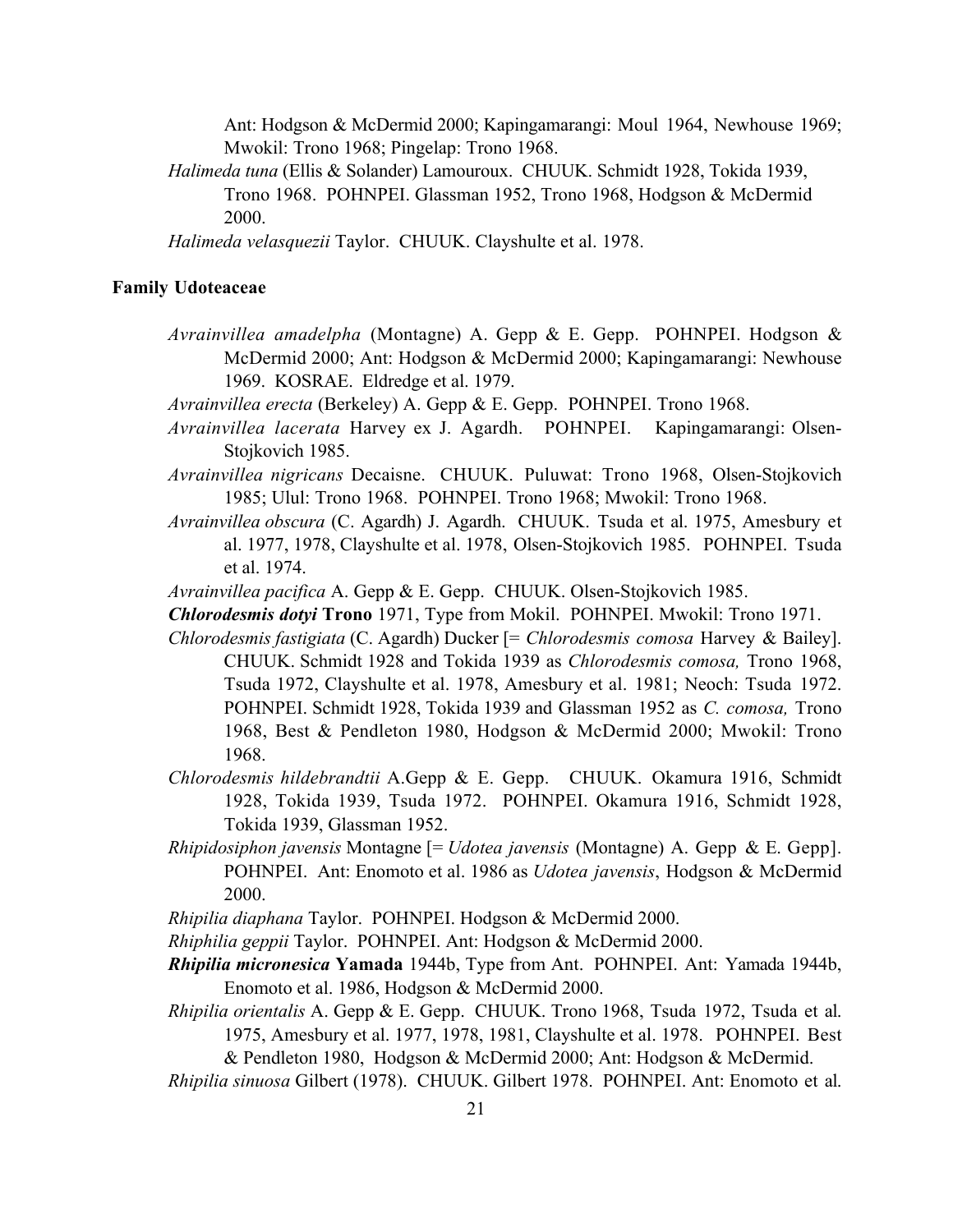1986, Hodgson & McDermid 2000.

*Rhipilia tomentosa* Kűtzing. CHUUK: Tsuda 1972.

- *Tydemania expeditionis* Weber-van Bosse. CHUUK. Trono 1968, Tsuda 1972, Amesbury et al. 1977, 1978, 1981, Tsuda et al. 1977b, Clayshulte et al. 1978. POHNPEI. Okamura 1916, Tokida 1939, Glassman 1952, Trono 1968, Best & Pendleton 1980, Hodgson & McDermid 2000; Ant: Yamada 1944b, Enomoto et al. 1986, Hodgson & McDermid 2000.
- *Udotea argentea* Zanardini. CHUUK. Okamura 1916, Schmidt 1928, Tokida 1939, Trono 1968, Tsuda 1972, Tsuda et al. 1975, Amesbury et al. 1977, 1978, 1981, Clayshulte et al. 1978; Neoch: Tsuda 1972; Ulul: Trono 1968. POHNPEI. Ant: Yamada 1944b, Enomoto et al. 1986, Hodgson & McDermid 2000; Mwokil: Trono 1968.
- *Udotea geppii* Yamada. CHUUK. Tsuda 1972, Amesbury et al. 1977, Clayshulte et al. 1978; Neoch: Tsuda 1972, Tsuda et al. 1977b.
- *Udotea indica* A. Gepp & E. Gepp. CHUUK. Trono 1968; Puluwat: Trono 1968; Ulul: Trono 1968. POHNPEI. Mwokil: Trono 1968.
- *Udotea palmetta* Decaisne. CHUUK. Tsuda 1972; Neoch: Tsuda 1972.
- *Udotea polychotomis* **Cordero** 1974, Type from Mwokil. CHUUK. Trono 1968 as *Udotea indica* A. Gepp & E. Gepp, Cordero 1974*.* POHNPEI. Mwokil: Trono 1968 as *U. indica*, Cordero 1974*.*

#### **Order Dasycladales**

#### **Family Dasycladaceae**

- *Neomeris annulata* Dickie. CHUUK. Clayshulte et al. 1978, Amesbury et al. 1981. POHNPEI. Tsuda et al. 1974; Ant: Enomoto et al. 1986, Hodgson & McDermid 2000. KOSRAE. Eldredge et al. 1979.
- *Neomeris bilimbata* Koster. POHNPEI. Ant: Hodgson & McDermid 2000.
- *Neomeris van-bosseae* Howe. CHUUK. Tsuda 1972, Amesbury et al. 1977, 1978. POHNPEI. Trono 1968, Best & Pendleton 1980, Hodgson & McDermid 2000; Ant: Hodgson & McDermid 2000; Kapingamarangi: Newhouse 1969.

#### **Family Polyphysaceae**

*Acetabularia clavata* Yamada. CHUUK. Tsuda 1972. KOSRAE. Trono 1968. *Acetabularia exigua* Solms-Laubach. KOSRAE. Trono 1968.

*Acetabularia parvula* Solms-Laubach [= *Acetabularia moebii* Solms-Laubach]. CHUUK. Trono 1968. POHNPEI. Ant: Hodgson & McDermid 2000; Kapingamarangi: Newhouse 1969. KOSRAE. Eldredge et al. 1979. All as *Acetabularia moebii,*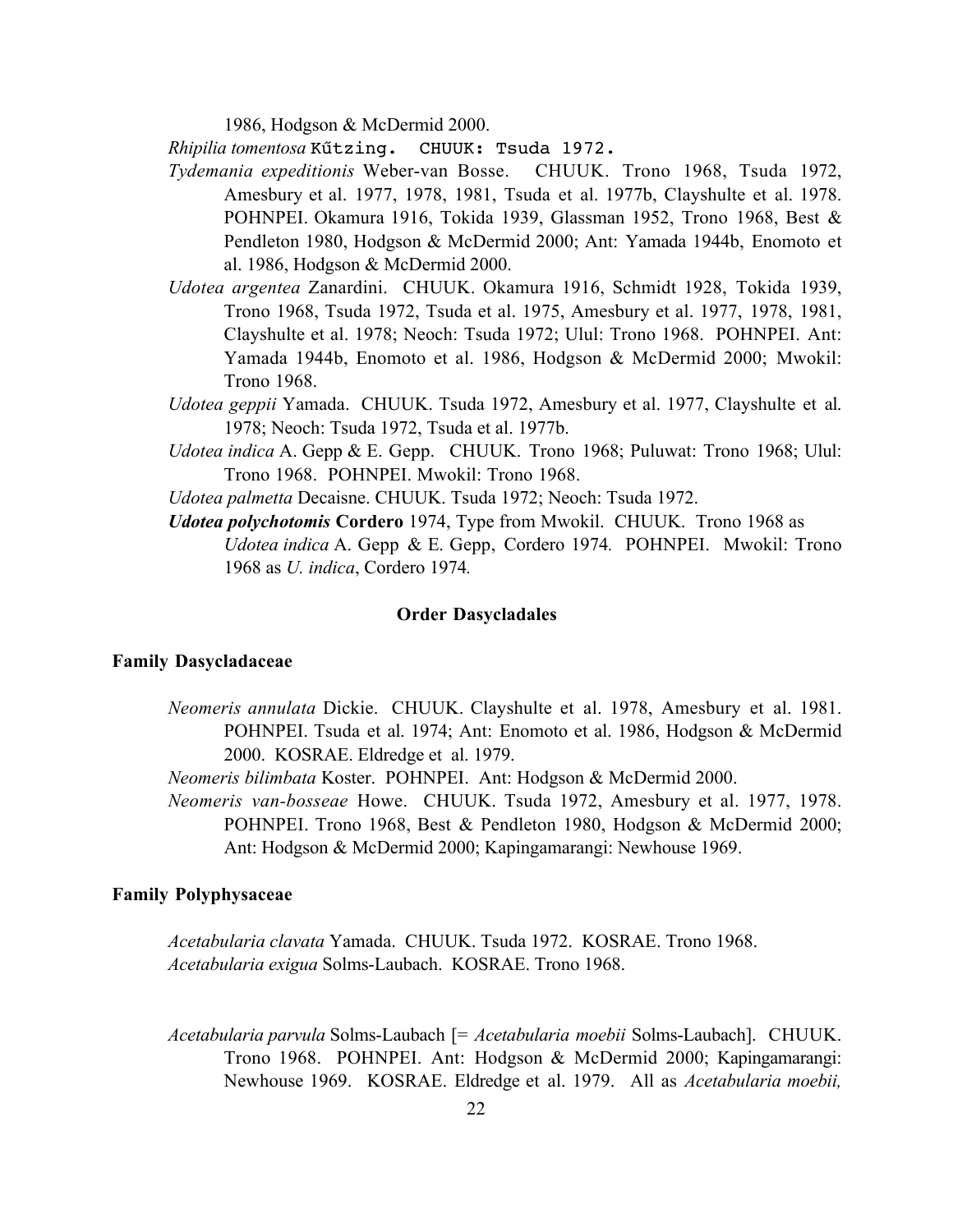except Hodgson & McDermid 2000.

# **Division PHAEOPHYTA (Brown Algae) Class Phaeophyceae**

# **Order Ectocarpales**

#### **Family Ectocarpaceae**

- *Asteronema breviarticulatum* (J. Agardh) Ouriques & Bouzon [= *Hincksia breviarticulata* (J. Agardh) P. Silva and *Ectocarpus breviarticulatus* J. Agardh]. CHUUK. Amesbury et al. 1977 as *Ectocarpus breviarticulatus.* POHNPEI. Best & Pendleton 1980 as *Ectocarpus* cf. *breviarticulatus;* Ant: Hodgson & McDermid 2000 as *Hincksia breviarticulata*. KOSRAE. Trono 1969 as *Ectocarpus breviarticulatus.*
- *Feldmannia columellaris* (Børgesen) Islam [=*Ectocarpus columellaris* Børgesen]. CHUUK: Trono 1969 as *Ectocarpus columellaris*.
- *Feldmannia irregularis* (Kützing) Hamel [= *Ectocarpus irregularis* Kűtzing]. CHUUK. Trono 1969 as *Ectocarpus irregularis.*
- *Hincksia indica* (Sonder) J. Tanaka [= *Ectocarpus indicus* Sonder, *Giffordia indica* (Sonder) Papenfuss & Chihara and *Feldmannia indica* (Sonder) Womersley & Bailey]. CHUUK. Trono 1969 as *Ectocarpus indicus*, Amesbury et al. 1977 as *Feldmannia indica.* POHNPEI. Kapingamarangi: Newhouse 1969 as *Ectocarpus indicus.*
- *Hincksia mitchelliae* (Harvey) P. Silva [= *Ectocarpus mitchellae* Harvey and *Giffordia mitchelliae* (Harvey) G. Hamel]. POHNPEI. Kapingamarangi: Newhouse 1969.

# **Family Ralfsiaceae**

*Hapalospongidion pangoense* (Setchell) P. Silva [= *Ralfsia pangoensis* Setchell]. POHNPEI. Best & Pendleton 1980 as *Ralfsis pangoensis. Ralfsia expansa* J. Agardh. CHUUK. Trono 1969.

# **Order Sphacelariales**

#### **Family Sphacelariaceae**

*Sphacelaria carolinensis* **Trono** 1971, Type from Kosrae. KOSRAE. Trono 1971.

*Sphacelaria novae-hollandiae* Sonder. POHNPEI. Ant: Yamada 1944b; Kapingamarangi: Newhouse 1969.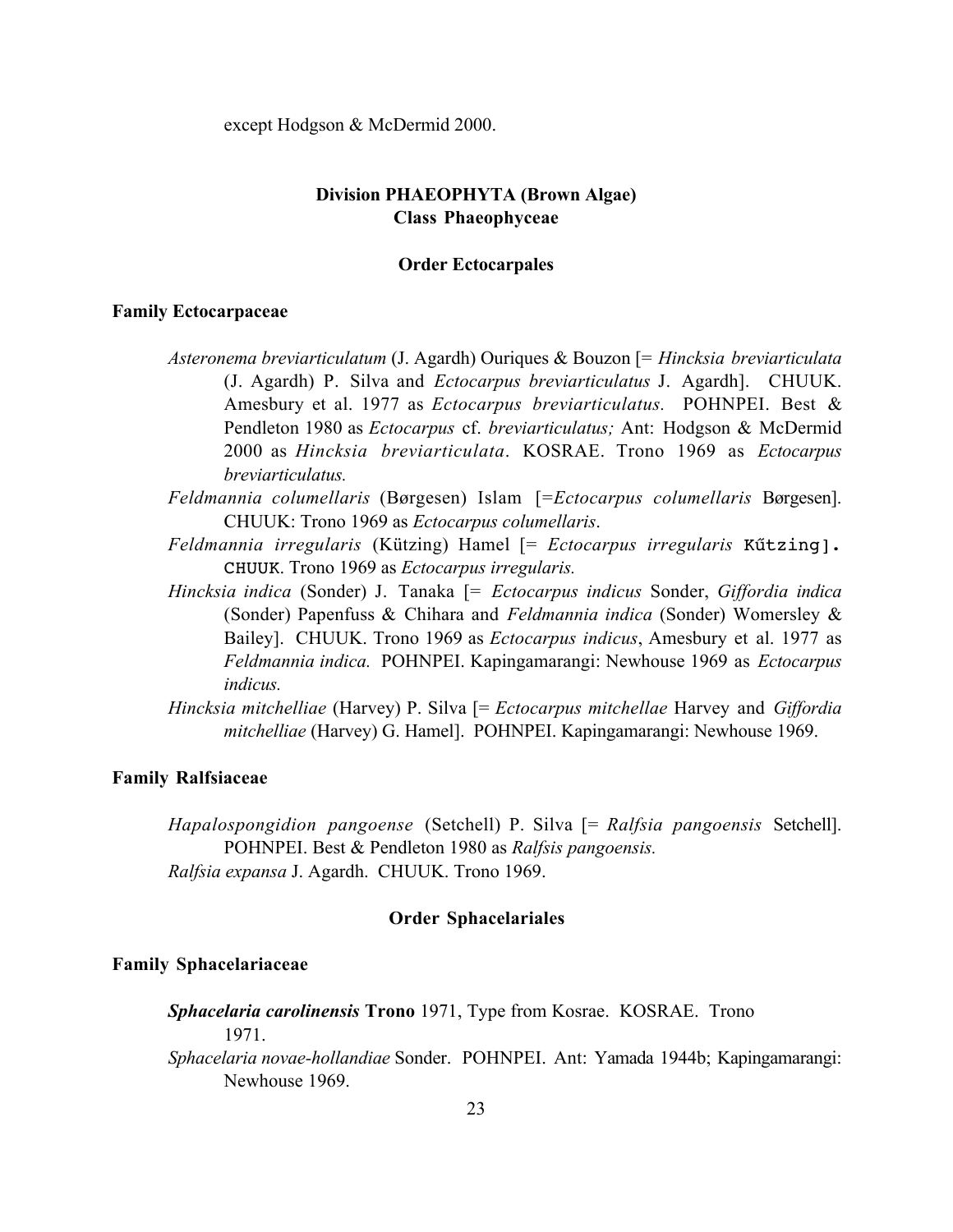*Sphacelaria rigidula* Kützing [= *Sphacelaria furcigera* Kützing]. CHUUK. Trono 1969 as *Sphacelaria furcigera.*

*Sphacelaria tribuloides* Meneghini [= *Sphacelaria rigida* (Hering) Kűtzing]. CHUUK. Amesbury et al. 1977. POHNPEI. Trono 1969.

#### **Order Dictyotales**

# **Family Dictyotaceae**

- *Dictyopteris repens* (Okamura) Børgesen [*Neurocarpus repens* Okamura and *Haliseris repens* Okamura 1916]. CHUUK. Okamura 1916 as *Haliseris repens*, Tokida 1939 as *Neurocarpus repens,* Tsuda 1972, Tsuda et al. 1977b. POHNPEI. Ant: Hodgson & McDermid 2000.
- *Dictyota acutiloba* J. Agardh. POHNPEI. Hodgson & McDermid 2000; Ant: Hodgson & McDermid 2000.
- *Dictyota bartayresiana* Lamouroux [= *Dictyota bartayresii* Lamouroux]. CHUUK. Tsuda 1972, Tsuda et al. 1975, Amesbury et al. 1977, 1978, 1981, Tsuda et al. 1977b, Clayshulte et al. 1978. POHNPEI. Tsuda et al. 1974, Hodgson & McDermid 2000; Ant: Yamada 1944b. KOSRAE. Eldredge et al. 1979.
- *Dictyota ceylanica* Kützing [*Dictyota dichotoma* (Hudson) Lamouroux = *Dictyota divaricata* Lamouroux]. CHUUK. Clayshulte et al. 1978. POHNPEI. Hodgson & McDermid 2000; Ant: Hodgson & McDermid 2000. All as *Dictyota divaricata.*
- *Dictyota dichotoma* (Hudson) Lamouroux [= *Dictyota apiculata* J. Agardh]. CHUUK. Tsuda 1972 as *Dictyota apiculata*.
- *Dictyota friabilis* Setchell. CHUUK. Trono 1969. POHNPEI. Trono 1969, Hodgson & McDermid 2000; Ant: Hodgson & McDermid 2000; Kapingamarangi: Newhouse 1969. KOSRAE. Trono 1969.
- *Dictyota grossedentata* De Clerck & Coppejans [*Dictyota bartayresiana* Lamouroux = *Dictyota patens* J. Agardh]. CHUUK. Tsuda 1972, Tsuda et al. 1975, Amesbury et al. 1977, 1978, 1981. POHNPEI. Okamura 1916, Schmidt 1928, Tokida 1939 and Glassman 1952 as *Dictyota patens*; Kapingamarangi: Newhouse 1969. All as *Dictyota patens.*
- *Lobophora variegata* (Lamouroux) Womersley ex Oliveira [= *Gymnosorus variegatus* (Lamouroux) J. Agardh, *Zonaria variegata* (Lamouroux) Mertens or Martens and *Pocockiella variegata* (Lamouroux) Papenfuss]. CHUUK. Trono 1969, Tsuda 1972, Tsuda et al. 1975, Amesbury et al. 1977, 1978, 1981, Tsuda et al. 1977b, Clayshulte et al. 1978. POHNPEI. Trono 1969, Best & Pendleton 1980, Hodgson & McDermid 2000; Ant: Yamada 1944b as *Zonaria variegata,* Hodgson & McDermid 2000; Kapingamarangi: Newhouse 1969 as *Pocockiella variegata*. KOSRAE. Trono 1969, Eldredge et al. 1979.
- *Padina australis* Hauck. CHUUK. Trono 1969. POHNPEI. Trono 1969, Hodgson & McDermid 2000. KOSRAE. Trono 1969.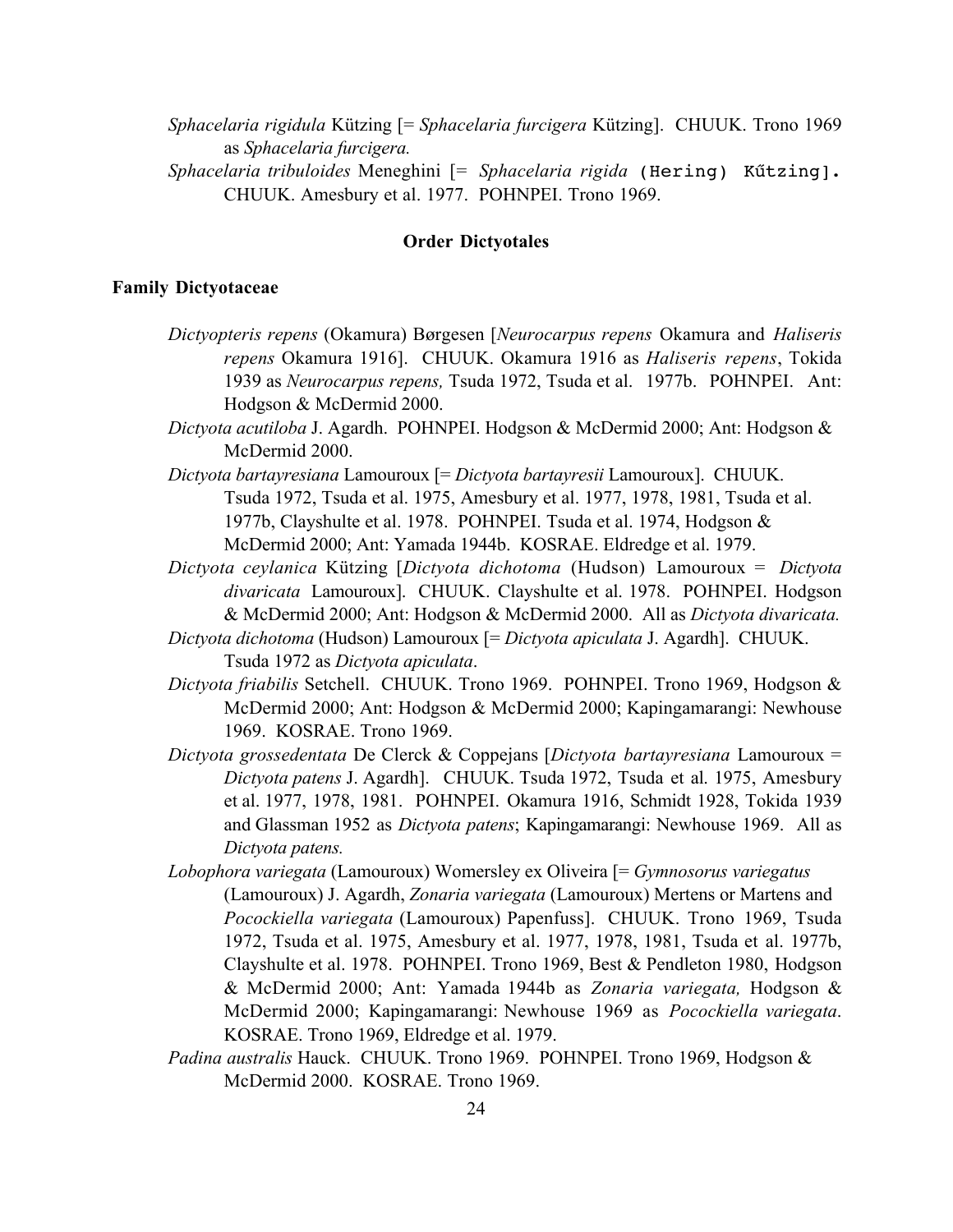*Padina boergesenii* Allender & Kraft. POHNPEI. Hodgson & McDermid 2000.

- *Padina boryana* Thivy in Taylor [= *P. tenuis* (C. Agardh) Bory and *P. commersonii* Bory de Saint-Vincent]. CHUUK. Tsuda 1972, Amesbury et al. 1977, 1978 as *Padina tenuis*, Clayshulte et al. 1978 as *P. tenuis.* POHNPEI. Okamura 1916, Schmidt 1928, Tokida 1939 and Glassman 1952 as *Dilophus radicans* Okamura, n.sp. [= vaughaniella stage of *Padina boryana*], Tsuda et al. 1974 as *Padina tenuis,* Hodgson & McDermid 2000 as *Padina tenuis*; Kapingamarangi: Newhouse 1969 as *Padina commersonii.*
- *Padina jonesii* Tsuda. CHUUK. Amesbury et al. 1977, 1978, 1981, Tsuda et al. 1977b, Clayshulte et al. 1978.
- *Padina minor* Yamada. CHUUK. Trono 1969; Puluwat: Trono 1969. POHNPEI. Trono 1969; Ant: Yamada 1944b.
- *Padina pavonica* (Linnaeus) Thivy [= *Padina pavonia* Linnaeus]. CHUUK. Okamura 1916 and Tokida 1939 as *Padina pavonia*. POHNPEI. Okamura 1916 and Tokida 1939 as *P. pavonia,* Glassman 1952 as *P. pavonina*. KOSRAE. Okamura 1916 and Tokida 1939 as *P. pavonia*.
- *Padina sanctaecrucis* Børgesen [= *Padina japonica* Yamada]. CHUUK. Trono 1969 as *Padina japonica*.
- *Stypopodium hawaiiensis* (Doty & Newhouse) Abbott [= *Zonaria hawaiiensis* Doty & Newhouse]. CHUUK. Tsuda 1972 as *Zonaria hawaiiensis.*

# **Order Scytosiphonales**

# **Family Chnoosporaceae**

*Chnoospora minima* (Hering) Papenfuss. POHNPEI. McDermid et al. 2002.

# **Family Scytosiphonaceae**

- *Colpomenia sinuosa* (Mertens ex Roth) Derbés & Solier. POHNPEI. Okamura 1916, Schmidt 1928, Tokida 1939, Glassman 1952.
- *Hydroclathrus clathratus* (C. Agardh) Howe [= *Hydroclathrus cancellatus* Bory de Saint-Vincent]. CHUUK. Okamura 1916, Schmidt 1928 and Tokida 1939 as *Hydroclathrus cancellatus*, Trono 1969, Tsuda 1972, Amesbury et al. 1977, 1978, Clayshulte et al. 1978. POHNPEI. Okamura 1916, Schmidt 1928, Tokida 1939 and Glassman 1952 as *H. cancellatus,* Trono 1969, Best and Pendleton 1980, Hodgson & McDermid 2000; Ant: Hodgson & McDermid 2000.
- *Rosenvingea intricata* (J. Agardh) Børgesen [= *Asperococcus intricatus* J. Agardh]. CHUUK. Amesbury et al. 1977, 1978, Clayshulte et al. 1978. POHNPEI. Hodgson & McDermid 2000.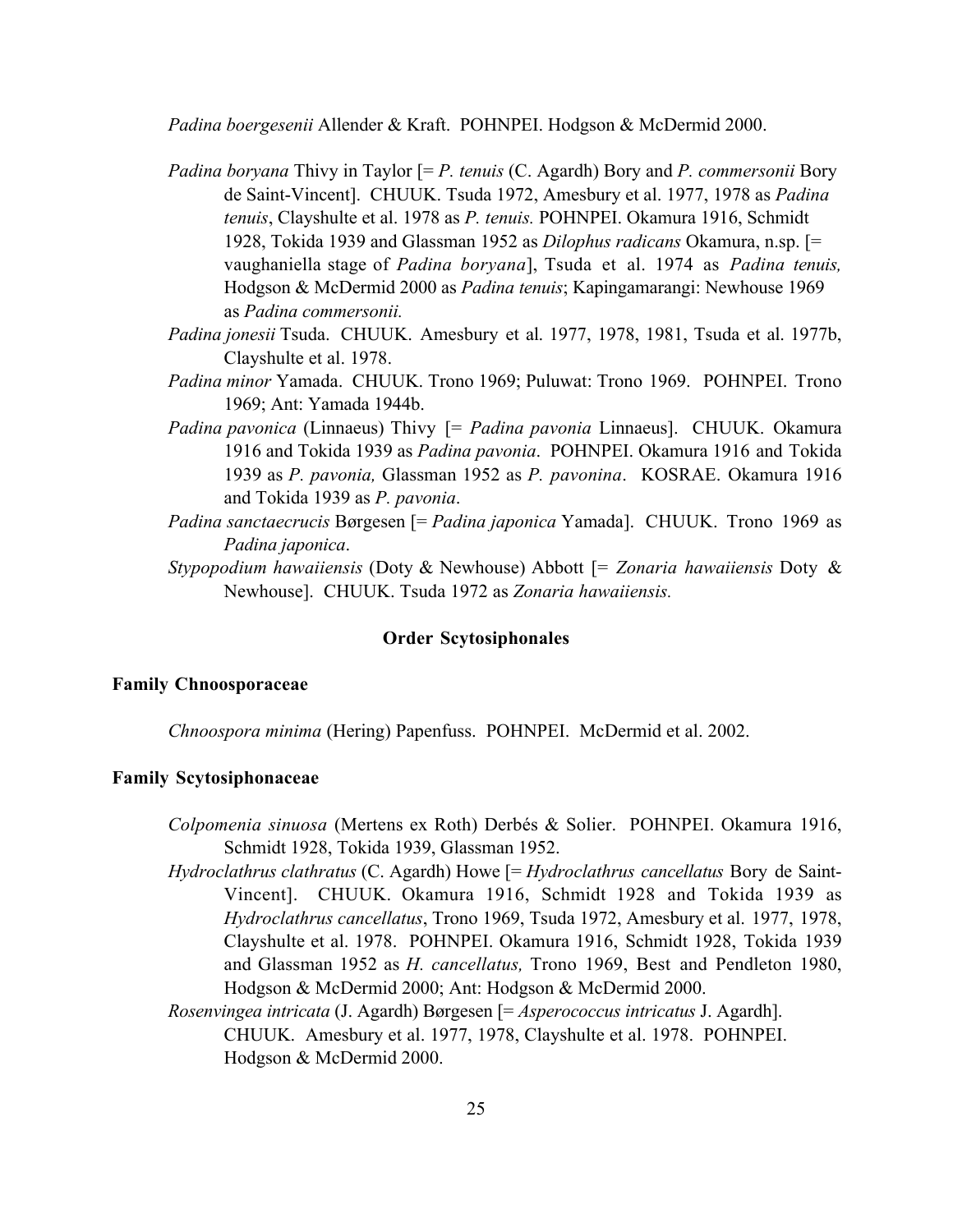# **Order Fucales**

#### **Family Sargassaceae**

*Sargassum crassifolium* J. Agardh. CHUUK. Tsuda 1972 as *Sargassum* sp. POHNPEI. Ant: Hodgson & McDermid 2000 as *Sargassum* sp.

*Sargassum cristaefolium* C. Agardh. CHUUK. Tsuda 1972 as *Sargassum duplicatum* J. Agardh, DeWreede 1973, Tsuda 1988. POHNPEI. Okamura 1916, Tokida 1939, Glassman 1952, DeWreede 1973, Tsuda 1988, Hodgson & McDermid 2000. KOSRAE. Eldredge et al. 1979.

*Sargassum granuliferum* C. Agardh. CHUUK. DeWreede 1973. POHNPEI. DeWreede 1973.

*Sargassum ilicifolium* (Turner) C. Agardh. POHNPEI. Glassman 1952.

- *Sargassum polycystum* C. Agardh. CHUUK. Amesbury et al. 1978, Clayshulte et al. 1978. POHNPEI. Tsuda 1988, Best & Pendleton 1980, Hodgson & McDermid 2000.
- *Turbinaria decurrens* Bory. POHNPEI. Best & Pendleton 1980, Hodgson & McDermid 2000.
- *Turbinaria ornata* (Turner) J. Agardh. CHUUK. Okamura 1916, Schmidt 1928, Tokida 1939, Trono 1969, Tsuda 1972, Amesbury et al. 1977, 1978, 1981, Tsuda et al. 1977b, Clayshulte et al. 1978; Neoch: Tsuda 1972. POHNPEI. Okamura 1916, Schmidt 1928, Tokida 1939, Glassman 1952, Trono 1969, Best & Pendleton 1980, Hodgson & McDermid 2000; Ant: Yamada 1944b, Hodgson & McDermid 2000; Kapingamarangi: Newhouse 1969; Mwokil: Trono 1969. KOSRAE. Trono 1969, Eldredge et al. 1979.

# **Division RHODOPHYTA (Red Algae) Class Rhodophyceae**

# **Subclass Bangiophycidae**

# **Order Porphyridiales**

# **Family Porphyridiaceae**

*Stylonema alsidii* (Zanardini) Drew. POHNPEI. McDermid et al. 2002; Ant: McDermid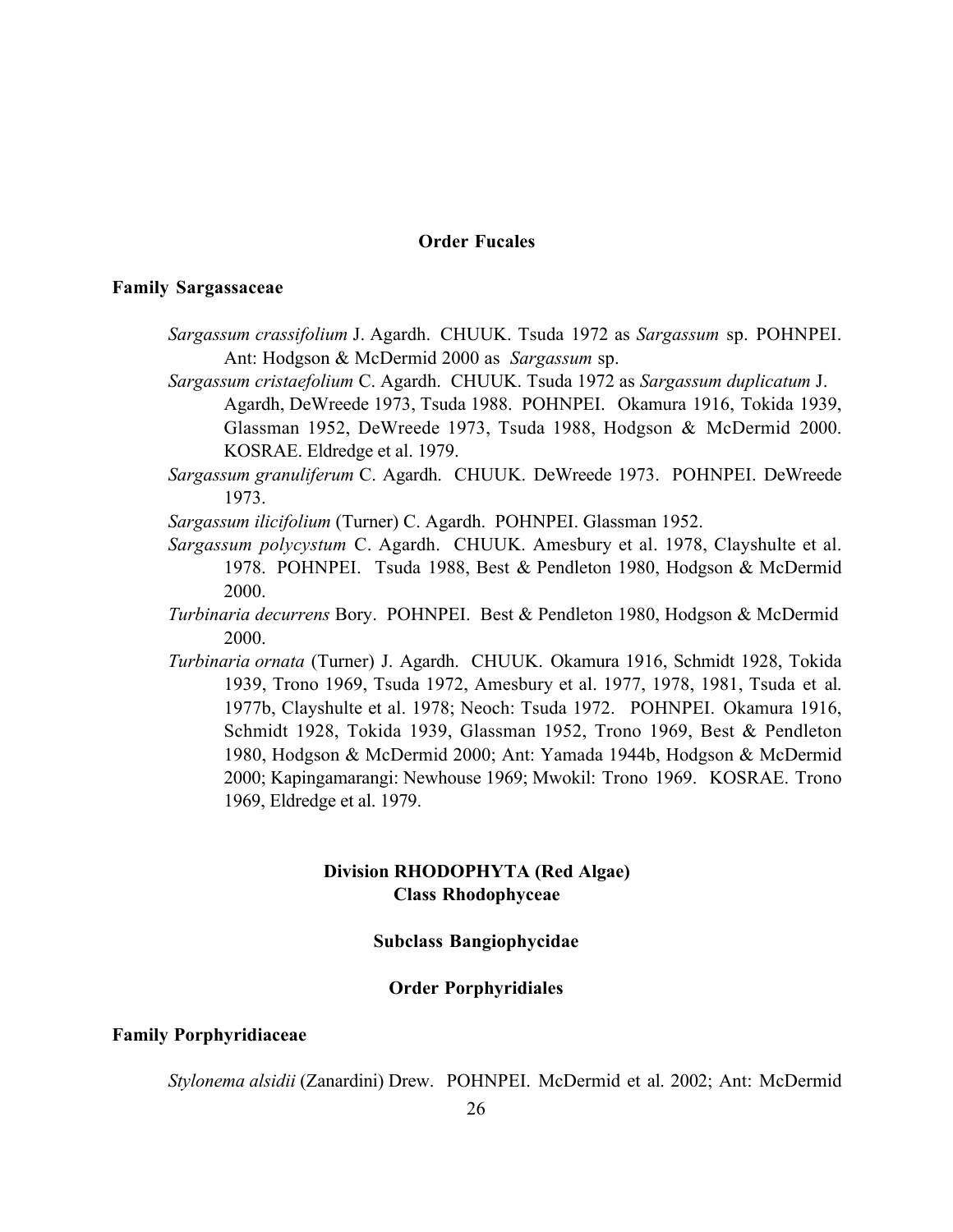et al. 2002. *Stylonema cornu-cervi* Reinsch. POHNPEI. Ant: McDermid et al. 2002.

# **Order Erythropeltidales**

# **Family Erythrotrichiaceae**

*Erythrotrichia carnea* (Dillwyn) J. Agardh [= *Goniotrichum alsidii* (Zanardini) Howe]. POHNPEI. Glassman 1952 as *Goniotrichum alsidii*, McDermid et al. 2002; Ant: McDermid et al. 2002; Pingelap: Trono 1969.

#### **Subclass Florideophycidae**

# **Order Acrochaetiales**

# **Family Acrochaetiaceae**

*Acrochaetium gracile* Børgesen. POHNPEI. McDermid et al. 2002. *Acrochaetium robustum* Børgesen. CHUUK. Trono 1969. *Acrochaetium seriatum* Børgesen. POHNPEI. McDermid et al. 2002.

# **Order Nemaliales**

#### **Family Galaxauraceae**

- *Actinotrichia fragilis* (Forsskál) Børgesen [= *Actinotrichia rigida* (Lamouroux) Decaisne]. CHUUK. Trono 1969, Tsuda 1972, Amesbury et al. 1977, 1978, Clayshulte et al. 1978. POHNPEI. Trono 1969, Tsuda et al. 1974, Best & Pendleton 1980, McDermid et al. 2002; Ant: McDermid et al. 2002. KOSRAE. Trono 1969, Eldredge et al. 1979.
- *Galaxaura fasciculata* Kjellman. CHUUK. Tsuda 1972, Amesbury et al. 1977 and 1978 as *Galaxaura fascicularis,* Amesbury et al. 1981, Itono 1980. POHNPEI. Trono 1969, Itono 1980.

*Galaxaura filamentosa* Chou. CHUUK. Puluwat: Trono 1969.

- *Galaxaura obtusata* (Ellis & Solander) Lamouroux [= *Galaxaura robusta* Kjellman]. CHUUK. Itono 1980 as *Galaxaura robusta*.
- *Galaxaura rugosa* (Ellis & Solander) Lamouroux [= *G. elongata* J. Agardh, *G.*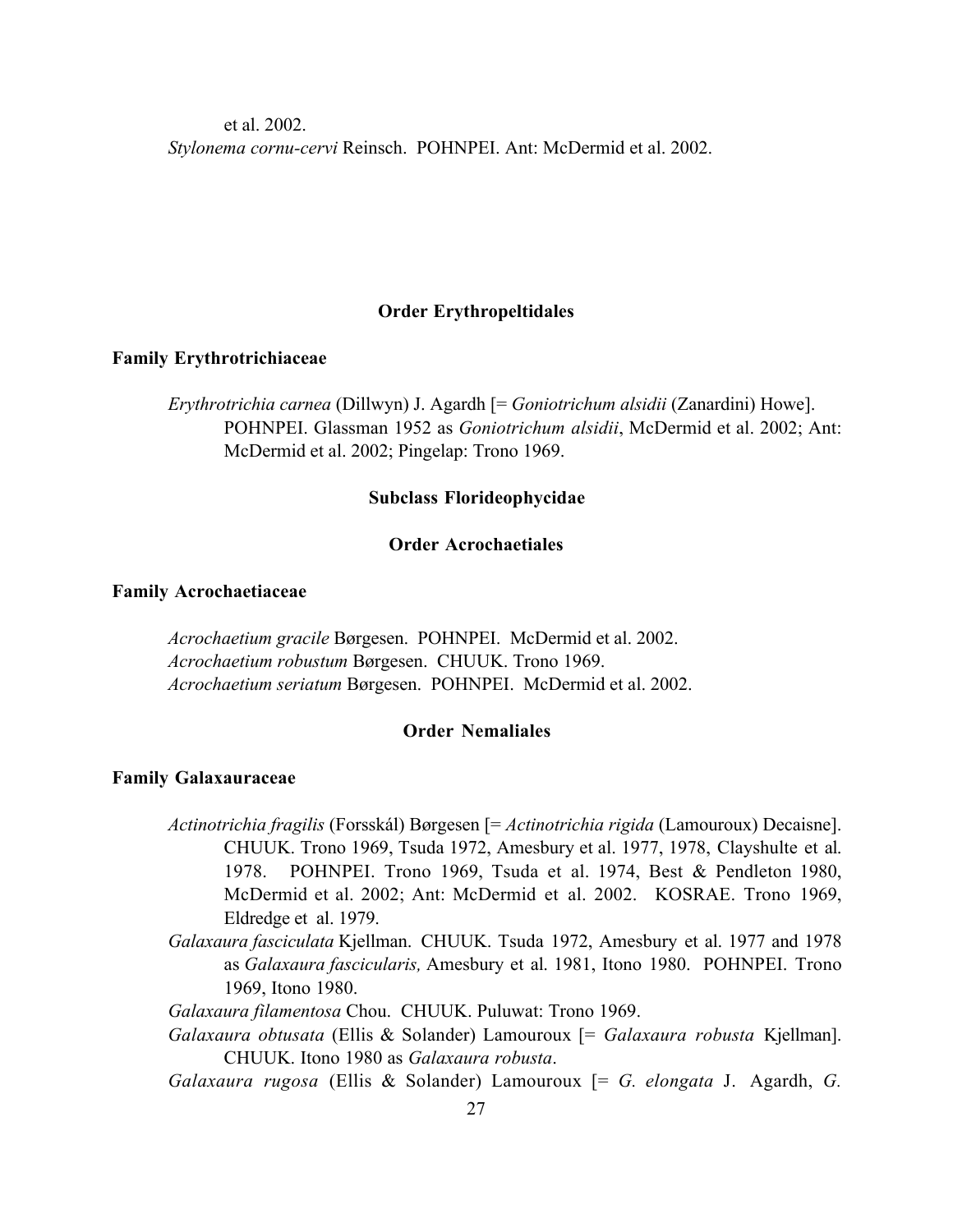*glabriuscula* Kjellman, *G. lapidescens* (Ellis & Solander) Lamouroux, *G. pacifica* Tanaka, *G. squalida* Kjellman, *G. subfruticulosa* Chou and *G. subverticillata* Kjellman]. POHNPEI. McDermid et al. 2002.

- *Tricleocarpa cylindrica* (Ellis & Solander) Huisman & Borowitzka (= *Galaxaura cylindrica* and *G. fastigiata* Decaisne]. CHUUK. Tsuda 1972 as *Galaxaura fastigiata.*
- *Tricleocarpa fragilis* (Linnaeus) Huisman & Townsend [= *Galaxaura oblongata* (Ellis & Solander) Lamouroux]. CHUUK. Tsuda 1972*,* Itono 1980. POHNPEI. Trono 1969*,* Itono 1980*,* McDermid et al. 2002. All as *Galaxaura oblongata*, except McDermid et al. 2002.

# **Family Liagoraceae**

*Ganonema farinosum* (Lamouroux) Fan & Wang [= *Liagora farinosa* Lamouroux]. CHUUK. Trono 1969 as *Liagora farinosa.*

#### **Order Gelidiales**

#### **Family Gelidiaceae**

- *Gelidium divaricatum* G. Martens. CHUUK. Amesbury et al. 1977, Clayshulte et al. 1978.
- *Gelidium pusillum* (Stackhouse) Le Jolis. POHNPEI. Trono 1969. KOSRAE. Trono 1969.
- *Pterocladia caloglossoides* (Howe) Dawson [= *Pterocladia parva* Dawson]. CHUUK. Amesbury et al. 1977.

### **Family Gelidiellaceae**

*Gelidiella adnata* Dawson. POHNPEI. Ant: McDermid et al. 2002. *Gelidiella machrisiana* Dawson. POHNPEI. McDermid et al. 2002. *Gelidiella myrioclada* (Børgesen) J. Feldmann & G. Hamel. POHNPEI. McDermid et al. 2002; Ant: McDermid et al. 2002.

#### **Order Gracilariales**

#### **Family Gracilariaceae**

*Gracilaria coronopifolia* J. Agardh. POHNPEI. Yamada 1941b, Ajisaka et al. 1986. *Gracilaria crassa* Harvey ex J. Agardh. POHNPEI. Trono 1969, Ajisaka et al. 1986. KOSRAE. Trono 1969. *Gracilaria salicornia* (C. Agardh) Dawson [= *Corallopsis salicornia* (C. Agardh)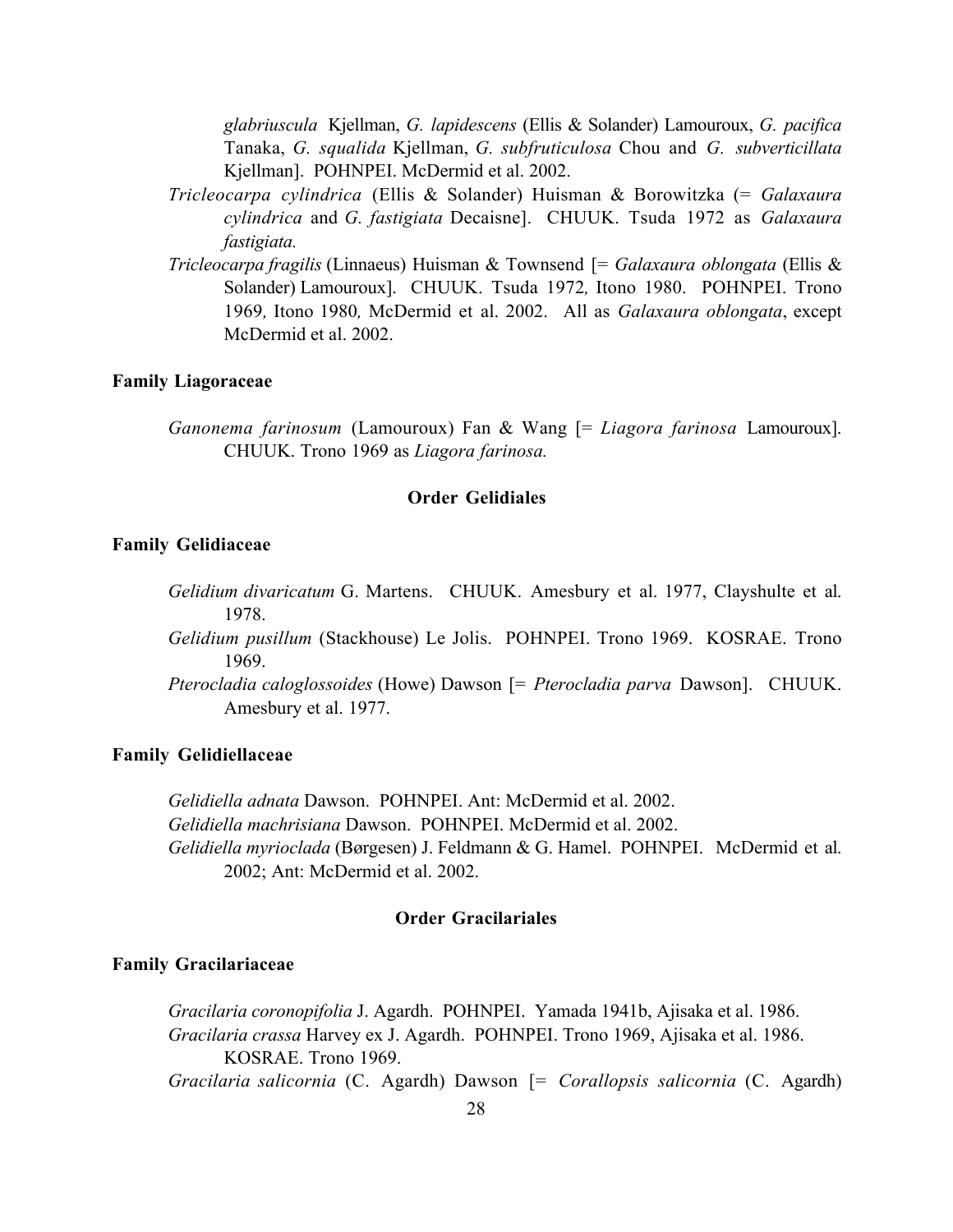Greville, *Corallopsis cacalia* J. Agardh and *Corallopsis minor* (Sonder) J. Agardh]. POHNPEI. Schmidt 1928, Tokida 1939 and Glassman 1952 as *Corallopsis minor,* Tsuda et al. 1974, Best & Pendleton 1980, Meneses & Abbott 1987, McDermid et al. 2002; Ant: McDermid et al. 2002. KOSRAE. Eldredge et al. 1979 as *Gracilaria arcuata* Zanardini.

### **Order Bonnemaisoniales**

# **Family Bonnemaisoniaceae**

*Asparagopsis taxiformis* (Delile) Trevisan. CHUUK. Amesbury et al. 1977, 1978, 1981. POHNPEI. McDermid et al. 2002; Ant: McDermid et al. 2002.

#### **Order Cryptonemiales**

# **Family Halymeniaceae**

*Cryptonemia umbraticola* Dawson. POHNPEI. Ant: McDermid et al. 2002.

- *Halymenia dilatata* Zanardini.POHNPEI. McDermid et al. 2002; Ant: McDermid et al. 2002.
- *Halymenia durvillei* Bory. POHNPEI. Best & Pendleton 1980. KOSRAE. Trono 1969, Eldredge et al. 1979.

*Halymenia floresia* (Clemente y Rubio) C. Agardh. KOSRAE. Trono 1969.

# **Family Peyssonneliaceae**

- *Peyssonnelia inamoena* Pilger. POHNPEI. McDermid et al. 2002; Ant: McDermid et al. 2002.
- *Peyssonnelia rubra* (Greville) J. Agardh. CHUUK. Tsuda 1972, Clayshulte et al. 1978, Amesbury et al 1981. KOSRAE. Eldredge et al. 1979.

# **Family Rhizophyllidaceae**

*Portieria hornemannii* (Lyngbye) P. Silva [= *Desmia hornemannii* Lyngbye and *Chondrococcus hornemanni* (Mertens) Schmitz]. POHNPEI. Trono 1969 as *Desmia hornemannii*, McDermid et al. 2002*.* KOSRAE. Eldredge et al. 1979 as *D. hornemannii.*

#### **Order Corallinales**

# **Family Corallinaceae**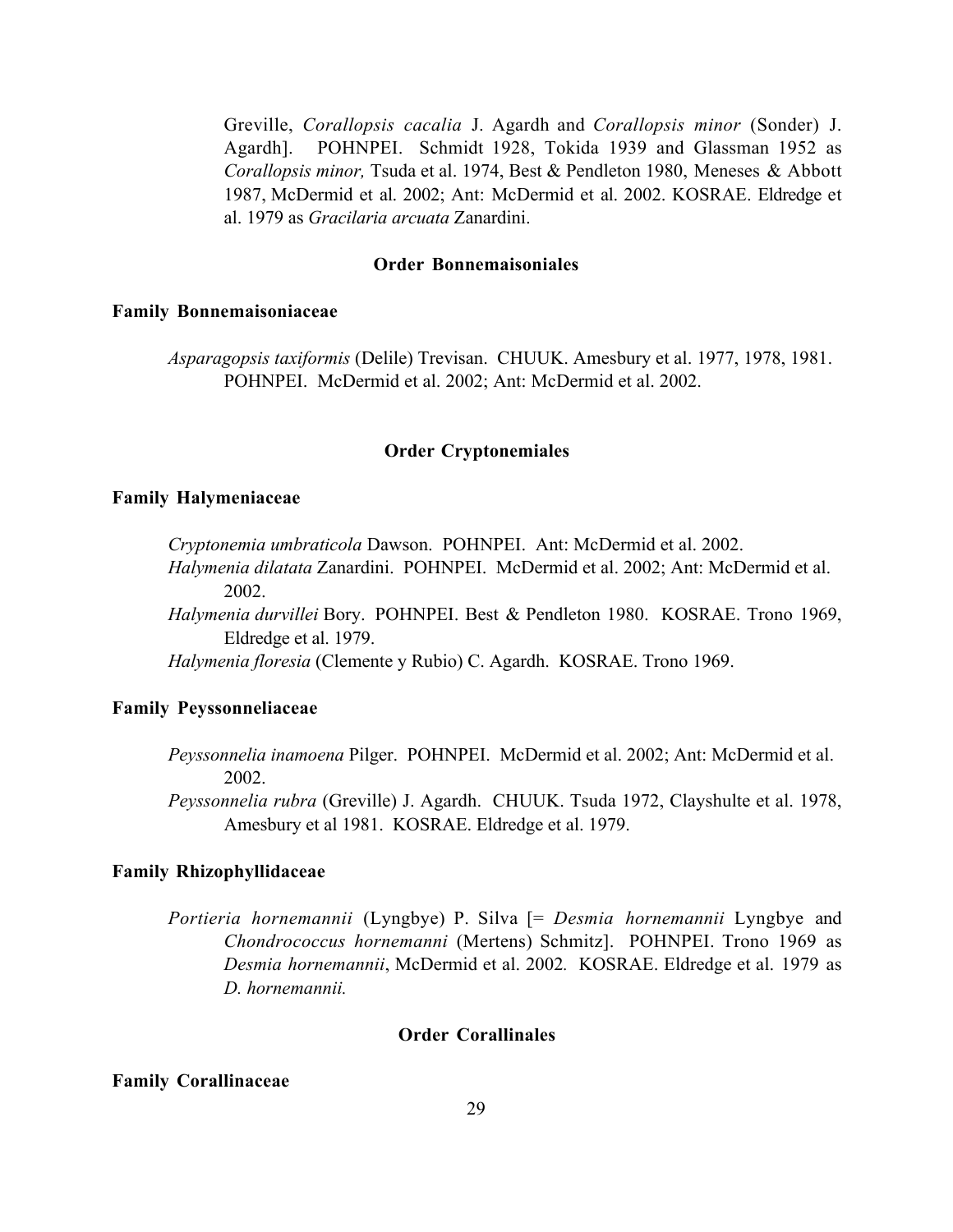*Amphiroa beauvoisii* Lamouroux. POHNPEI. McDermid et al. 2002.

*Amphiroa foliacea* Lamouroux. CHUUK. Trono 1969, Tsuda 1972, Amesbury et al. 1977, 1978, Clayshulte et al. 1978. POHNPEI. Trono 1969, Best & Pendleton 1980. KOSRAE. Trono 1969, Eldredge et al. 1979.

- *Amphiroa fragilissima* (Linnaeus) Lamouroux. CHUUK. Okamura 1916, Schmidt 1928, Tokida 1939, Trono 1969, Amesbury et al. 1977, 1978, Clayshulte et al. 1978. POHNPEI. Trono 1969, Best & Pendleton 1980. KOSRAE. Trono 1969, Eldredge et al. 1979.
- *Amphiroa misakiensis* Yendo. POHNPEI. McDermid et al. 2002.
- *Amphiroa valonioides* Yendo. POHNPEI. McDermid et al. 2002; Ant: McDermid et al. 2002.
- *Cheilosporum spectabile* Harvey ex Grunow. POHNPEI. McDermid et al. 2002.
- *Corallina frondescens* Postels & Ruprecht [= *Corallina pinnatifolia* (Manza) Dawson. CHUUK. Amesbury et al. 1977. KOSRAE. Trono 1969. Both as *Corallina pinnatifolia.*

*Hydrolithon craspedium* (Foslie) Silva [= *Porolithon craspedium* (Foslie) Foslie]. CHUUK. Neoch: Tsuda 1972 as *Porolithon craspedium.*

- *Hydrolithon farinosum* (Lamouroux) Penrose & Y.M. Chamberlain [= *Fosliella farinosa* (Lamouroux) Howe]. CHUUK. Trono 1969 as *Fosliella farinosa*; Neoch: Tsuda 1972 as *Fosliella farinosa*. POHNPEI. Trono 1969 as *Fosliella farinosa*. KOSRAE. Trono 1969 as *Fosliella farinosa.*
- *Jania adhaerens* Lamouroux. POHNPEI. McDermid et al. 2002; Ant: McDermid et al. 2002.
- *Jania capillacea* Harvey.CHUUK. Tsuda 1972, Tsuda et al. 1975, Amesbury et al. 1977, 1981, Clayshulte 1978. POHNPEI. Trono 1969, Tsuda et al. 1974; Mwokil: Trono 1969. KOSRAE. Trono 1969, Eldredge et al. 1979.
- *Jania decussatodichotoma* (Yendo) Yendo. CHUUK. Trono 1969. POHNPEI. Trono 1969.
- *Jania pumila* Lamouroux. POHNPEI. McDermid et al. 2002; Ant: McDermid et al. 2002. *Jania tenella* (Kützing) Grunow. CHUUK. Trono 1969. POHNPEI. Trono 1969.
- *Jania ungulata* (Yendo) Yendo. POHNPEI. Trono 1969.
- *Lithophyllum kotschyanum* Unger. CHUUK. Amesbury et al. 1981.
- *Neogoniolithon brassica-florida* (Harvey) Setchell & Mason [= *Goniolithon fosliei* (Heydrich) Foslie, *Goniolithon frutescens* Foslie, *Neogoniolithon fosliei* (Heydrich) Setchell & Mason and *Neogoniolithon frutescens* (Foslie) Setchell & Mason]. CHUUK. Amesbury et al. 1981 as *Neogoniolithon frutescens.*

# **Order Gigartinales**

# **Family Acrotylaceae**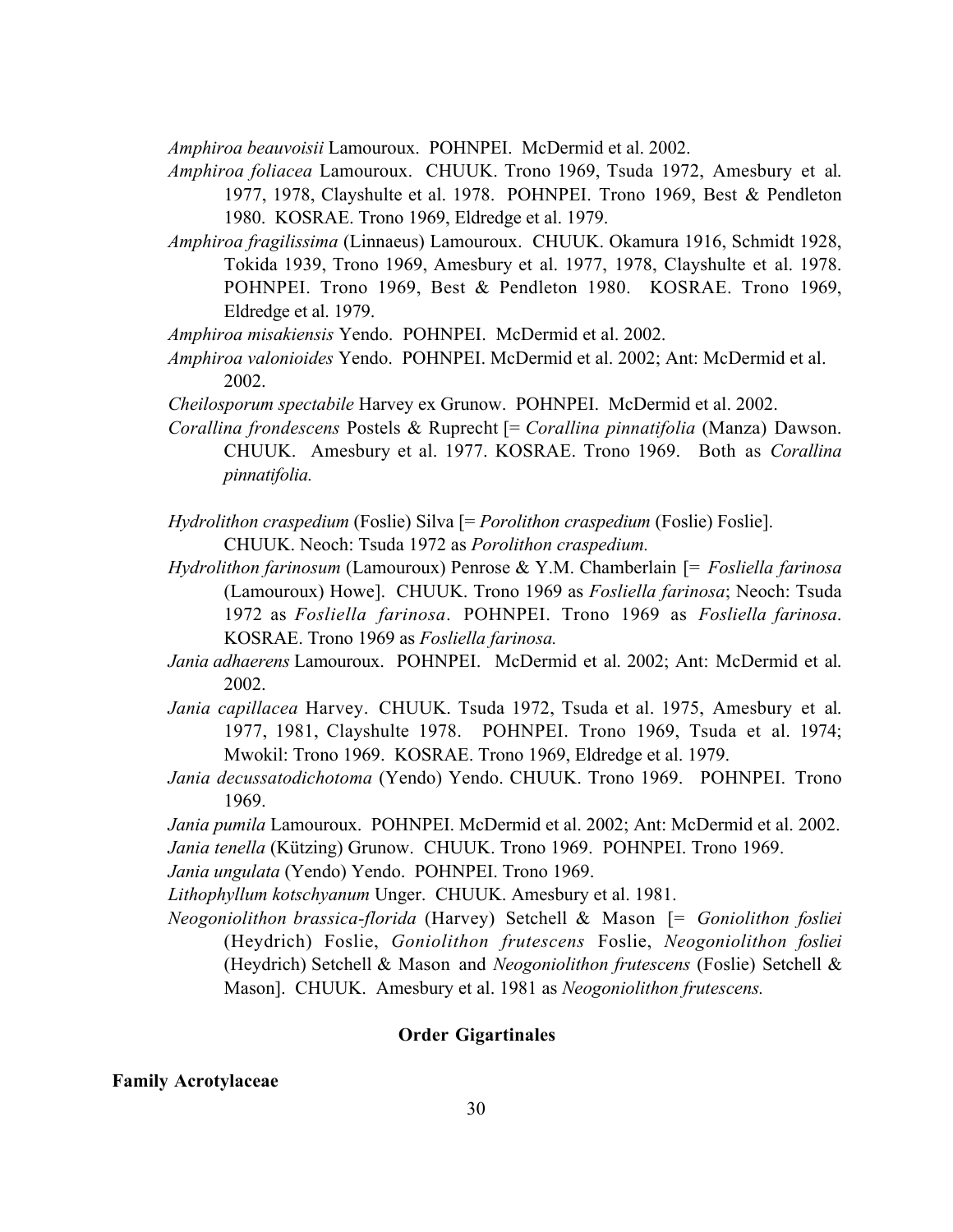*Corynocystis prostrata* Kraft. POHNPEI. Ant: McDermid et al. 2002.

#### **Family Caulacanthaceae**

*Caulacanthus ustulatus* (Turner ex Mertens) Kűtzing. POHNPEI. Ant: McDermid et al. 2002.

#### **Family Furcellariaceae**

*Halarachnion calcareum* **Okamura** 1916, Type from Pohnpei. POHNPEI. Okamura 1916, Schmidt 1928, Tokida 1939, Glassman 1952.

### **Family Gigartinaceae**

*Chondracanthus tenellus* (Harvey) Hommersand. POHNPEI. Ant: McDermid et al. 2002.

# **Family Hypneaceae**

- *Hypnea esperi* auctorum. CHUUK. Trono 1969; Neoch: Tsuda 1972; Puluwat: Trono 1969. POHNPEI. Ant: Yamada 1944b. KOSRAE. Trono 1969.
- *Hypnea pannosa* J. Agardh. CHUUK. Trono 1969, Amesbury et al. 1977, 1978, 1981, Clayshulte et al. 1978. POHNPEI. Okamura 1916, Tokida 1939, Glassman 1952, McDermid et al. 2002; Ant: McDermid et al. 2002.

*Hypnea spinella* (C. Agardh) Kützing. POHNPEI. McDermid et al. 2002, Ant: McDermid et al. 2002.

*Hypnea valentiae* (Turner) Montagne. CHUUK. Puluwat: Trono 1969. POHNPEI. Trono 1969, McDermid et al. 2002. KOSRAE. Trono 1969.

# **Family Nemastomataceae**

*Predaea weldii* Kraft & Abbott.POHNPEI. McDermid et al. 2002.

# **Family Schizymeniaceae**

*Titanophora weberae* Børgesen. POHNPEI. McDermid et al. 2002.

#### **Family Solieriaceae**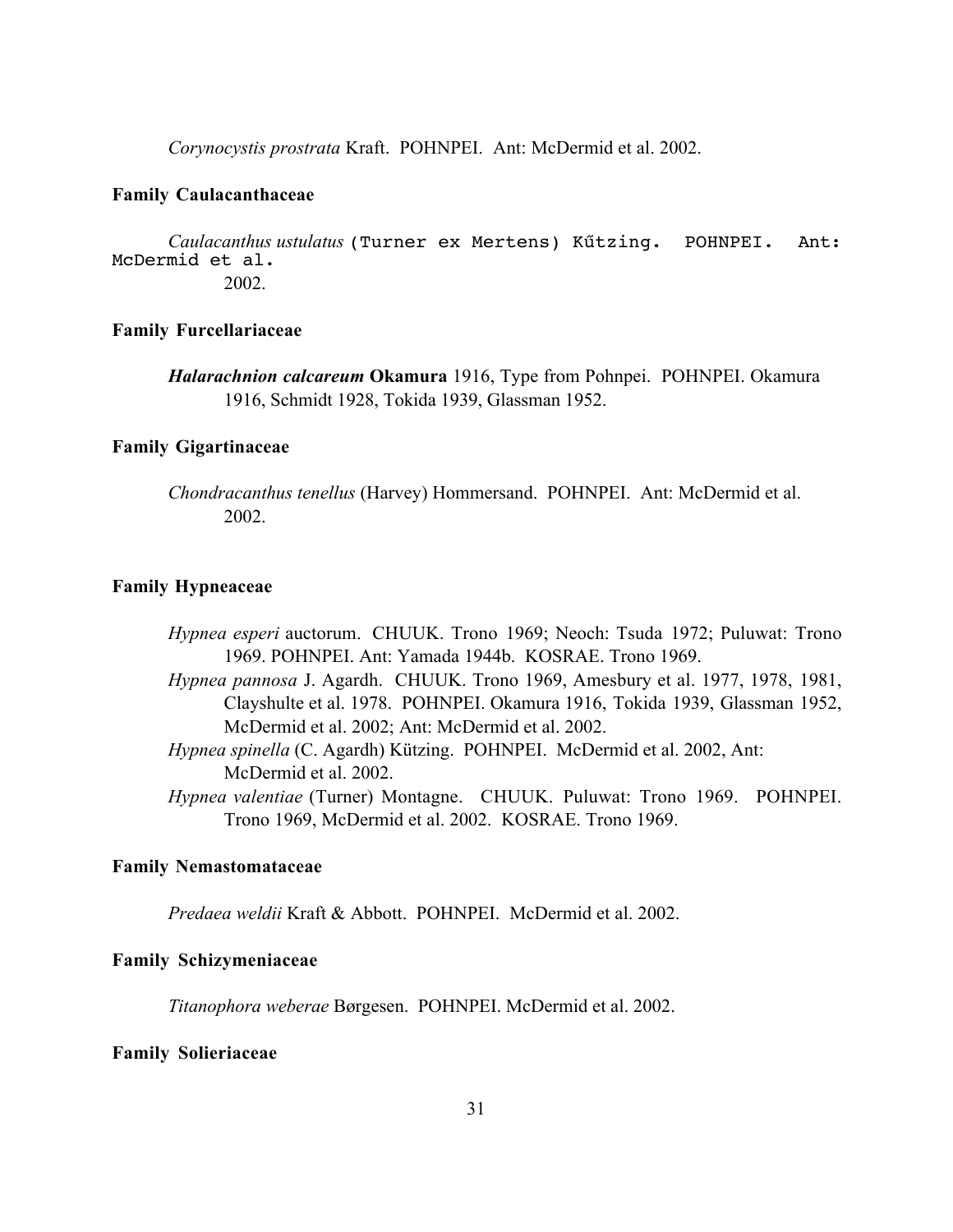*Kappaphycus alvarezii* (Doty) Doty ex Silva [= *Eucheuma alvarezii* Doty]. POHNPEI. Doty 1985, Ajisaka et al. 1986.

#### **Order Rhodymeniales**

#### **Family Champiaceae**

- *Champia compressa* Harvey. CHUUK. Okamura 1916, Schmidt 1928, Tokida 1939, Tsuda 1972, Tsuda et al. 1977b. POHNPEI. Okamura 1916, McDermid et al. 2002; Ant: McDermid et al. 2002.
- *Champia parvula* (C. Agardh) Harvey. CHUUK. Okamura 1916, Schmidt 1928, Tokida 1939, Trono 1969, Clayshulte et al. 1978. POHNPEI. Schmidt 1928, Tokida 1939, Glassman 1952, McDermid et al. 2002; Ant: McDermid et al. 2002; KOSRAE. Trono 1969.

# **Family Lomentariaceae**

- *Gelidiopsis intricata* (C. Agardh) Vickers. CHUUK. Trono 1969, Tsuda 1972, Tsuda et al. 1975, Amesbury et al. 1977, 1978. POHNPEI. McDermid et al. 2002; Ant: Yamada 1944b, McDermid et al. 2002. KOSRAE. Trono 1969.
- *Gelidiopsis repens* (Kützing) Weber-van Bosse. [= *Gelidiopsis acrocarpa* (Harvey ex Kűtzing) De Toni]. CHUUK. Okamura 1916, Schmidt 1928 and Tokida 1939 as *Gelidiopsis acrocarpa.* POHNPEI. Ant: McDermid et al. 2002. *Gelidiopsis scoparia* (Montagne & Millardet) DeToni. POHNPEI. McDermid et al. 2002.

*Gelidiopsis variabilis* (J. Agardh) Schmitz. POHNPEI. McDermid et al. 2002.

*Gloiocladia iyoense* (Okamura) R.E. Norris. POHNPEI. Ant: McDermid et al. 2002. *Lomentaria hakodatensis* Yendo. KOSRAE. Trono 1969.

# **Family Rhodymeniaceae**

- *Ceratodictyon spongiosum* Zanardini. CHUUK. Okamura 1916, Schmidt 1928, Tokida 1939, Trono 1969, Tsuda 1972. POHNPEI. Trono 1969; Mwokil: Trono 1969. KOSRAE. Trono 1969.
- *Coelothrix irregularis* (Harvey) Børgesen. CHUUK. Trono 1969. POHNPEI. McDermid et al. 2002.
- *Erythrocolon podagricum* (J. Agardh in Grunow) J. Agardh ex Kylin. POHNPEI. Trono 1969.
- *Halichrysis coalescens* (Farlow) R.E. Norris & Millar. POHNPEI. Ant: McDermid et al. 2002.

*Rhodymenia divaricata* Dawson. POHNPEI. Trono 1969.

# **Order Ceramiales**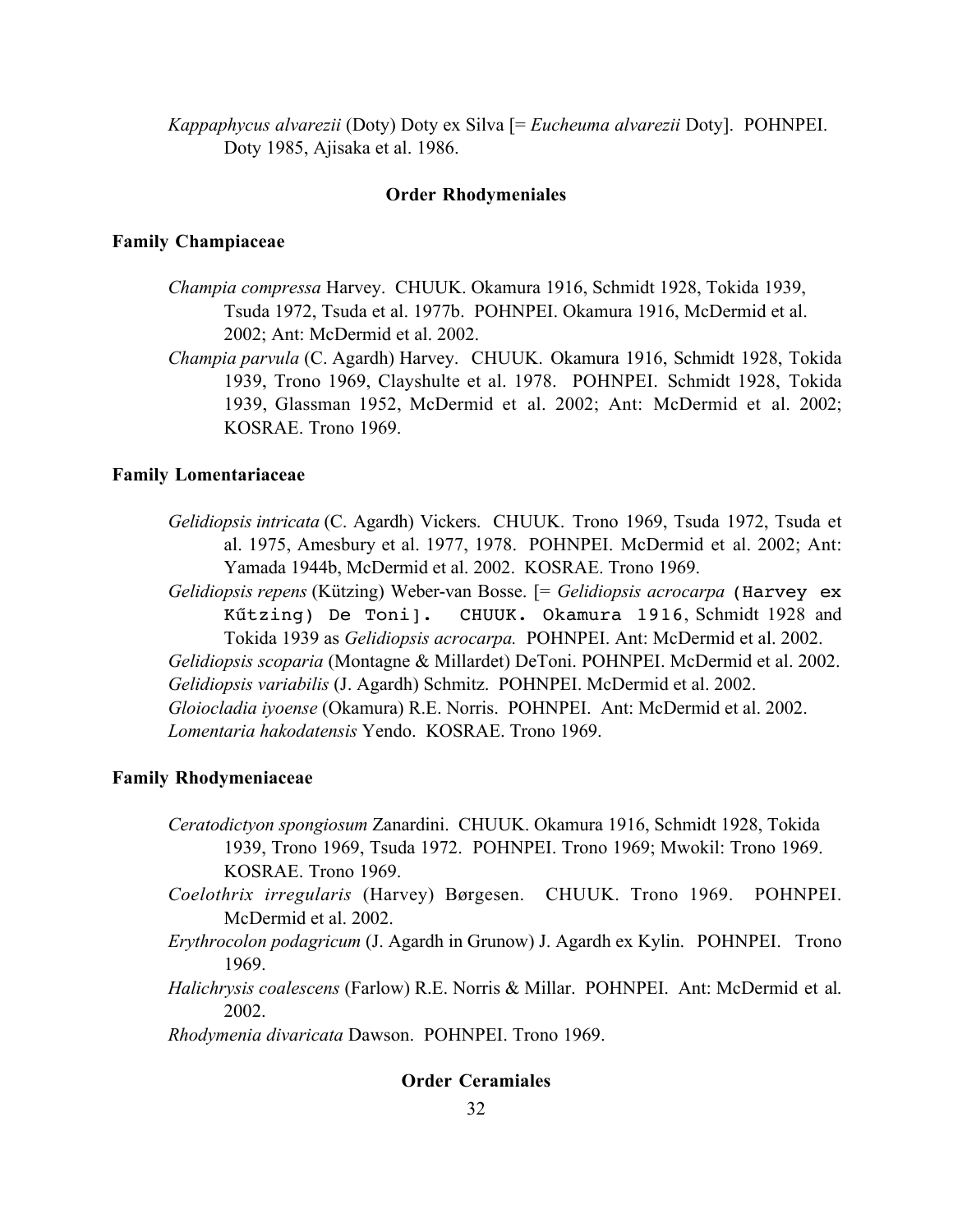#### **Family Ceramiaceae**

- *Aglaothamnion boergesenii* (Aponte & Ballentine) L'Hardy-Halos & Rueness. POHNPEI. Ant: McDermid et al. 2002.
- *Anotrichium tenue* (C. Agardh) Nägeli [= *Griffithsia tenuis* C. Agardh]. POHNPEI. McDermid et al. 2002; Ant: McDermid et al. 2002.
- *Antithamnion antillanum* Børgesen. CHUUK. Trono 1969. POHNPEI. McDermid et al. 2002.
- *Antithamnionella breviramosa* (Dawson) Wollaston. POHNPEI. McDermid et al. 2002; Ant: McDermid et al. 2002.
- *Antithamnionella graeffei* (Grunow) Athanasiadis. POHNPEI. McDermid et al. 2002; Ant: McDermid et al. 2002.

*Callithamnion marshallense* Dawson. CHUUK. Clayshulte et al. 1978.

- *Centroceras clavulatum* (C. Agardh) Montagne [= *Ceramium clavulatum* C. Agardh]. CHUUK. Amesbury et al. 1977, 1978, Clayshulte et al. 1978. POHNPEI. Okamura 1916 and Tokida 1939 as *Ceramium clavulatum,* Glassman 1952 as *Ceramium clavulatum,* McDermid et al. 2002; Ant: McDermid et al. 2002; Mwokil: Trono 1969. KOSRAE. Okamura 1916 and Tokida 1939 as *Ceramium clavulatum.*
- *Centroceras minutum* **Yamada** 1944b. POHNPEI. Trono 1969, McDermid et al. 2002; Ant: Yamada 1944b, McDermid et al. 2002; Mwokil: Trono 1969.
- *Ceramium aduncum* Nakamura. POHNPEI. McDermid et al. 2002; Ant: McDermid et al. 2002.
- *Ceramium borneense* Weber-van Bosse. POHNPEI. Ant: McDermid et al. 2002.
- *Ceramium clarionensis* Setchell & Gardner [= *Ceramium marshallense* Dawson]. POHNPEI. Ant: McDermid et al. 2002.
- *Ceramium codii* (Richards) G. Mazoyer. POHNPEI. Ant: McDermid et al. 2002.
- *Ceramium fimbriatum* Setchell & Gardner. POHNPEI. McDermid et al. 2002.
- *Ceramium flaccidum* (Harvey ex Kützing) Ardisone [= *Ceramium byssoideum* Harvey, *Ceramium gracillimum* (Kützing) Zanardini and *Ceramium transversale* Collins & Hervey]. CHUUK. Trono 1969 and Amesbury et al. 1977 as *Ceramium gracillimum.* POHNPEI. Trono 1969 as *Ceramium gracillimum,* McDermid et al. 2002; Ant: McDermid et al. 2002.
- *Ceramium macilentum* J. Agardh [= *Ceramium mazatlanense* Dawson]. POHNPEI. McDermid et al. 2002; Ant: McDermid et al. 2002; Mwokil: Trono 1969 as *Ceramium mazatlanense.*

*Ceramium punctiforme* Setchell. POHNPEI. McDermid et al. 2002.

- *Ceramium serpens* Setchell & Gardner. POHNPEI. McDermid et al. 2002; Ant: McDermid et al. 2002.
- *Ceramium subdichotomum* Weber-van Bosse [= *Ceramium sympodiale* Dawson].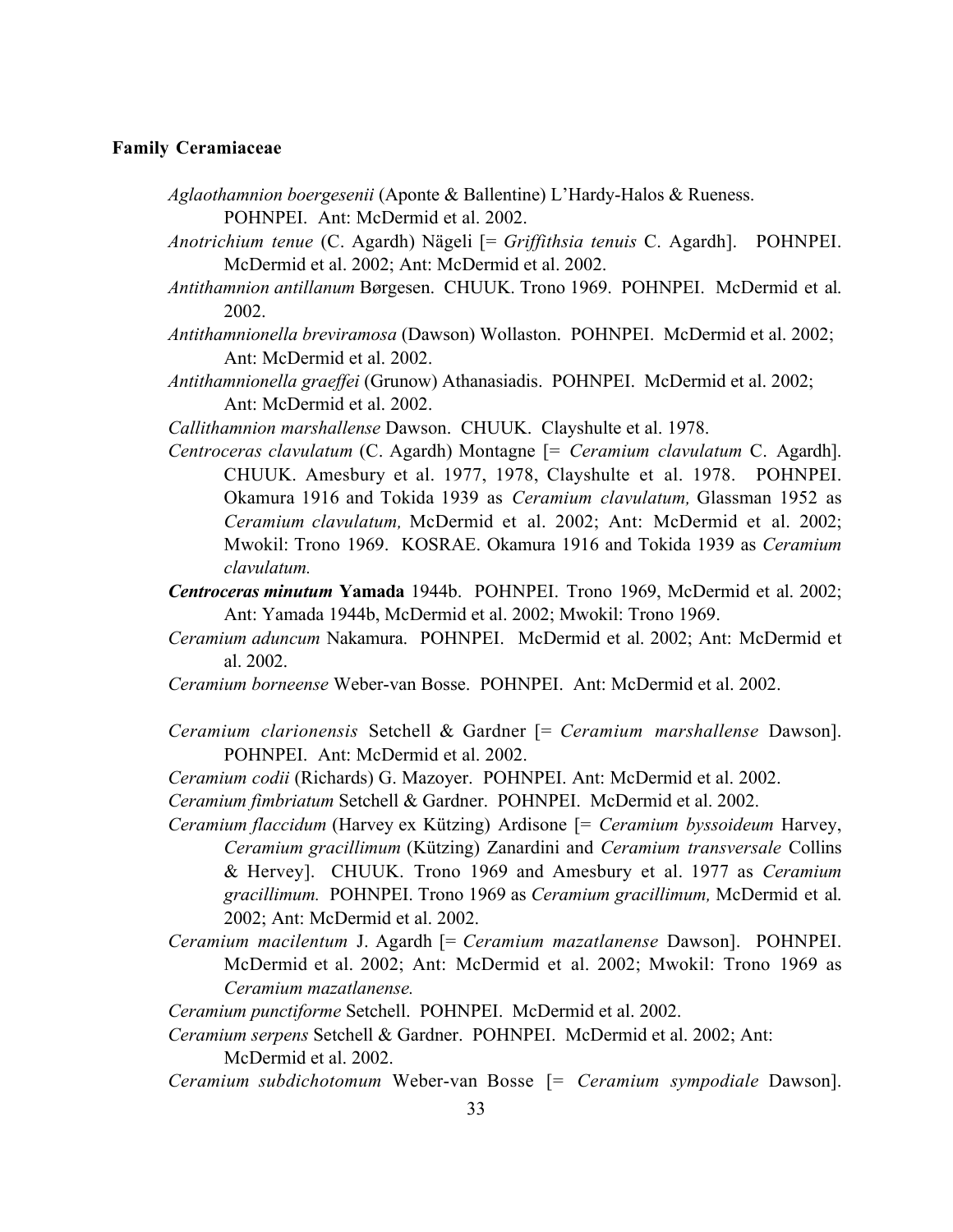CHUUK. Amesbury et al. 1977 as *Ceramium sympodiale.*

- *Ceramium vagans* P. Silva [= *Ceramium vagabundum* Dawson]. POHNPEI. McDermid et al. 2002; Ant: McDermid et al. 2002; Pingelap: Trono 1969 as *Ceramium vagabunde.*
- *Corallophila apiculata* **(Yamada) R.E. Norris** [= *Centroceras apiculatum* Yamada 1944b], Type from Ant. POHNPEI. McDermid et al. 2002; Ant: Yamada 1944b as *Centroceras apiculatum,* R.E. Norris 1993, McDermid et al. 2002.
- *Corallophila kleiwegii* Weber-van Bosse. POHNPEI. Ant: McDermid et al. 2002.

*Crouania mageshimensis* Itono. POHNPEI. Ant: McDermid et al. 2002.

- *Crouania minutissima* **Yamada** 1944b. Type from Ant. CHUUK. Tsuda 1972. POHNPEI. Ant: Yamada 1944b, McDermid et al. 2002; Mwokil: Trono 1969.
- *Diplothamnion jolyi* van den Hoek. POHNPEI. McDermid et al. 2002; Ant: McDermid et al. 2002.
- *Griffithsia heteromorpha* Kűtzing. POHNPEI. McDermid et al. 2002; Ant: McDermid et al. 2002.
- *Griffithsia schousboei* Montagne. POHNPEI. McDermid et al. 2002; Ant: McDermid et al. 2002.
- *Gymnothamnion elegans* (Schousboe ex C. Agardh) J. Agardh. POHNPEI. Ant: McDermid et al. 2002.
- *Lejolisea pacifica* Itono. POHNPEI. Ant: McDermid et al. 2002.
- *Ossiella pacifica* Millar & Abbott. POHNPEI. McDermid et al. 2002; Ant: McDermid et al. 2002.
- *Pleonosporium caribaeum* (Børgesen) R.E. Norris. POHNPEI. McDermid et al. 2002.
- *Ptilothamnion cladophorae* (Yamada & Tanaka) Feldmann-Mazoyer. POHNPEI.

McDermid et al. 2002; Ant: McDermid et al. 2002.

- *Spyridia filamentosa* (Wulfen) Harvey. CHUUK. Trono 1969.
- *Wrangelia anastomosans* **Yamada** 1944b, Type from Ant. POHNPEI. Ant: Yamada 1944b.

*Wrangelia dumontii* (Dawson) Abbott. POHNPEI. Ant: McDermid et al. 2002.

# **Family Dasyaceae**

- *Dasya adhaerens* **Yamada** 1944b, Holotype from Ant. POHNPEI. Ant: Yamada 1944b. *Dasya iridescens* (Schlech) Millar & Abbott. POHNPEI. Ant: McDermid et al. 2002.
- *Dasya pilosa* (Weber-van Bosse) Millar [= *Dasyopsis pilosa* Weber-van Bosse]. CHUUK. Neoch: Tsuda 1972 as *Dasyopsis pilosa.* POHNPEI. McDermid et al. 2002; Ant: McDermid et al. 2002.
- *Heterosiphonia crispella* (C. Agardh) Wynne [= *Heterosiphonia wurdemannii* (Bailey) Falkenberg]. POHNPEI. Ant: Yamada 1944b as *Heterosiphonia wurdemanni*, McDermid et al. 2002.

#### **Family Delesseriaceae**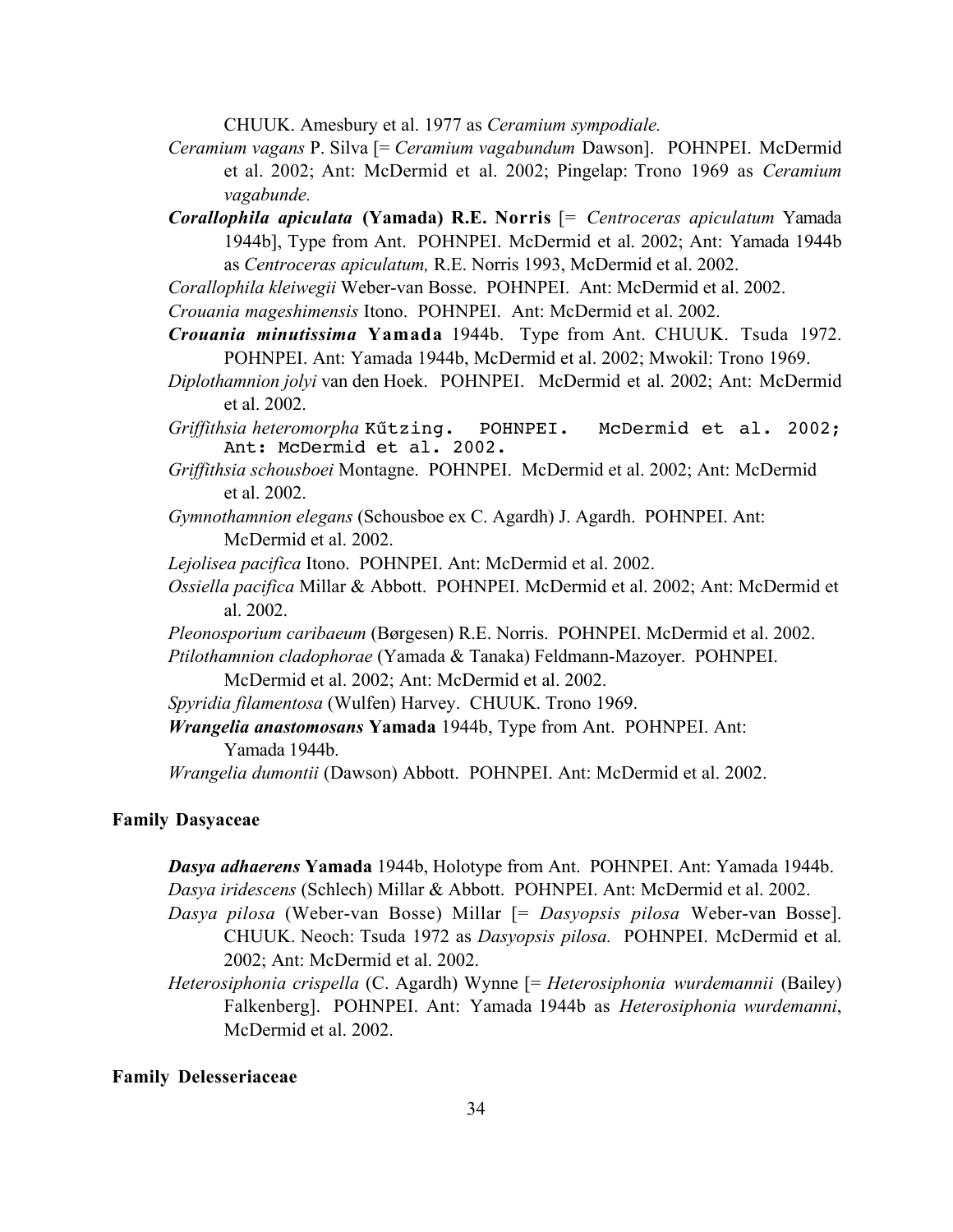*Cottoniella filamentosa* Børgesen. POHNPEI. McDermid et al. 2002.

*Cottoniella triseriata* Hollenberg. POHNPEI. Mwokil: Trono 1969.

*Hypoglossum attenuatum* Gardner. CHUUK. Tsuda 1972.

*Hypoglossum caloglossoides* Wynne & Kraft. POHNPEI. Ant: McDermid et al. 2002.

- *Hypoglossum minimum* Yamada. POHNPEI. McDermid et al. 2002; Ant: Yamada 1944b, McDermid et al. 2002.
- *Hypoglossum simulans* Wynne, Price & Ballantine. POHNPEI. Ant: McDermid et al. 2002.
- *Martensia fragilis* Harvey [= *Hemitrema fragilis* ]. CHUUK. Okamura 1916, Schmidt 1928, Tokida 1939.
- *Myriogramme bombayensis* Børgesen. POHNPEI. McDermid et al. 2002; Ant: McDermid et al. 2002.

*Nitophyllum adhaerens* Wynne. POHNPEI. Ant: McDermid et al. 2002.

*Zellera tawallina* G. Martens. POHNPEI. McDermid et al. 2002.

# **Family Rhodomelaceae**

- *Acanthophora muscoides* (Linnaeus) Bory de Saint-Vincent. POHNPEI. Ant: Yamada 1944b.
- *Acanthophora spicifera* (Vahl) Børgesen [= *Acanthophora orientalis* J. Agardh]. CHUUK. Neoch: Tsuda 1972. POHNPEI. Okamura 1916, Tokida 1939 and Glassman 1952 as *Acanthophora orientalis*, Trono 1969, Best & Pendleton 1980, McDermid et al. 2002. KOSRAE. Trono 1969.

*Chondria dangeardii* Dawson. POHNPEI. Ant: McDermid et al. 2002.

*Chondria polyrhiza* Collins & Hervey.POHNPEI. Ant: McDermid et al. 2002.

*Chondria repens* Børgesen. POHNPEI. Mwokil: Trono 1969.

- *Chondria simpliciuscula* Weber-van Bosse. POHNPEI. McDermid et al. 2002; Ant: Yamada 1944b, McDermid et al. 2002.
- *Chondrophycus succisa* (Cribb) Nam [*Laurencia succisa* Cribb]. POHNPEI. McDermid et al. 2002 as *Laurencia succisa.*
- *Chondrophyllum papillosa* (C. Agardh) Garbary & Harper [= *Laurencia papillosa* (C. Agardh) Greville]. CHUUK. Okamura 1916, Tokida 1939, Trono 1969, Amesbury et al. 1981. POHNPEI. Trono 1969.KOSRAE. Trono 1969, Eldredge et al. 1979. All as *Laurencia papillosa.*

*Herposiphonia arcuata* Hollenberg. CHUUK. Hollenberg 1968c, Trono 1969. *Herposiphonia crassa* Hollenberg. POHNPEI. McDermid et al. 2002.

*Herposiphonia delicatula* **Hollenberg** 1968c, Type from Chuuk. CHUUK. Hollenberg 1968c, Trono 1969; Neoch: Tsuda 1972. POHNPEI. Ant: McDermid et al. 2002. *Herposiphonia dendroidea* Hollenberg. CHUUK. Hollenberg 1968c, Trono 1969. *Herposiphonia dubia* Hollenberg. POHNPEI. McDermid et al. 2002.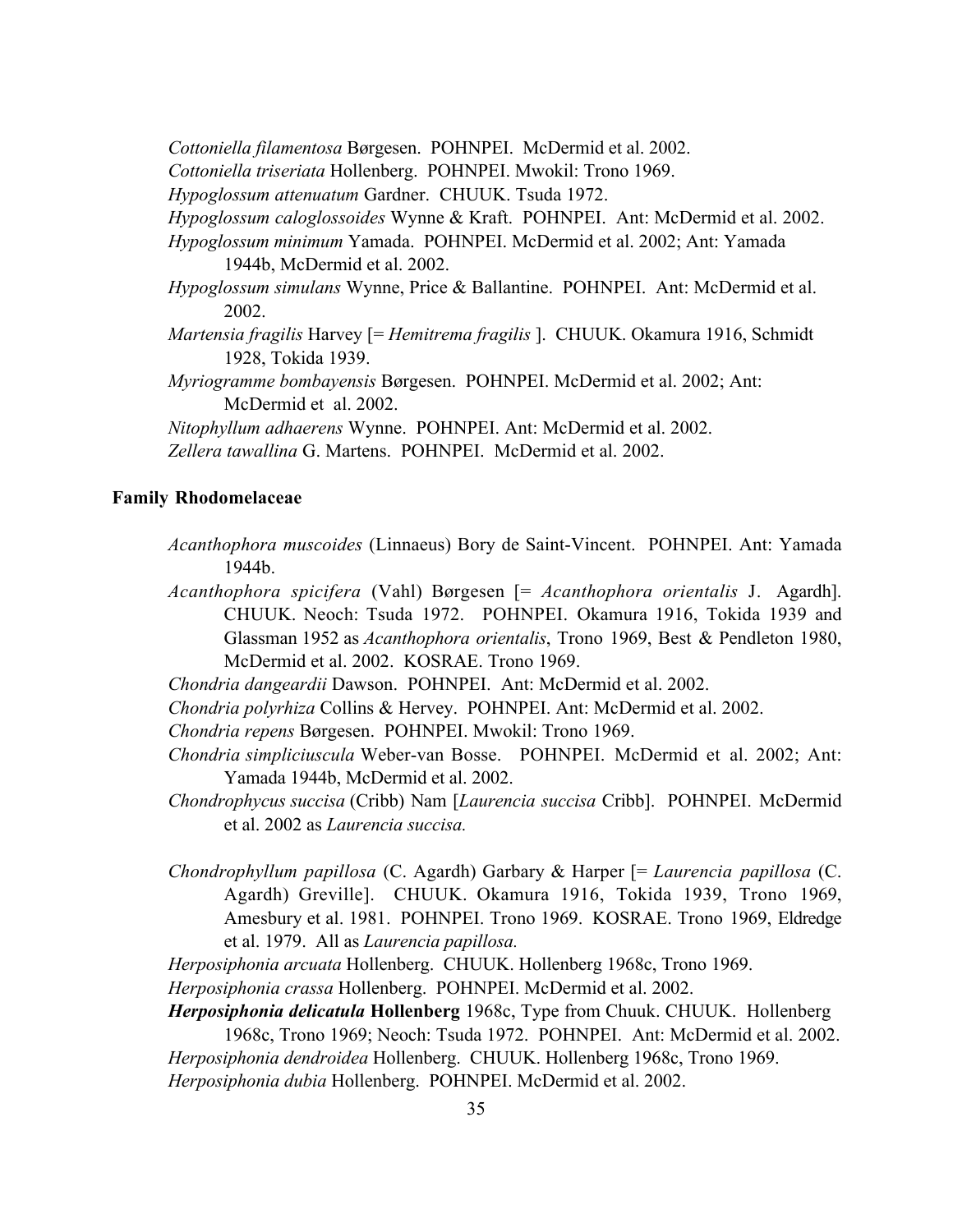*Herposiphonia obscura* Hollenberg. POHNPEI. Ant: McDermid et al. 2002.

- *Herposiphonia pacifica* Hollenberg. POHNPEI. Hollenberg 1968c, Trono 1969,
	- McDermid et al. 2002; Ant: McDermid et al. 2002.
- *Herposiphonia parca* Setchell. CHUUK. Hollenberg 1968c, Trono 1969. POHNPEI. Hollenberg 1968c, Trono 1969, McDermid et al. 2002; Ant: McDermid et al. 2002.
- *Herposiphonia secunda* (C. Agardh) Ambronn [= *Herposiphonia tenella* (C. Agardh) Nägeli]. CHUUK. Amesbury et al. 1977 as *Herposiphonia tenella.* POHNPEI. Ant: McDermid et al. 2002.
- *Laurencia cartilaginea* Yamada. POHNPEI. Trono 1969, McDermid et al. 2002.
- *Laurencia flexilis* Setchell. POHNPEI. Ant: Yamada 1944b.

*Laurencia galtsoffii* Howe. POHNPEI. Ant: McDermid et al. 2002.

- *Laurencia inplicata* J. Agardh [= *Laurencia intricata* Lamouroux]. POHNPEI. Okamura 1916, Schmidt 1928, Tokida 1939, Glassman 1952. All as *Laurencia intricata*.
- *Laurencia majuscula* (Harvey) Lucas. CHUUK. Trono 1969, Tsuda 1972. POHNPEI. Trono 1969, McDermid et al. 2002; Ant: McDermid et al. 2002; Mwokil: Trono 1969.
- *Laurencia mariannensis* Yamada. POHNPEI. Ant: Glassman 1953, McDermid et al. 2002. KOSRAE. Trono 1969.
- *Laurencia nidifica* J. Agardh. POHNPEI. Ant: McDermid et al. 2002.
- *Laurencia parvipapillata* Tseng. CHUUK. Neoch: Tsuda 1972.
- *Laurencia undulata* Yamada. POHNPEI. Ant: McDermid et al. 2002.
- *Laurencia yamadana* Howe. CHUUK. Ulul. Trono 1969. POHNPEI. Trono 1969; Mwokil: Trono 1969.
- *Leveillea jungermannioides* (Hering & Martens) Harvey. POHNPEI. Okamura 1916, Tokida 1939, Glassman 1952.
- *Lophocladia minima* Itono. POHNPEI. McDermid et al. 2002.
- *Melanamansia fimbrifolia* R.E. Norris [= *Amansia fimbrifolia* R.E. Norris]. POHNPEI. McDermid et al. 2002 as *Amansia fimbrifolia*.
- *Melanamansia glomerata* (C. Agardh) R.E. Norris [= *Amansia glomerata* C. Agardh]. POHNPEI. Best & Pendleton 1980 as *Amansia* cf. *glomerata*.

*Neosiphonia savatieri* (Hariot) M.S. Kim & I.K. Lee [= *Polysiphonia savatieri* Hariot]. POHNPEI. Ant: McDermid et al. 2002 as *Polysiphonia savatieri.* KOSRAE. Hollenberg 1968a as *P. savatieri,* Trono 1969 as *P. savatieri.*

*Neosiphonia sparsa* (Setchell) Kim. POHNPEI. Ant: McDermid et al. 2002.

*Polysiphonia dotyi* Hollenberg. CHUUK. Hollenberg 1968b, Trono 1969.

- *Polysiphonia exilis* Harvey. CHUUK. Hollenberg 1968b, Trono 1969. POHNPEI. McDermid et al. 2002.
- *Polysiphonia herpa* Hollenberg. POHNPEI. McDermid et al. 2002; Ant: McDermid et al. 2002.

*Polysiphonia howei* Hollenberg. CHUUK. Amesbury et al. 1977, 1978.

*Polysiphonia pentamera* Hollenberg. POHNPEI. Hollenberg 1968b, Trono 1969,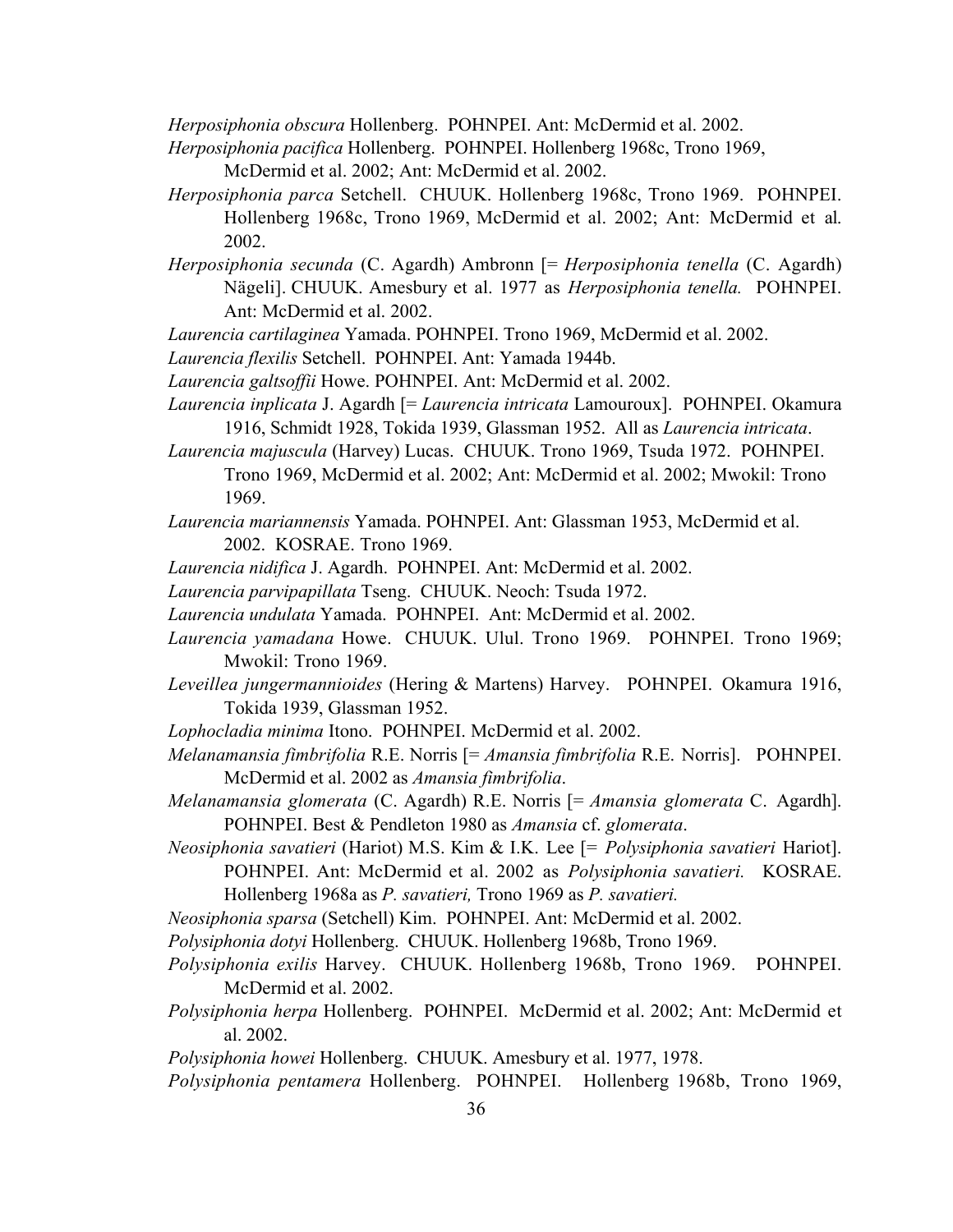McDermid et al. 2002; Ant: McDermid et al. 2002.

*Polysiphonia poko* Hollenberg. CHUUK. Puluwat: Hollenberg 1968a, Trono 1969.

*Polysiphonia pseudovillum* Hollenberg. POHNPEI. Ant: McDermid et al. 2002.

- *Polysiphonia saccorhiza* (Collins & Hervey) Hollenberg. POHNPEI. Ant: McDermid et al. 2002.
- *Polysiphonia scopulorum* Harvey [= *Lophosiphonia villum* (J. Agardh) Setchell & Gardner]. CHUUK. Tsuda 1972; Neoch: Tsuda 1972, Clayshulte et al. 1978. POHNPEI. Hollenberg 1968a, Trono 1969, McDermid et al. 2002; Ant: McDermid et al. 2002.
- *Polysiphonia setacea* Hollenberg. CHUUK. Hollenberg 1968a, Trono 1969. POHNPEI. Hollenberg 1968a, Trono 1969.
- *Polysiphonia sphaerocarpa* Børgesen. POHNPEI. McDermid et al. 2002; Ant: McDermid et al. 2002. KOSRAE. Hollenberg 1968a, Trono 1969.
- *Polysiphonia tepida* Hollenberg. POHNPEI. McDermid et al. 2002.
- *Polysiphonia tsudana* Hollenberg. POHNPEI. Ant: McDermid et al. 2002.
- *Polysiphonia upolensis* Grunow. CHUUK. Hollenberg 1968a, Trono 1969. POHNPEI. Hollenberg 1968a, Trono 1969, McDermid et al. 2002; Ant: McDermid et al. 2002. KOSRAE. Hollenberg 1968a, Trono 1969.
- *Symphyocladia marchantioides* (Harvey) Falkenberg. CHUUK. Okamura 1916, Schmidt 1928, Tokida 1939.
- *Tolypiocladia glomerulata* (C. Agardh) Schmitz [= *Roschera glomerulata* (C. Agardh) Weber-van Bosse]. CHUUK. Trono 1969, Tsuda 1972, Amesbury et al. 1977, 1981, Clayshulte et al. 1978. POHNPEI. Okamura 1916, Tokida 1939 and Glassman 1952 as *Roschera glomerulata*, Best & Pendleton 1980, McDermid et al. 2002. KOSRAE. Okamura 1916 and Tokida 1939 as *R. glomerulata,* Trono 1969.

*Womersleyella pacifica* Hollenberg. CHUUK. Hollenberg 1967.

#### **DISCUSSION**

The 367 species of marine benthic algae reported from the eastern states of the Federated States of Micronesia (FSM), i.e., Chuuk, Pohnpei and Kosrae States, consist of 41 species of Cyanophyta (blue-greens), 118 species of Chlorophyta (greens), 38 species of Phaeophyta (browns) and 170 species of Rhodophyta (reds). The total number of marine benthic algae in Chuuk, Pohnpei and Kosrae States is similar in number to the 361 species reported from the Marshall Islands (Tsuda, 2002c) and the 332 species from the Mariana Islands (Tsuda 2003). The species number surpasses the 258 species of marine benthic algae, thus far, reported from the Palau Archipelago (Tsuda, 2002a) or the 224 species reported from Yap State (Tsuda, 2002b) within the FSM.

Eighteen species, i.e., 11 species of green algae, one species of brown alga and 6 species of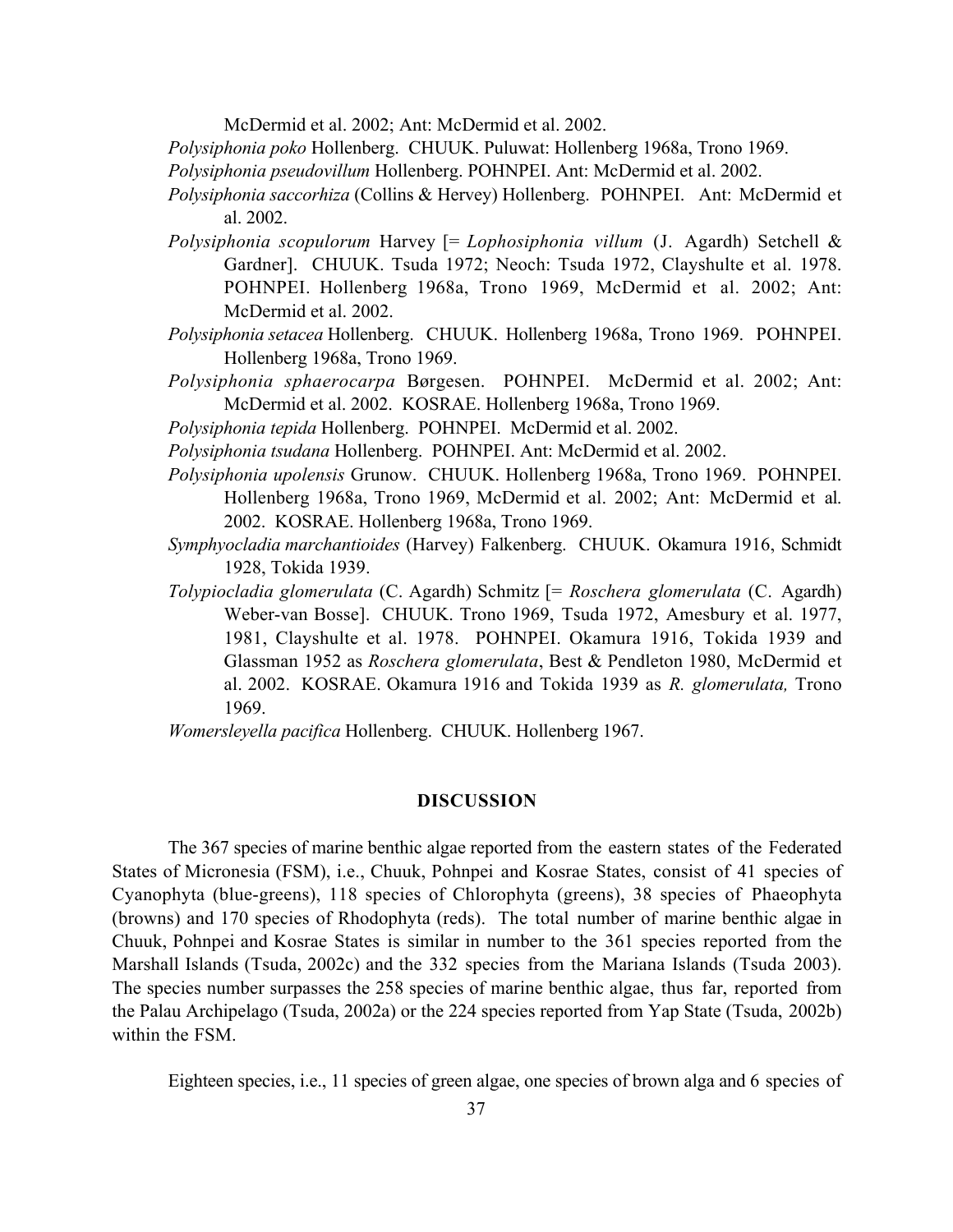red algae, were described as new species based on the type specimens from islands and atolls in the eastern FSM. Ten of the 18 species were described as new from Ant Atoll in Pohnpei State.

As seen in Table 1, the marine algal flora of Pohnpei with 184 species and Ant Atoll with 163 species are well documented, primarily through the efforts of Yamada (1944b), Enomoto et al. (1986), Hodgson and McDermid (2000) and McDermid et al. (2002). Collection and identification efforts of the smaller epiphytes and turf algae increased the reported number of species from Ant Atoll to 163 species, which represents five more species than the number, thus far, reported from the Chuuk Lagoon and its barrier reefs. The 83 species reported from Kapingamarangi Atoll includes only the blue-green, green and brown algae; the red algae have yet to be identified and reported. Only 75 species have been reported from Kosrae and probably represent less than 50% of the species present in Kosrae waters.

| <b>Number of Algal Species</b> |                  |                |             |                            |            |  |  |
|--------------------------------|------------------|----------------|-------------|----------------------------|------------|--|--|
| <b>Islands</b>                 | Cyanophyta       |                | Chlorophyta | Phaeophyta<br><b>Total</b> | Rhodophyta |  |  |
| <b>CHUUK STATE</b>             |                  |                |             |                            |            |  |  |
| Chuuk (Truk)                   | 12               | 66             | 28          | 52                         | 158        |  |  |
| Neoch (Kuop)                   | $\boldsymbol{0}$ | 13             | 1           | 7                          | 21         |  |  |
| Puluwat                        | 3                | 14             | 1           | $\overline{4}$             | 22         |  |  |
| Ulul                           | $\boldsymbol{0}$ | 12             | $\theta$    | 1                          | 13         |  |  |
| POHNPEI STATE                  |                  |                |             |                            |            |  |  |
| Pohnpei (Ponape)               | 12               | 50             | 24          | 98                         | 184        |  |  |
| Ant                            | $\overline{0}$   | 64             | 12          | 87                         | 163        |  |  |
| Kapingamarangi                 | 34               | 41             | 8           | $\theta$                   | 83         |  |  |
| Mwokil (Mokil)                 | 3                | 19             | 1           | 10                         | 33         |  |  |
| Oroluk                         | 1                | $\overline{4}$ | $\theta$    | $\Omega$                   | 5          |  |  |
| Pingelap                       | 1                | 13             | $\theta$    | $\overline{2}$             | 16         |  |  |
| <b>KOSRAE STATE</b>            |                  |                |             |                            |            |  |  |
| Kosrae                         | 9                | 32             | 9           | 25                         | 75         |  |  |

# **Table 1. Number of species reported from the islands and atolls within Chuuk, Pohnpei and Kosrae States, Eastern Federated States of Micronesia.**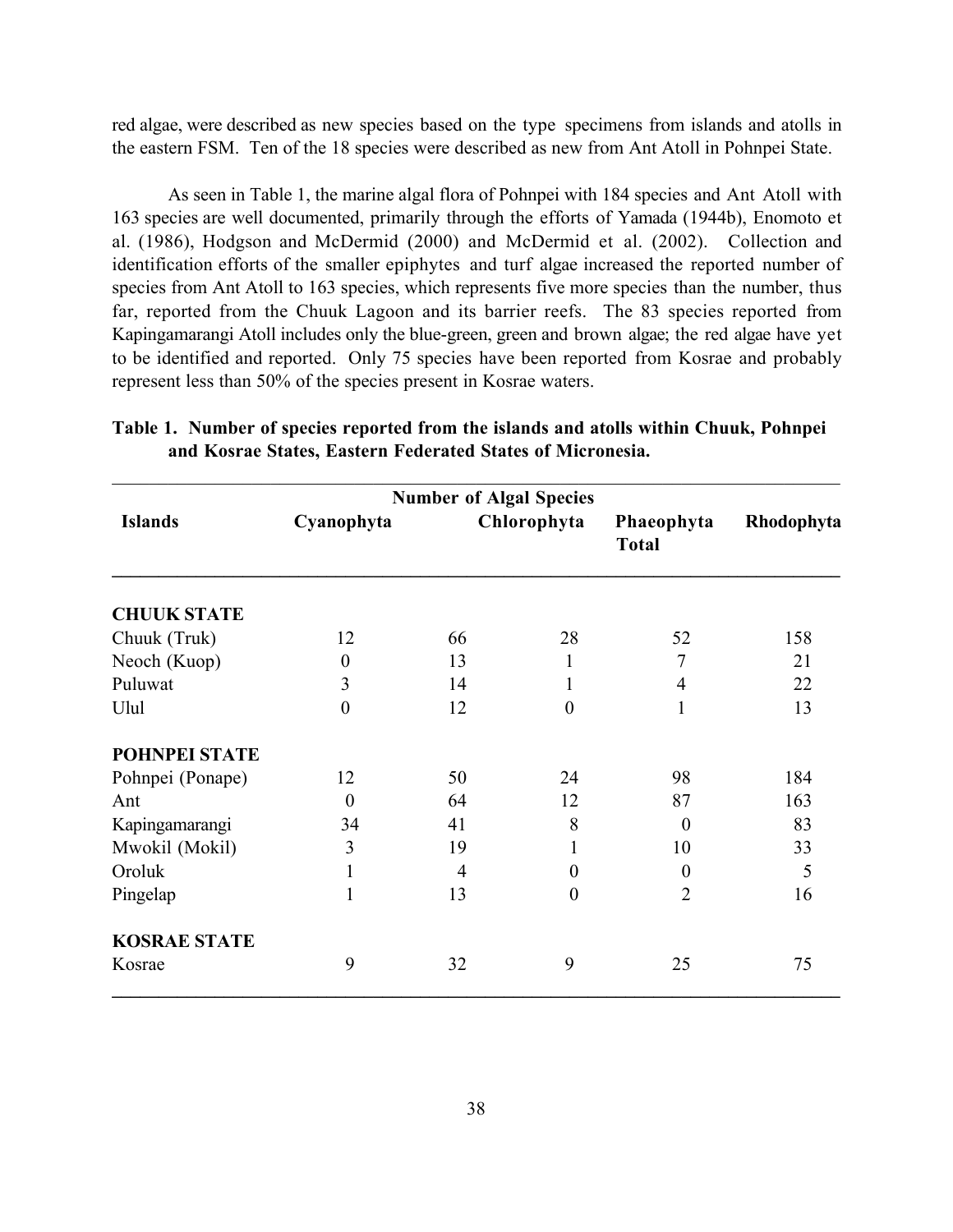# **REFERENCES CITED** (\* Technical Reports)

- Ajisaka, T., S. Enomoto and R.A. Croft. 1986. Seaweed mariculture in Pohnpei. Prompt Report of the Fourth Scientific Survey of the South Pacific. Research Center for the South Pacific, Kagoshima University and Community College of Micronesia, Report 6, Subject 2: 53-56
- \*Amesbury, S.S., J.A. Marsh Jr., R.H. Randall and J.O. Stojkovich. 1977. Limited current and underwater biological survey of proposed Truk Tuna Fishery Complex, Dublon Island, Truk. University of Guam Marine Laboratory, Technical Report 36, 49 pages.
- \*Amesbury, S.S., R.N. Clayshulte, T.A. Determan, S.E. Hedlund and J.R. Eads. 1978. Environmental monitoring study of airport runway expansion site, Moen, Truk, Eastern Caroline Islands. Part I. Baseline study. University of Guam Marine Laboratory, Technical Report 51, 86 pages.
- \*Amesbury, S.S., M.W. Colgan, R.F. Myers, R.K. Kropp and F.A. Cushing. 1981. Biological monitoring study of airport runway expansion site, Moen, Truk, Eastern Caroline Islands. Part B: Construction phase. University of Guam Marine Laboratory, Technical Report 74, 125 pages.
- \*Best, B., and D. Pendleton. 1980. Marine plants of northern Ponape. p. 55-59. *In* C. Birkeland (Ed.), Marine biological survey of northern Ponape Lagoon. University of Guam Marine Laboratory, Technical Report 62, 102 pages.
- Bory de Saint-Vincent, J.B.G.M. 1826-1829. Cryptogamie. *In* L.I. Duperrey, Voyage autour du monde execute par ordre du Roi, sur la corvette de sa majesté La Coquille, pendant les années 1822, 1823, 1824 et 1825. Paris, 301 pages. Atlas. Histoire Naturelle Botanique. plates 1-13, 13 bis, 14-38. pages 97-200 (1828).
- \*Clayshulte, R.N., J.A. Marsh Jr., R.H. Randall, J.O. Stojkovich and M.E. Molina. 1978. Limited current and underwater biological survey at the proposed fishery complex site on Tol Island, Truk. University of Guam Marine Laboratory, Technical Report 50, 117 pages.
- Colinvaux, L.H. 1968. New species of *Halimeda*: A taxonomic reappraisal. Journal of Phycology 4: 30-35.
- Cordero, P.A. Jr. 1974. *Udotea polychotomis,* a new species of Chlorophyta from the Caroline Islands. Micronesica 10: 243-249.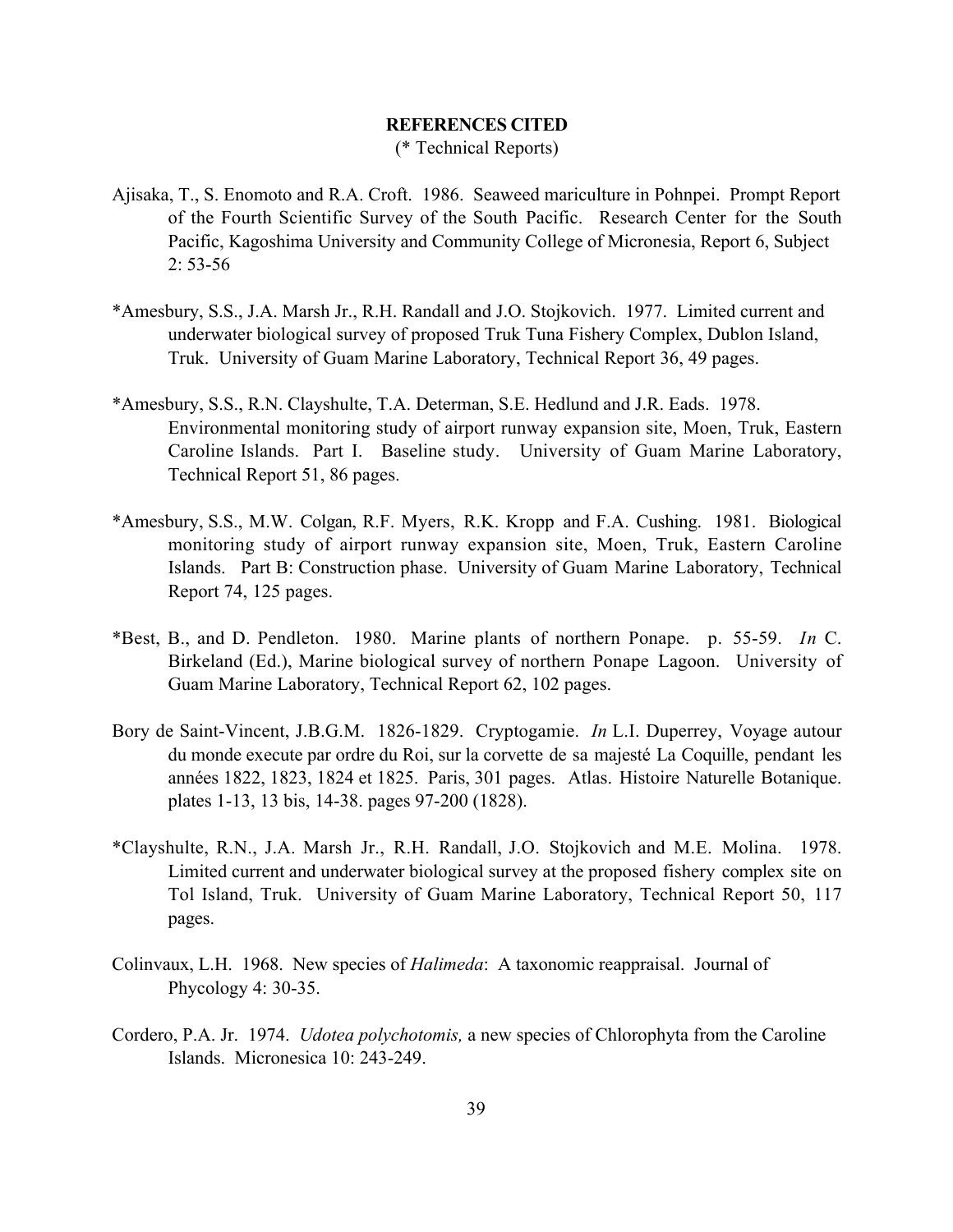- DeWreede, R.E. 1973. The ecology of *Sargassum* in Hawaii, with reference to the species in Micronesia. University of Hawaii, Ph.D. Dissertation in Botanical Science. 300 pages.
- Doty, M.S. 1985. *Eucheuma alvarezii* sp. nov. (Gigartinales, Rhodophyta) from Malaysia. page 37-45. *In* I.A. Abbott and J.N. Norris (Eds.), Taxonomy of Economic Seaweeds with reference to some Pacific and Caribbean species. California Sea Grant College Program, University of California, La Jolla. 167 pages.
- Drouet, F. 1968. Revision of the classification of the Oscillatoriaceae. Academy of Natural Science, Philadelphia., Monograph 15, 370 pages.
- \*Eldredge, L.G., B.R. Best, M.I. Chernin, R.K. Kropp, R.F. Myers and T.L. Smalley. 1979. Marine environmental survey of Okat, Kosrae. University of Guam Marine Laboratory, Technical Report 63, 101 pages.
- Enomoto, S., S. James and T. Ajisaka. 1986. Marine algae from the atoll of Ant, Pohnpei: Chlorophyceae (Preliminary report). Prompt Report of the Fourth Scientific Survey of the South Pacific. Research Center for the South Pacific, Kagoshima University and College of Micronesia, Report 5, Subject 2: 48-52.
- Gilbert, W.J. 1978. *Rhipilia sinuosa* sp. nov. (Chlorophyta, Siphonales) from Micronesia. Phycologia 17: 311-313.
- Glassman, S.F. 1952. List of non-vascular plants from Ponape, Caroline Islands. American Midland Naturalist 48: 735-740.
- Glassman, S.F. 1953. New plant records from the eastern Caroline Islands with a comparative study of native plant names. Pacific Science 7: 291-311.
- Hodgson, L.M., and K.J. McDermid. 2000. Marine plants of Pohnpei and Ant Atoll: Chlorophyta, Phaeophyta and Magnoliophyta. Micronesica 32: 289-307.
- Hollenberg, G.J. 1967. New genera in the Rhodomelaceae from the central Pacific. Bulletin of Southern California Academy of Science 66: 201-221.
- Hollenberg, G.J. 1968a. An account of the species of *Polysiphonia* of the central and western tropical Pacific Ocean. I. Oligosiphonia. Pacific Science 22: 56-98.
- Hollenberg, G.J. 1968b. An account of the species of *Polysiphonia* of the central and western tropical Pacific Ocean. II. Polysiphonia. Pacific Science 22: 198-207.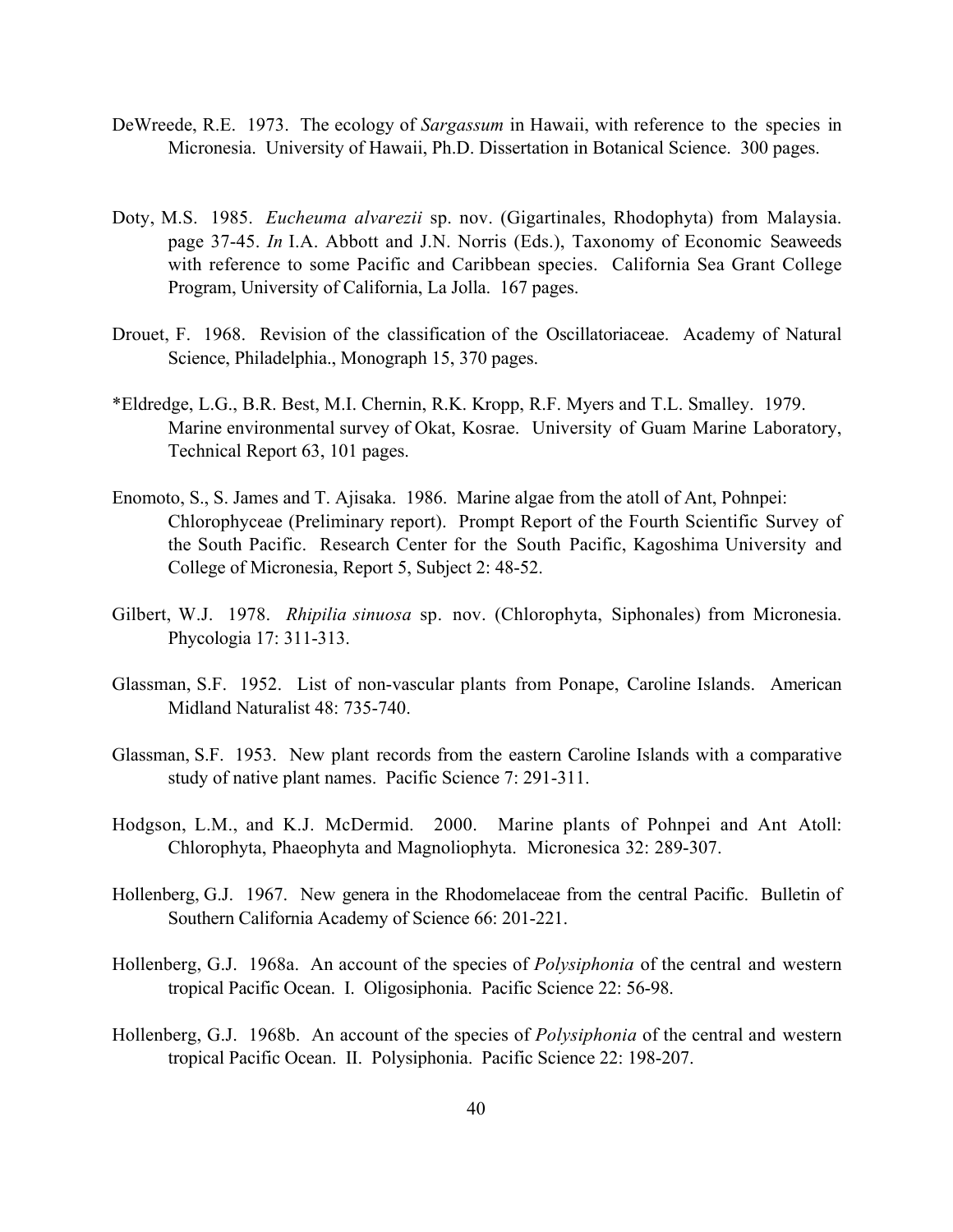- Hollenberg, G.J. 1968c. An account of the species of the red alga *Herposiphonia* occurring in the central and western tropical Pacific Ocean. Pacific Science 22: 536-559.
- Itono, H. 1980. The genus *Galaxaura* (Rhodophyta) in Micronesia. Micronesica 16: 1-19.
- Lobban, C.S., and R.T. Tsuda. 2003. Revised checklist of benthic marine macroalgae and seagrasses of Guam and Micronesia. Micronesica 35/36: 54-99.
- McDermid, K.J., and A. Edward. 1999. Seagrass community composition and biomass at Nahpali Island, Pohnpei. Micronesica 31: 255-262.
- McDermid, K.J., L.M. Hodgson and I.A. Abbott. 2002. Marine plants of Pohnpei and Ant Atoll: Rhodophyta, with biogeographic comparisons to other Pacific atolls and island groups. Micronesica 34: 113-140.
- Meneses, I., and I.A. Abbott. 1987. *Gracilaria* and *Polycavernosa* (Rhodophyta) from Micronesia. Micronesica 20: 187-200.
- Motteler, L.S. 1986. Pacific Island names, a map and name guide to the new Pacific. Bishop Museum Miscellaneous Publication 34, 91 pages.
- Moul, E.T. 1964. New records of *Halimeda* and *Udotea* for the Pacific area. Atoll Research Bulletin (106): 1-10.
- Newhouse, J. 1969. The algae of Kapingamarangi Atoll, Caroline Islands. Pt. 1. Checklist of the Cyanophyta, Chlorophyta, and Phaeophyta. Atoll Research Bulletin (121): 1-7.
- Norris, R.E. 1993. Taxonomic studies on Ceramieae (Ceramiales, Rhodophyta) with predominantly basipetal growth of corticating filaments. Botanica Marina 36: 389-398.
- Okamura, K. 1916. List of marine algae collected in Caroline Islands and Mariana Islands, 1915. Botanical Magazine (Tokyo) 30: 1-14.
- Olsen-Stojkovich, J. 1985. A systematic study of the genus *Avrainvillea* Decaisne (Chlorophyta, Udoteaceae). Nova Hedwigia 41: 1-68.
- Paul, V.J., and K.L. Van Alstyne. 1988. Chemical defense and chemical variation in some tropical Pacific species of *Halimeda* (Halimedaceae: Chlorophyta). Coral Reefs 6: 263- 269.
- Schmidt, O.C. 1928. Verzeichnis der Meeresalgen von Neu-Guinea und dem westlichen Oceanien. Hedwigia 68: 19-86.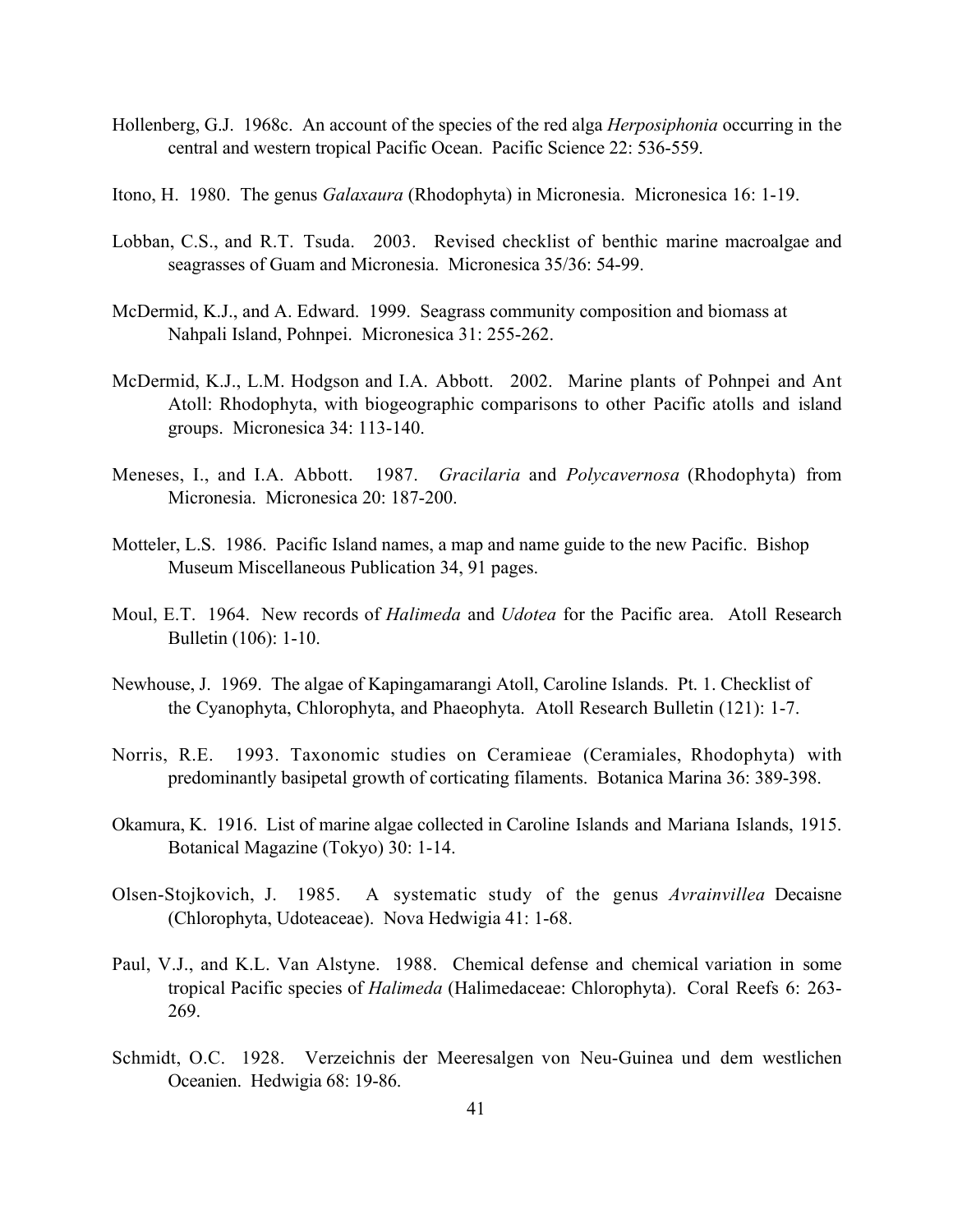- Silva, P.C., E.G. Meñez and R.L. Moe. 1987. Catalog of the benthic marine algae of the Philippines. Smithsonian Contributions to the Marine Sciences, Number 27,  $iv + 179$ pages.
- Silva, P.C., P.W. Basson and R.L. Moe. 1996. Catalogue of the benthic marine algae of the Indian Ocean. Univ. of California Press, Berkeley, xiv + 1259 pages.
- Taylor, W.R. 1966. Records of Asian and western Pacific marine algae, particularly from Indonesia and the Philippines. Pacific Science 20: 342-359.
- Taylor, W.R. 1977. Notes on plants of the genus *Caulerpa* in the Herbarium of Maxwell S. Doty at the University of Hawaii. Atoll Research Bulletin (208): 1-17.
- Tokida, S. 1939. A list of marine algae from Micronesia. Kagaku Nanyo 2(1): 16-26.
- Trono, G.C. Jr. 1968. The marine benthic algae of the Caroline Islands, I. Introduction, Chlorophyta and Cyanophyta. Micronesica 4: 137-206.
- Trono, G.C. Jr. 1969. The marine benthic algae of the Caroline Islands, II. Phaeophyta and Rhodophyta. Micronesica 5: 25-121.
- Trono, G.C. Jr. 1971. Some new species of marine benthic algae from the Caroline Islands, western central Pacific. Micronesica 7: 45-78.
- Tsuda, R.T. 1972. Some marine benthic algae from Truk and Kuop, Caroline Islands. Atoll Research Bulletin (155): 1-10.
- Tsuda, R.T. 1981. Bibliography of marine benthic algae of Micronesia: Addendum. Micronesica 17: 213-218.
- Tsuda, R.T. 1988. *Sargassum* from Micronesia. p. 59-63. *In* I.A. Abbott (Ed.), Taxonomy of Economic Seaweeds, Volume II. California Sea Grant Program, University of California, La Jolla. 264 pages.
- \*Tsuda, R.T. 2002a. Checklist of the marine benthic algae from the Palau Archipelago based on past references. Palau International Coral Reef Center, PICRC Publication 02-019, 21 pages.
- \*Tsuda, R.T. 2002b. Checklist and bibliography of the marine benthic algae from islands and atolls within Yap State, Federated States of Micronesia. University of Guam Marine Laboratory, Technical Report 105, 21 pages.